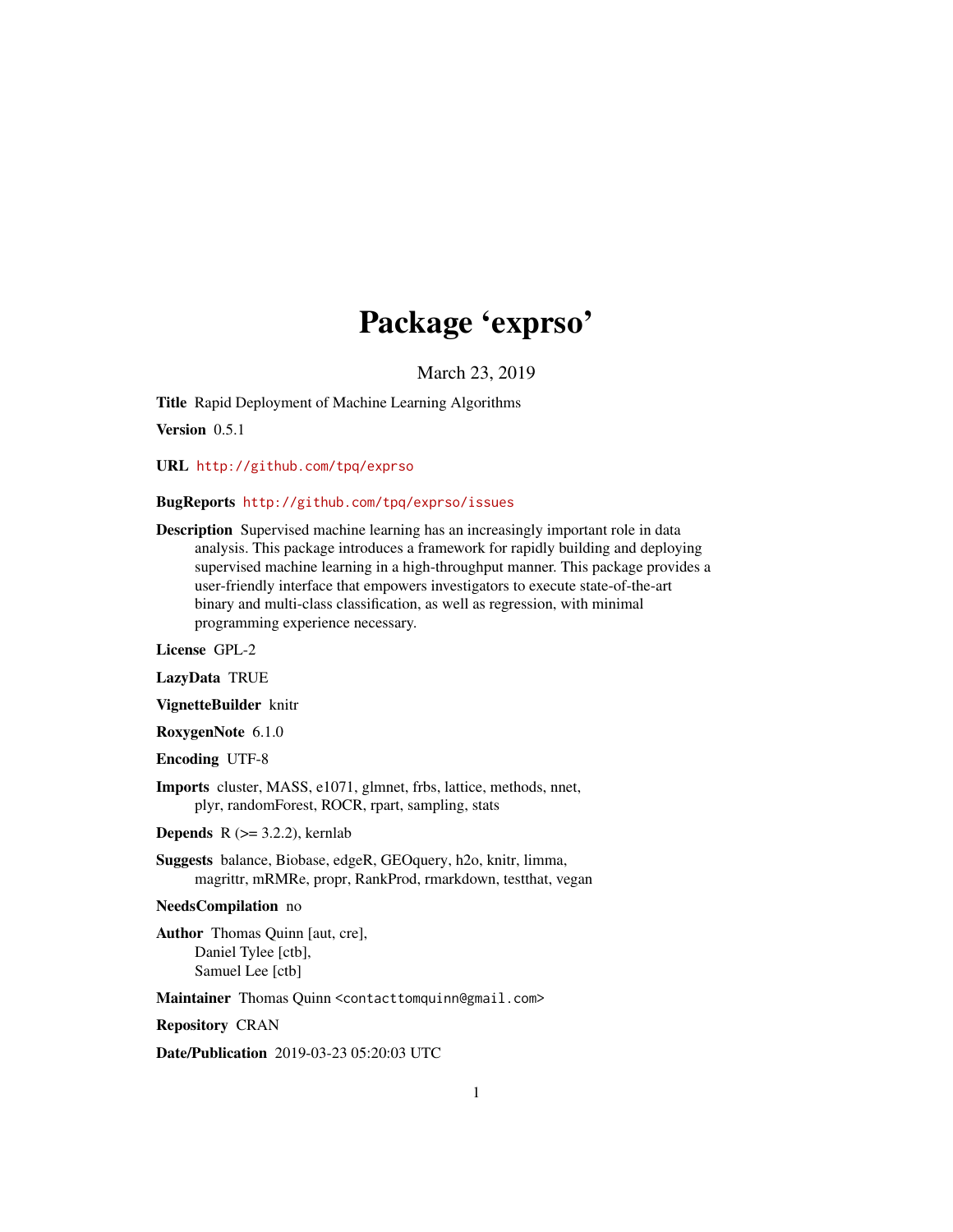# R topics documented:

|                                                                                                                                        | 4              |
|----------------------------------------------------------------------------------------------------------------------------------------|----------------|
|                                                                                                                                        | $\overline{4}$ |
|                                                                                                                                        | 6              |
|                                                                                                                                        | 6              |
| build.                                                                                                                                 | $\overline{7}$ |
|                                                                                                                                        | 8              |
|                                                                                                                                        | 8              |
|                                                                                                                                        | 9              |
| buildEnsemble                                                                                                                          | 9              |
| buildFRB                                                                                                                               | 11             |
|                                                                                                                                        | 11             |
|                                                                                                                                        | 12             |
|                                                                                                                                        | 12             |
|                                                                                                                                        | 13             |
|                                                                                                                                        | 14             |
|                                                                                                                                        | 14             |
| buildRF                                                                                                                                | 15             |
|                                                                                                                                        | 15             |
|                                                                                                                                        | 16             |
|                                                                                                                                        | 17             |
|                                                                                                                                        | 17             |
|                                                                                                                                        | 18             |
|                                                                                                                                        | 19             |
|                                                                                                                                        | 19             |
| conjoin                                                                                                                                | 20             |
|                                                                                                                                        | 21             |
|                                                                                                                                        | 22             |
|                                                                                                                                        | 23             |
|                                                                                                                                        | 23             |
|                                                                                                                                        | 24             |
|                                                                                                                                        | 24             |
|                                                                                                                                        | 25             |
|                                                                                                                                        | 26             |
|                                                                                                                                        | 27             |
|                                                                                                                                        | 28             |
|                                                                                                                                        | 28             |
|                                                                                                                                        | 29             |
| ExprsMulti-class                                                                                                                       | 29             |
| $exprso$<br>.                                                                                                                          | 29             |
| $exp$ rso-predict $\ldots$ $\ldots$ $\ldots$ $\ldots$ $\ldots$ $\ldots$ $\ldots$ $\ldots$ $\ldots$ $\ldots$ $\ldots$ $\ldots$ $\ldots$ | 30             |
|                                                                                                                                        | 31             |
|                                                                                                                                        | 33             |
|                                                                                                                                        | 34             |
| fs                                                                                                                                     | 34             |
| fs.                                                                                                                                    | 35             |
|                                                                                                                                        | 36             |
|                                                                                                                                        |                |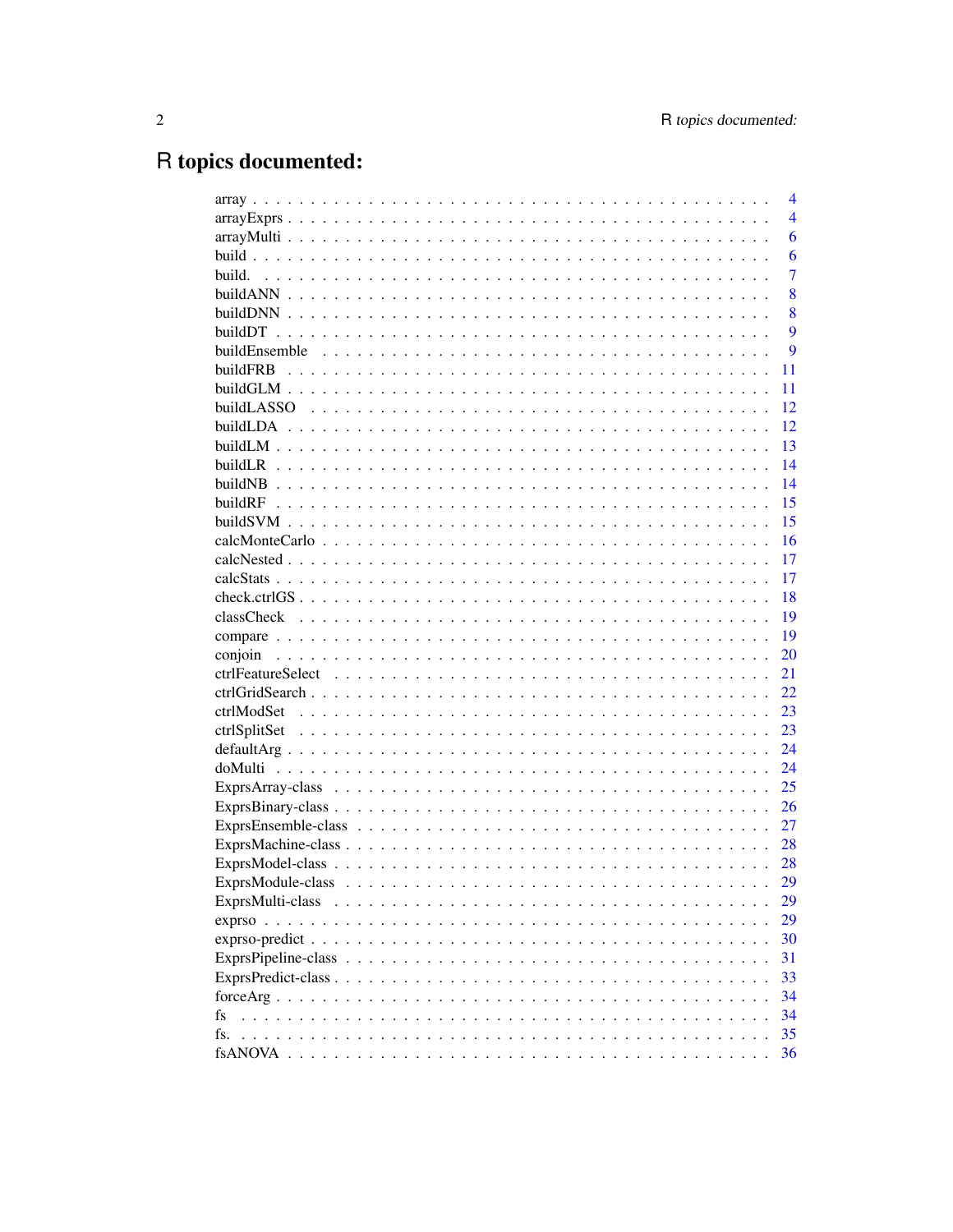|                                                           | 36 |
|-----------------------------------------------------------|----|
| fsCor                                                     | 37 |
|                                                           | 38 |
|                                                           | 38 |
|                                                           | 39 |
|                                                           | 40 |
|                                                           | 41 |
|                                                           | 41 |
|                                                           | 42 |
|                                                           | 43 |
|                                                           | 43 |
|                                                           | 44 |
|                                                           | 45 |
|                                                           | 45 |
|                                                           | 46 |
| getWeights                                                | 46 |
|                                                           | 47 |
|                                                           | 48 |
|                                                           | 48 |
|                                                           | 49 |
|                                                           | 49 |
|                                                           | 50 |
|                                                           | 51 |
|                                                           | 51 |
|                                                           | 52 |
|                                                           | 52 |
|                                                           | 53 |
|                                                           | 54 |
|                                                           | 54 |
|                                                           | 55 |
|                                                           | 55 |
|                                                           | 56 |
|                                                           | 57 |
|                                                           | 58 |
|                                                           | 59 |
| nfeats                                                    | 59 |
| nsamps                                                    | 60 |
|                                                           | 60 |
| pipe<br>$\cdots$<br>$\sim$ $\sim$<br>$\ddot{\phantom{0}}$ | 60 |
| pipeFilter                                                | 61 |
|                                                           | 62 |
| pl                                                        | 62 |
|                                                           | 63 |
|                                                           | 64 |
| plGridMulti                                               | 65 |
| plMonteCarlo.                                             | 66 |
| plNested<br>$\sim$                                        | 67 |
|                                                           | 68 |
|                                                           |    |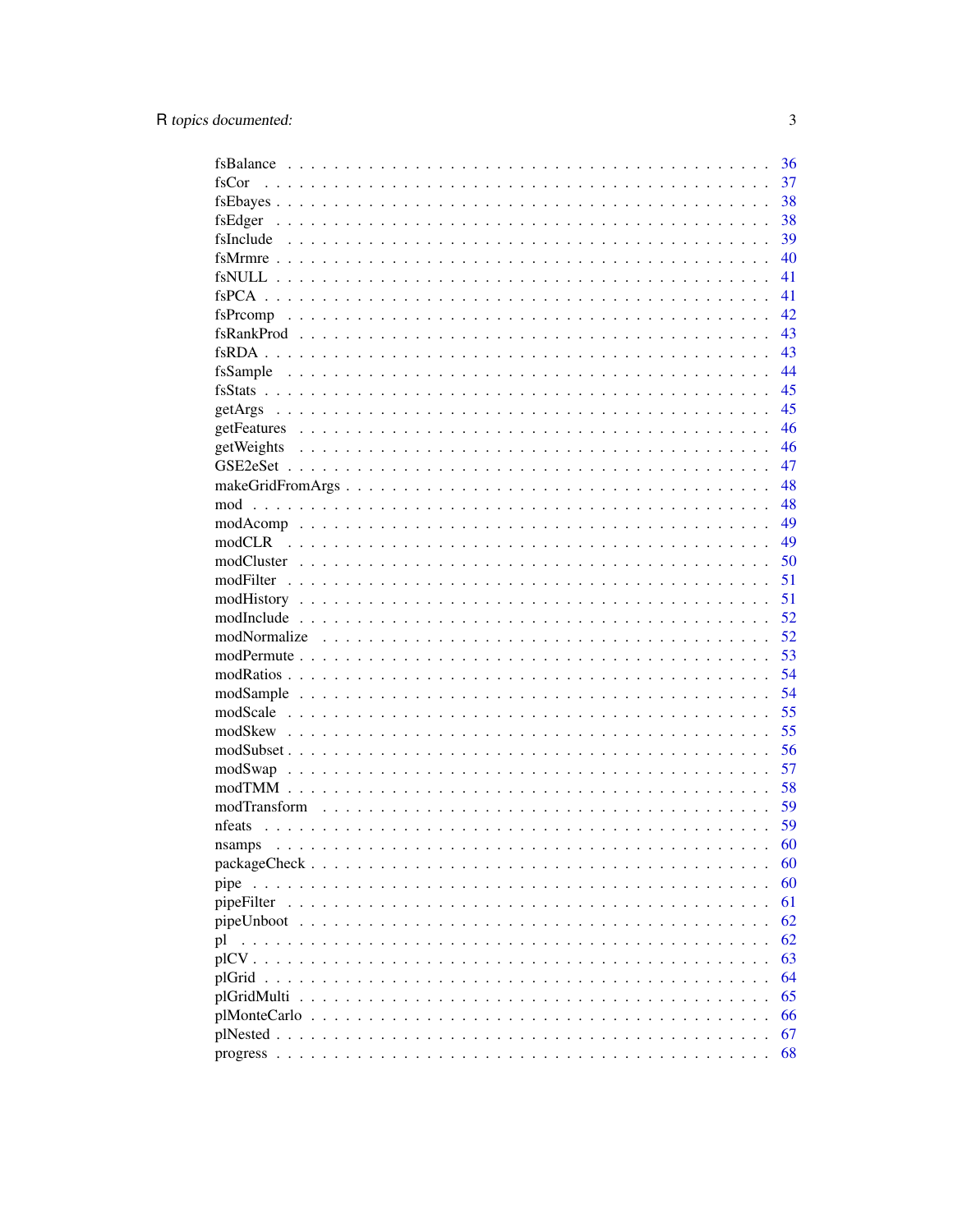### <span id="page-3-0"></span>4 arrayExprs

| Index | 76 |  |
|-------|----|--|

array *Sample ExprsBinary Data*

### Description

Sample ExprsBinary Data

### Usage

data(array)

### Format

An object of class ExprsBinary of length 1.

arrayExprs *Import Data as ExprsArray*

### Description

A convenience function that builds an ExprsArray object. This function is no longer supported. Please use [exprso](#page-28-1) instead.

### Usage

```
arrayExprs(object, colBy, include, colID, begin, ...)
```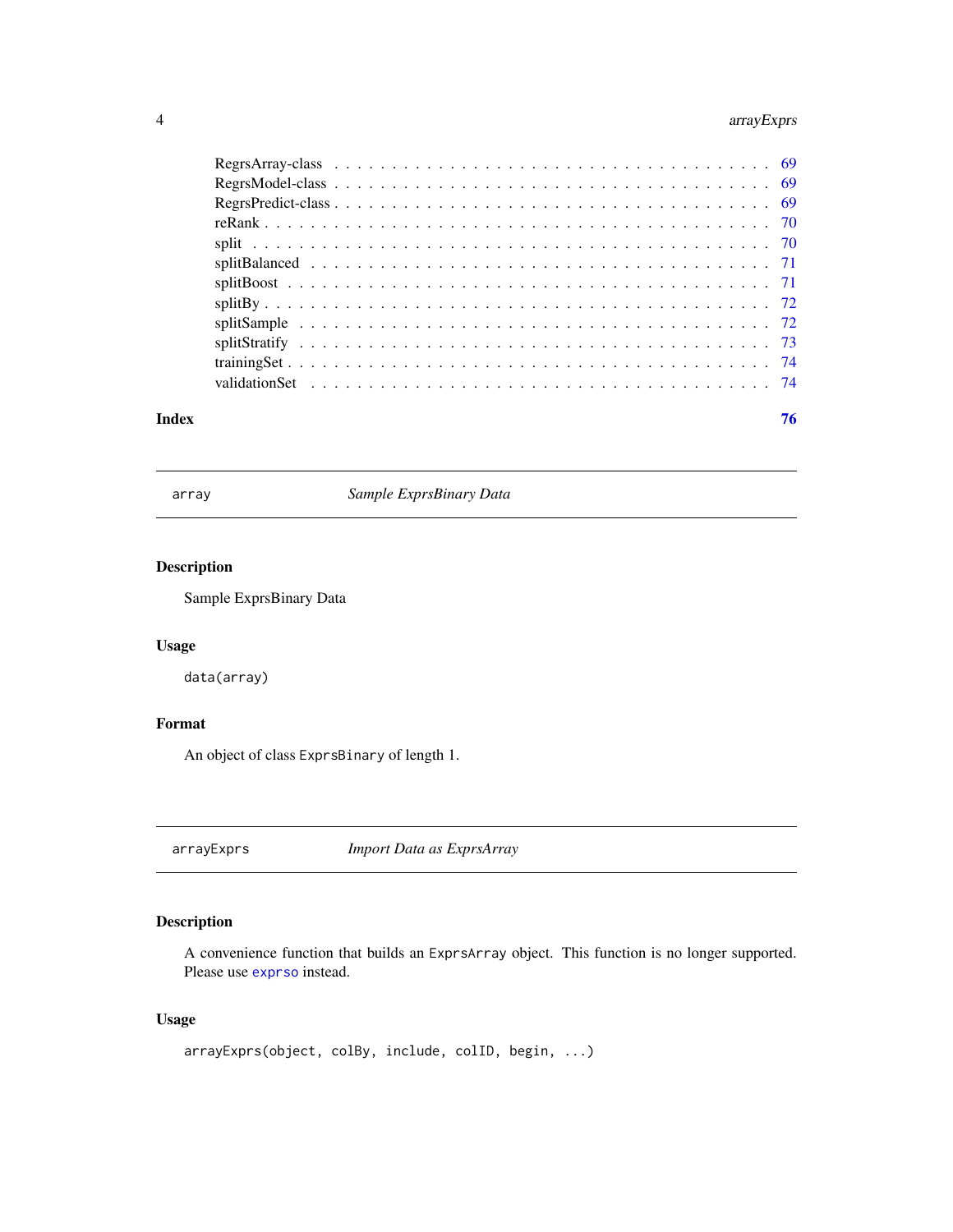#### arrayExprs 5

#### **Arguments**

| object     | What to import as an Exprs Array object. See Details.                                                                                                                                                                                                                                                                                            |
|------------|--------------------------------------------------------------------------------------------------------------------------------------------------------------------------------------------------------------------------------------------------------------------------------------------------------------------------------------------------|
| colBy      | A numeric or character index. The column that contains group annotations.                                                                                                                                                                                                                                                                        |
| include    | A list of character vectors. Specifies which annotations in colby to include in<br>which groups. Each element of the list specifies a unique group while each<br>element of the character vector specifies which annotations define that group.<br>For binary classification, the first list element defines the negative, or control,<br>group. |
| colID      | A numeric or character index. The column used to name subjects. For data. frame<br>or file import only.                                                                                                                                                                                                                                          |
| begin      | A numeric scalar. The j-th column at which feature data starts. For data. frame<br>or file import only.                                                                                                                                                                                                                                          |
| $\ddots$ . | Additional arguments passed along to read. delim. For file import only.                                                                                                                                                                                                                                                                          |

### Details

Importing a data.frame object:

This function expects that the imported data.frame has the following format: rows indicate subject entries while columns indicate measured variables. The first several columns should contain annotation information (e.g., age, sex, diagnosis). The remaining columns should contain feature data (e.g., expression values). The argument begin defines the j-th column at which the feature data starts. This function automatically removes any features with NA values. Take care to remove any factor columns before importing.

Importing an ExpressionSet object:

The package Biobase maintains a popular class object called ExpressionSet that often gets used to store expression data. This function converts this eSet object into an ExprsArray object. This function automatically removes any features with NA values.

Importing a file:

arrayExprs can also build an ExprsArray object from a tab-delimited data file, passing along the file and ... argument(s) to [read.delim](#page-0-0). All rules for data.frame import also apply here. By default, arrayExprs forces stringsAsFactors = FASE.

#### Value

An ExprsArray object.

#### See Also

[ExprsArray-class](#page-24-1), [GSE2eSet](#page-46-1)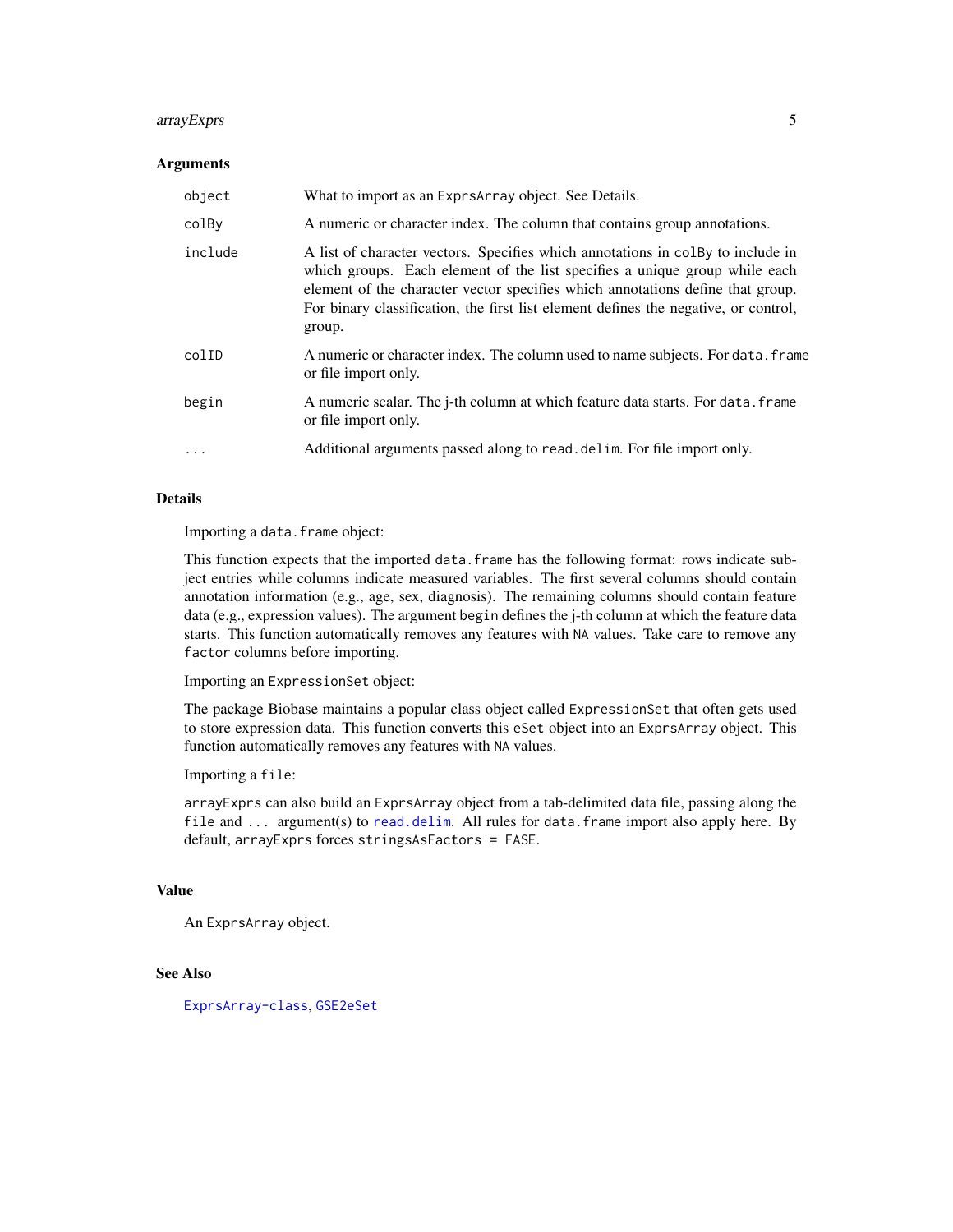<span id="page-5-0"></span>

Sample ExprsMulti Data

### Usage

```
data(arrayMulti)
```
### Format

An object of class ExprsMulti of length 1.

<span id="page-5-1"></span>build *Build Models*

### Description

The exprso package includes these build modules:

- [buildNB](#page-13-1)
- [buildLDA](#page-11-1)
- [buildSVM](#page-14-1)
- [buildLM](#page-12-1)
- [buildGLM](#page-10-1)
- [buildLR](#page-13-2)
- [buildLASSO](#page-11-2)
- [buildANN](#page-7-1)
- [buildDT](#page-8-1)
- [buildRF](#page-14-2)
- [buildFRB](#page-10-2)
- [buildDNN](#page-7-2)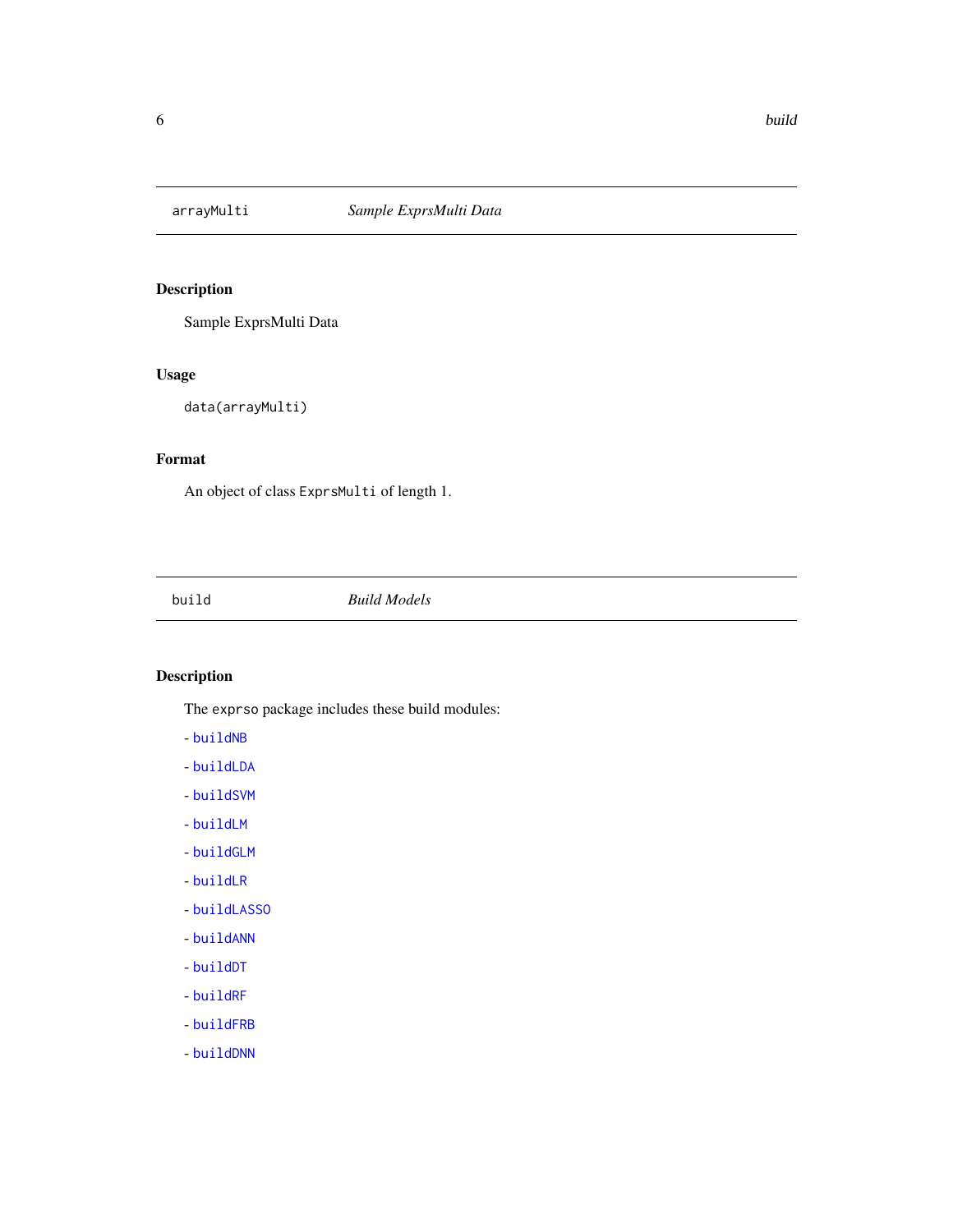#### <span id="page-6-0"></span>build. **7** and 20 and 20 and 20 and 20 and 20 and 20 and 20 and 20 and 20 and 20 and 20 and 20 and 20 and 20 and 20 and 20 and 20 and 20 and 20 and 20 and 20 and 20 and 20 and 20 and 20 and 20 and 20 and 20 and 20 and 20 a

### Details

In the case of multi-class classification, each build module can harness the [doMulti](#page-23-1) function to perform "1 vs. all" classifier construction. In the setting of four class labels, a single build call will return four classifiers that work in concert to make a single prediction of an unlabelled subject. For building multiple classifiers across a vast parameter space in a high-throughput manner, see [pl](#page-61-1).

Like [fs](#page-33-1) methods, build methods have a top argument which allows the user to specify which features to feed INTO the model build. This effectively provides the user with one last opportunity to subset the feature space based on prior feature selection or dimension reduction. For all build methods, @preFilter and @reductionModel will get passed along to the resultant ExprsModel object, again ensuring that any test or validation sets will undergo the same feature selection and dimension reduction in the appropriate steps when deploying the model. Set top  $= 0$  to pass all features through a build method.

build. *Workhorse for build Methods*

#### Description

Used as a back-end wrapper for creating new build methods.

#### Usage

```
build.(object, top, uniqueFx, ...)
```
#### Arguments

| object   | An Exprs Array object. The training set.                                                                                                                                                                                                                                                                                                                                                               |
|----------|--------------------------------------------------------------------------------------------------------------------------------------------------------------------------------------------------------------------------------------------------------------------------------------------------------------------------------------------------------------------------------------------------------|
| top      | A numeric scalar or character vector. A numeric scalar indicates the number<br>of top features that should undergo feature selection. A character vector indi-<br>cates specifically which features by name should undergo feature selection. Set<br>$top = 0$ to include all features. A numeric vector can also be used to indicate<br>specific features by location, similar to a character vector. |
| uniqueFx | A function call unique to the method.                                                                                                                                                                                                                                                                                                                                                                  |
| .        | Arguments passed to the detailed function.                                                                                                                                                                                                                                                                                                                                                             |

### Value

Returns an ExprsModel object.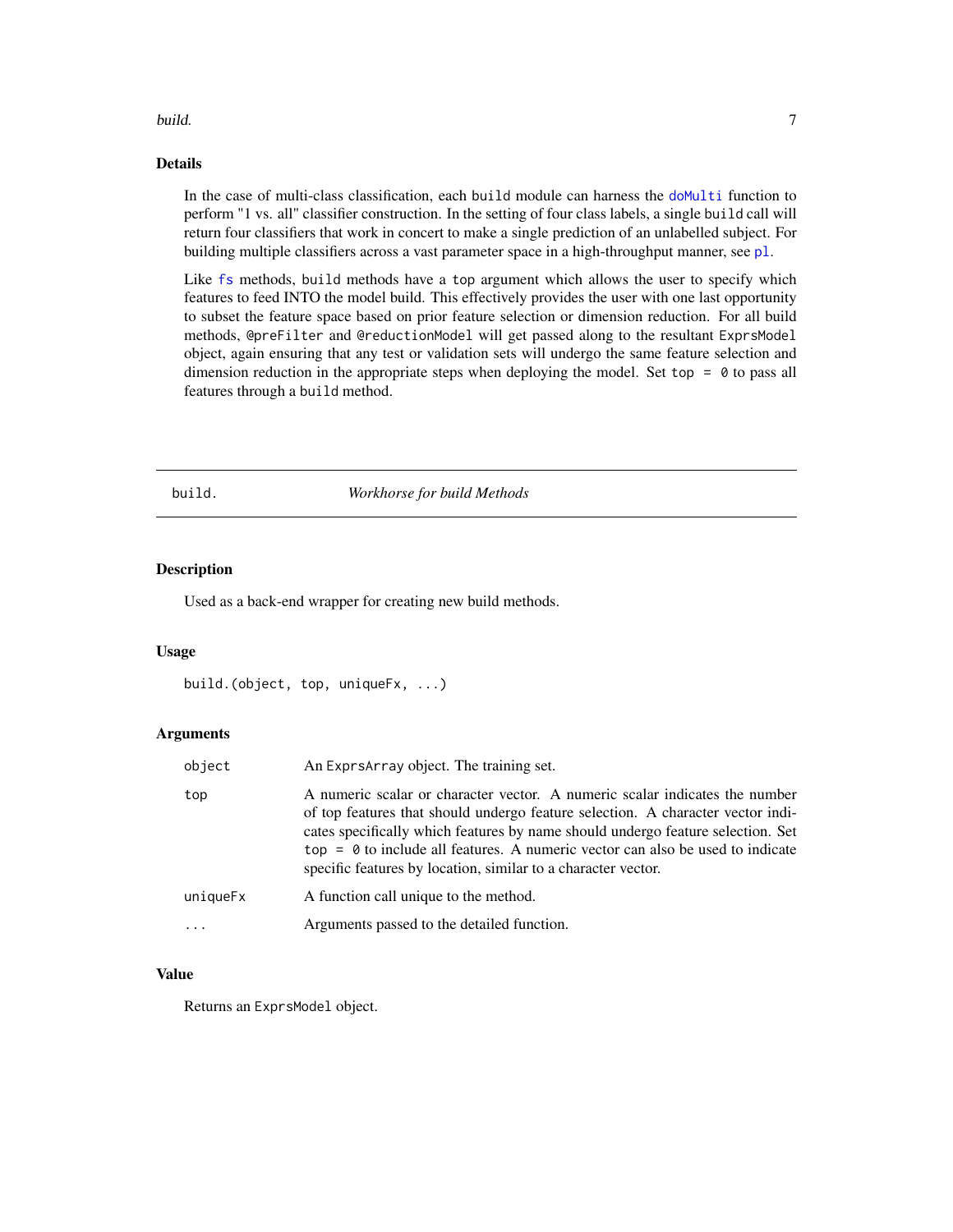<span id="page-7-1"></span><span id="page-7-0"></span>

buildANN builds a model using the nnet function from the nnet package.

### Usage

```
buildANN(object, top = 0, ...)
```
### Arguments

| object | An Exprs Array object. The training set.                                                                                                                                                                                                                                                                                                                                                               |
|--------|--------------------------------------------------------------------------------------------------------------------------------------------------------------------------------------------------------------------------------------------------------------------------------------------------------------------------------------------------------------------------------------------------------|
| top    | A numeric scalar or character vector. A numeric scalar indicates the number<br>of top features that should undergo feature selection. A character vector indi-<br>cates specifically which features by name should undergo feature selection. Set<br>$top = 0$ to include all features. A numeric vector can also be used to indicate<br>specific features by location, similar to a character vector. |
| .      | Arguments passed to the detailed function.                                                                                                                                                                                                                                                                                                                                                             |
|        |                                                                                                                                                                                                                                                                                                                                                                                                        |

#### Value

Returns an ExprsModel object.

<span id="page-7-2"></span>

| buildDNN | Build Deep Neural Network Model |  |
|----------|---------------------------------|--|
|----------|---------------------------------|--|

### Description

buildDNN builds a model using the h2o.deeplearning function from the h2o package.

### Usage

```
buildDNN(object, top = 0, ...)
```
### Arguments

| object | An Exprs Array object. The training set.                                                                                                                                                                                                                                                                                                                                                               |
|--------|--------------------------------------------------------------------------------------------------------------------------------------------------------------------------------------------------------------------------------------------------------------------------------------------------------------------------------------------------------------------------------------------------------|
| top    | A numeric scalar or character vector. A numeric scalar indicates the number<br>of top features that should undergo feature selection. A character vector indi-<br>cates specifically which features by name should undergo feature selection. Set<br>$top = 0$ to include all features. A numeric vector can also be used to indicate<br>specific features by location, similar to a character vector. |
| .      | Arguments passed to the detailed function.                                                                                                                                                                                                                                                                                                                                                             |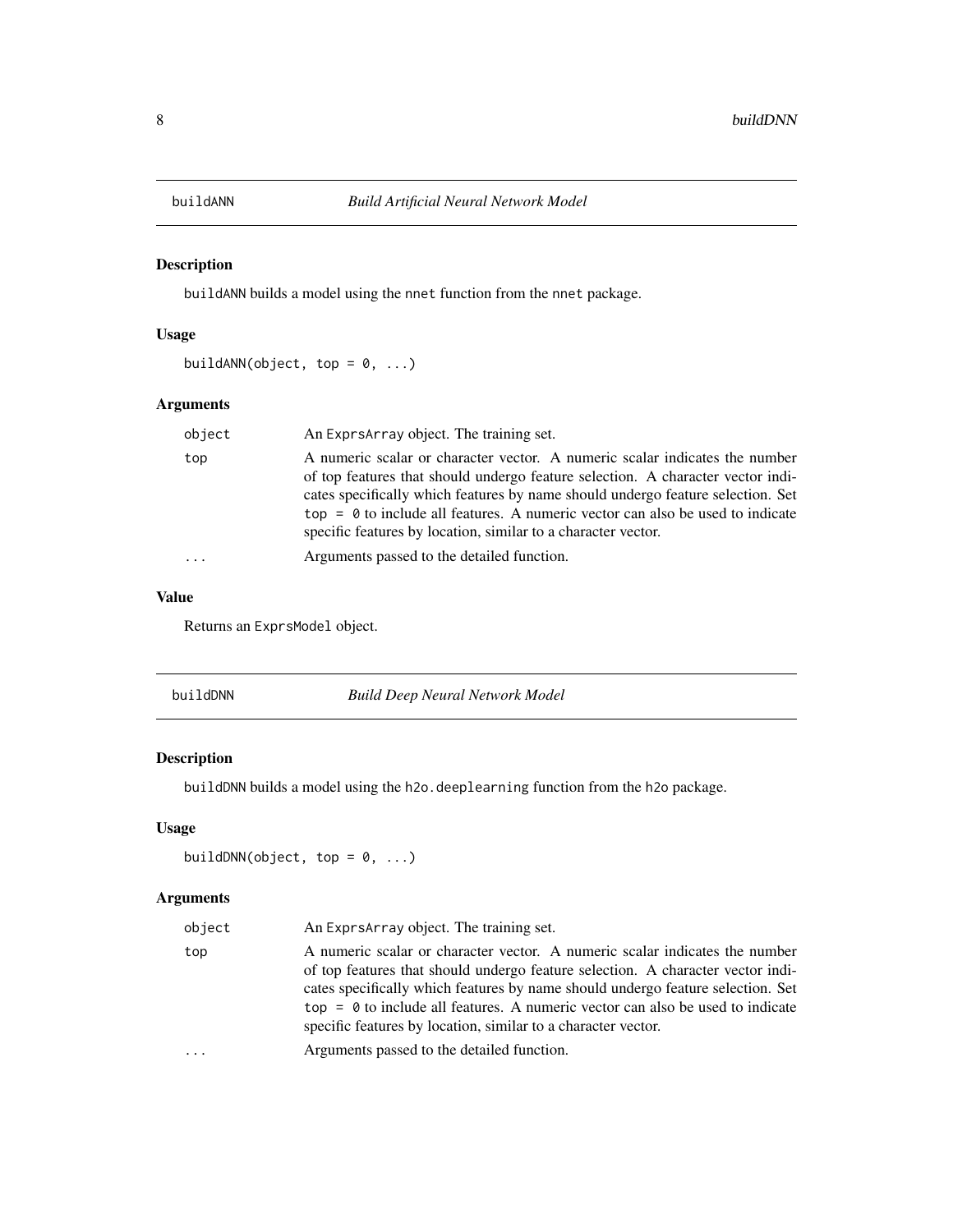#### <span id="page-8-0"></span>buildDT 9

### Value

Returns an ExprsModel object.

<span id="page-8-1"></span>buildDT *Build Decision Tree Model*

### Description

buildDT builds a model using the rpart function from the rpart package.

### Usage

buildDT(object, top =  $0, ...$ )

### Arguments

| object   | An ExprsArray object. The training set.                                                                                                                                                                                                                                                                                                                                                                |
|----------|--------------------------------------------------------------------------------------------------------------------------------------------------------------------------------------------------------------------------------------------------------------------------------------------------------------------------------------------------------------------------------------------------------|
| top      | A numeric scalar or character vector. A numeric scalar indicates the number<br>of top features that should undergo feature selection. A character vector indi-<br>cates specifically which features by name should undergo feature selection. Set<br>$top = 0$ to include all features. A numeric vector can also be used to indicate<br>specific features by location, similar to a character vector. |
| $\cdots$ | Arguments passed to the detailed function.                                                                                                                                                                                                                                                                                                                                                             |

### Details

Provide cp as a numeric scalar to trim the rpart decision tree. If provided, this argument is passed to the rpart:: prune function. Set  $cp = 0$  to skip pruning (default behavior).

#### Value

Returns an ExprsModel object.

<span id="page-8-2"></span>buildEnsemble *Build Ensemble*

### Description

buildEnsemble builds an ensemble from ExprsModel or ExprsPipeline objects. See Details.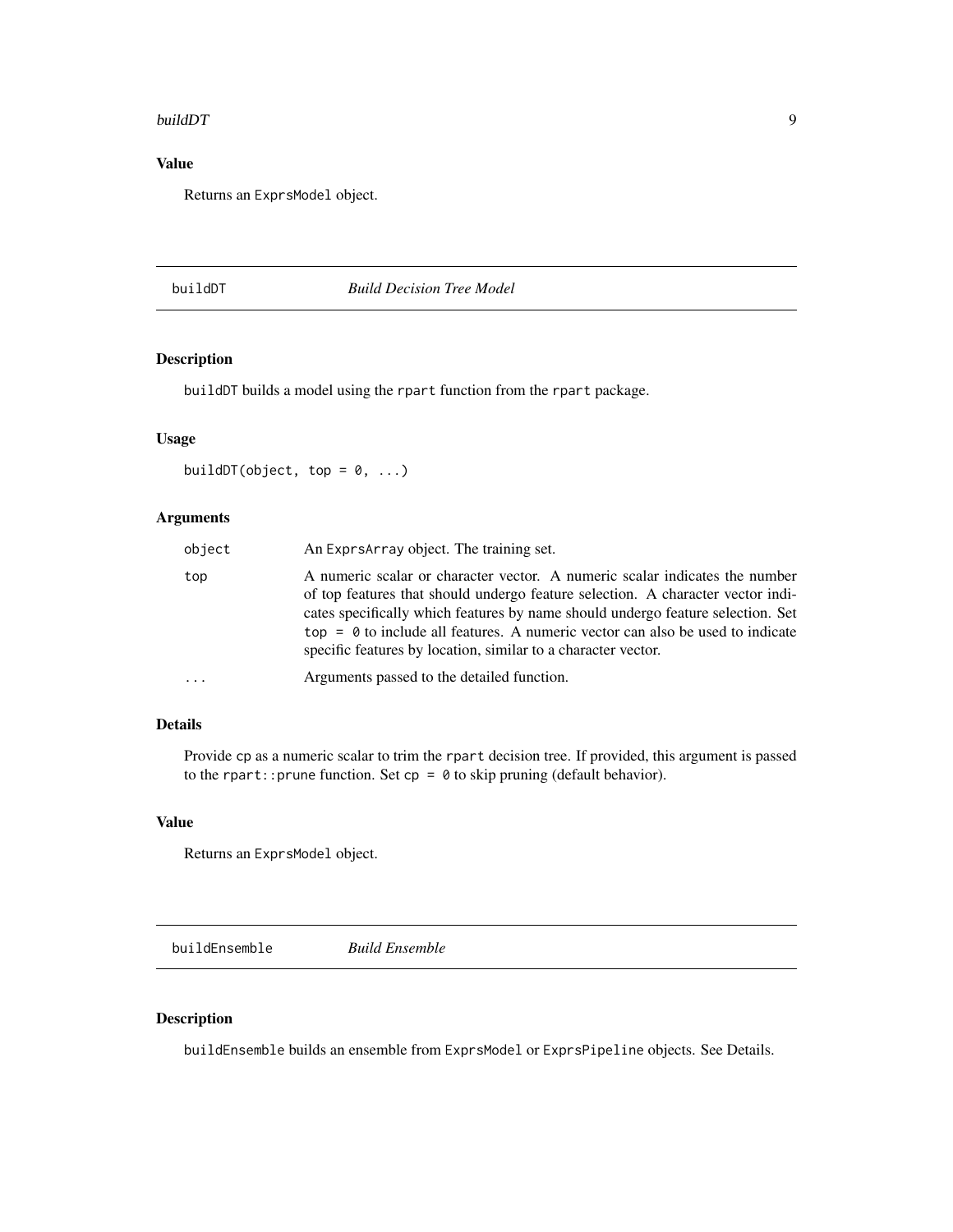### Usage

```
buildEnsemble(object, ...)
## S4 method for signature 'ExprsModel'
buildEnsemble(object, ...)
## S4 method for signature 'ExprsPipeline'
buildEnsemble(object, colBy = 0, how = 0,
  gate = 0, top = 0)
```
#### Arguments

| object   | An ExprsPipeline-class object.                                                                                                                                                                                                                                                                                                |  |
|----------|-------------------------------------------------------------------------------------------------------------------------------------------------------------------------------------------------------------------------------------------------------------------------------------------------------------------------------|--|
| $\cdots$ | Additional ExprsModel objects to use in the ensemble. Argument applies to the<br>ExprsModel-class method only.                                                                                                                                                                                                                |  |
| colBy    | A character vector or string. Specifies column(s) to use when filtering by model<br>performance. Listing multiple columns will result in a filter based on the product<br>all listed columns.                                                                                                                                 |  |
| how      | A numeric scalar. Arguments between 0 and 1 will impose a threshold or ceiling<br>filter, respectively, based on the raw value of colBy. Arguments between 1 and<br>100 will impose a filter based on the percentile of colBy. The user may also<br>provide "midrange", "median", or "mean" as an argument for these filters. |  |
| gate     | A numeric scalar. Arguments between 0 and 1 will impose a threshold or ceiling<br>filter, respectively, based on the raw value of colBy. Arguments between 1 and<br>100 will impose a filter based on the percentile of colBy. The user may also<br>provide "midrange", "median", or "mean" as an argument for these filters. |  |
| top      | A numeric scalar. Determines the top N models based on colley to include after<br>the threshold and ceiling filters. In the case that the Command solut contains the<br>column "boot", this selects the top N models for each unique bootstrap.                                                                               |  |

#### Details

This function can combine any number of model objects into an ensemble. These models do not necessarily have to derive from the same build method. In this way, it works like [conjoin](#page-19-1).

This function can also build an ensemble from pipeline objects. It does this by calling [pipeFilter](#page-60-1), then joining the remaining models into an ensemble. As an adjunct to this method, consider first combining multiple pipeline objects with [conjoin](#page-19-1).

#### Value

An [ExprsEnsemble-class](#page-26-1) object.

#### Methods (by class)

- ExprsModel: Method to build ensemble from ExprsModel objects.
- ExprsPipeline: Method to build ensemble from ExprsPipeline objects.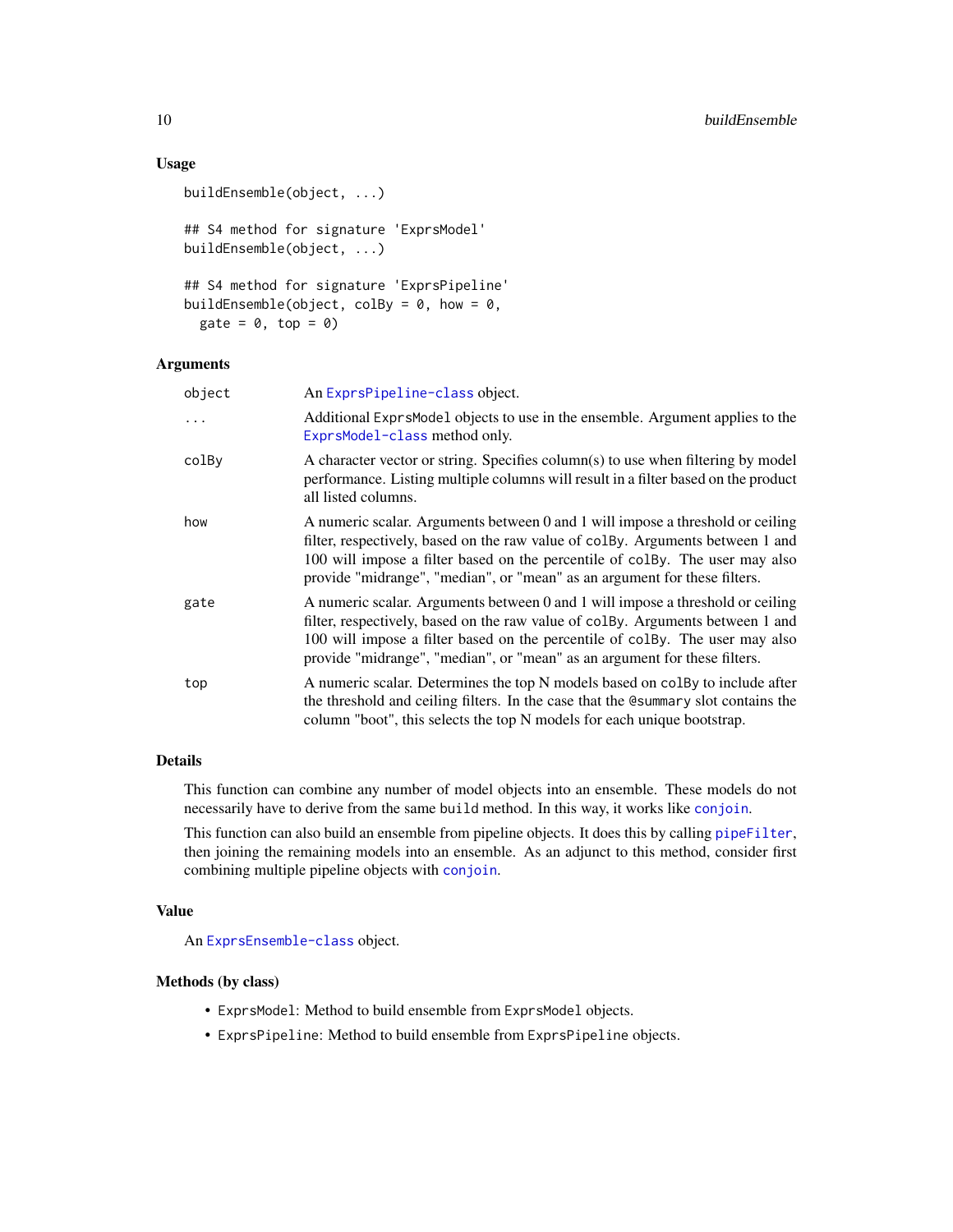<span id="page-10-2"></span><span id="page-10-0"></span>

buildFRB builds a model using the frbs function from the frbs package.

### Usage

```
buildFRB(object, top = 0, ...)
```
### Arguments

| object | An Exprs Array object. The training set.                                                                                                                                                                                                                                                                                                                                                               |
|--------|--------------------------------------------------------------------------------------------------------------------------------------------------------------------------------------------------------------------------------------------------------------------------------------------------------------------------------------------------------------------------------------------------------|
| top    | A numeric scalar or character vector. A numeric scalar indicates the number<br>of top features that should undergo feature selection. A character vector indi-<br>cates specifically which features by name should undergo feature selection. Set<br>$top = 0$ to include all features. A numeric vector can also be used to indicate<br>specific features by location, similar to a character vector. |
| .      | Arguments passed to the detailed function.                                                                                                                                                                                                                                                                                                                                                             |
|        |                                                                                                                                                                                                                                                                                                                                                                                                        |

### Value

Returns an ExprsModel object.

<span id="page-10-1"></span>

| buildGLM | <b>Build Generalized Linear Model</b> |  |
|----------|---------------------------------------|--|
|          |                                       |  |

### Description

buildGLM builds a model using the glm function.

### Usage

```
buildGLM(object, top = 0, ...)
```
### Arguments

| object | An Exprs Array object. The training set.                                                                                                                                                                                                                                                                                                                                                               |
|--------|--------------------------------------------------------------------------------------------------------------------------------------------------------------------------------------------------------------------------------------------------------------------------------------------------------------------------------------------------------------------------------------------------------|
| top    | A numeric scalar or character vector. A numeric scalar indicates the number<br>of top features that should undergo feature selection. A character vector indi-<br>cates specifically which features by name should undergo feature selection. Set<br>$top = 0$ to include all features. A numeric vector can also be used to indicate<br>specific features by location, similar to a character vector. |
| .      | Arguments passed to the detailed function.                                                                                                                                                                                                                                                                                                                                                             |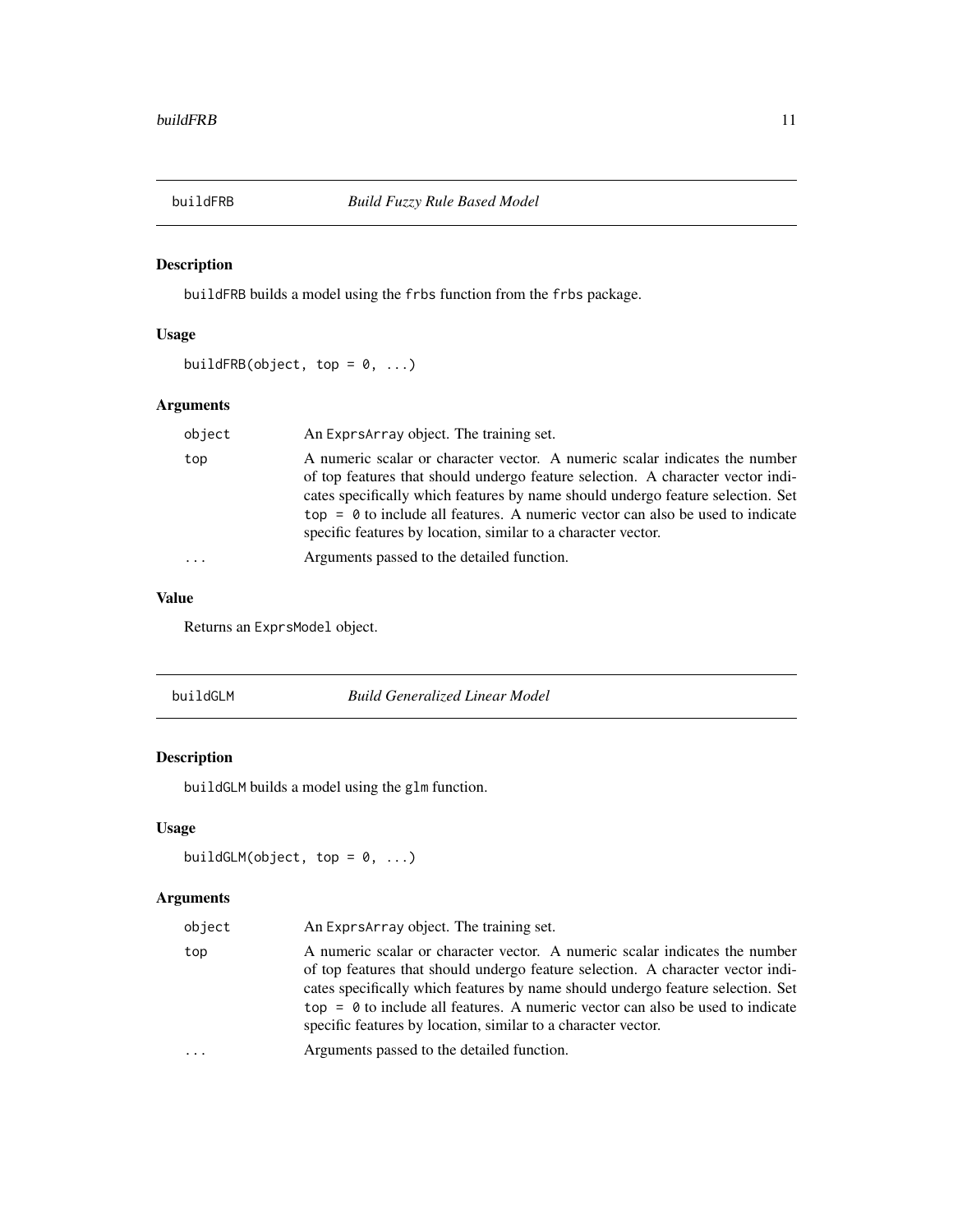### <span id="page-11-0"></span>Value

Returns an ExprsModel object.

### <span id="page-11-2"></span>buildLASSO *Build LASSO or Ridge Model*

### Description

buildLASSO builds a model using the cv.glmnet function from the glmnet package.

### Usage

```
buildLASSO(object, top = 0, ...)
```
### Arguments

| object | An Exprs Array object. The training set.                                                                                                                                                                                                                                                                                                                                                               |
|--------|--------------------------------------------------------------------------------------------------------------------------------------------------------------------------------------------------------------------------------------------------------------------------------------------------------------------------------------------------------------------------------------------------------|
| top    | A numeric scalar or character vector. A numeric scalar indicates the number<br>of top features that should undergo feature selection. A character vector indi-<br>cates specifically which features by name should undergo feature selection. Set<br>$top = 0$ to include all features. A numeric vector can also be used to indicate<br>specific features by location, similar to a character vector. |
|        | Arguments passed to the detailed function.                                                                                                                                                                                                                                                                                                                                                             |

### Value

Returns an ExprsModel object.

<span id="page-11-1"></span>buildLDA *Build Linear Discriminant Analysis Model*

### Description

buildLDA builds a model using the lda function from the MASS package.

### Usage

buildLDA(object, top =  $0, ...$ )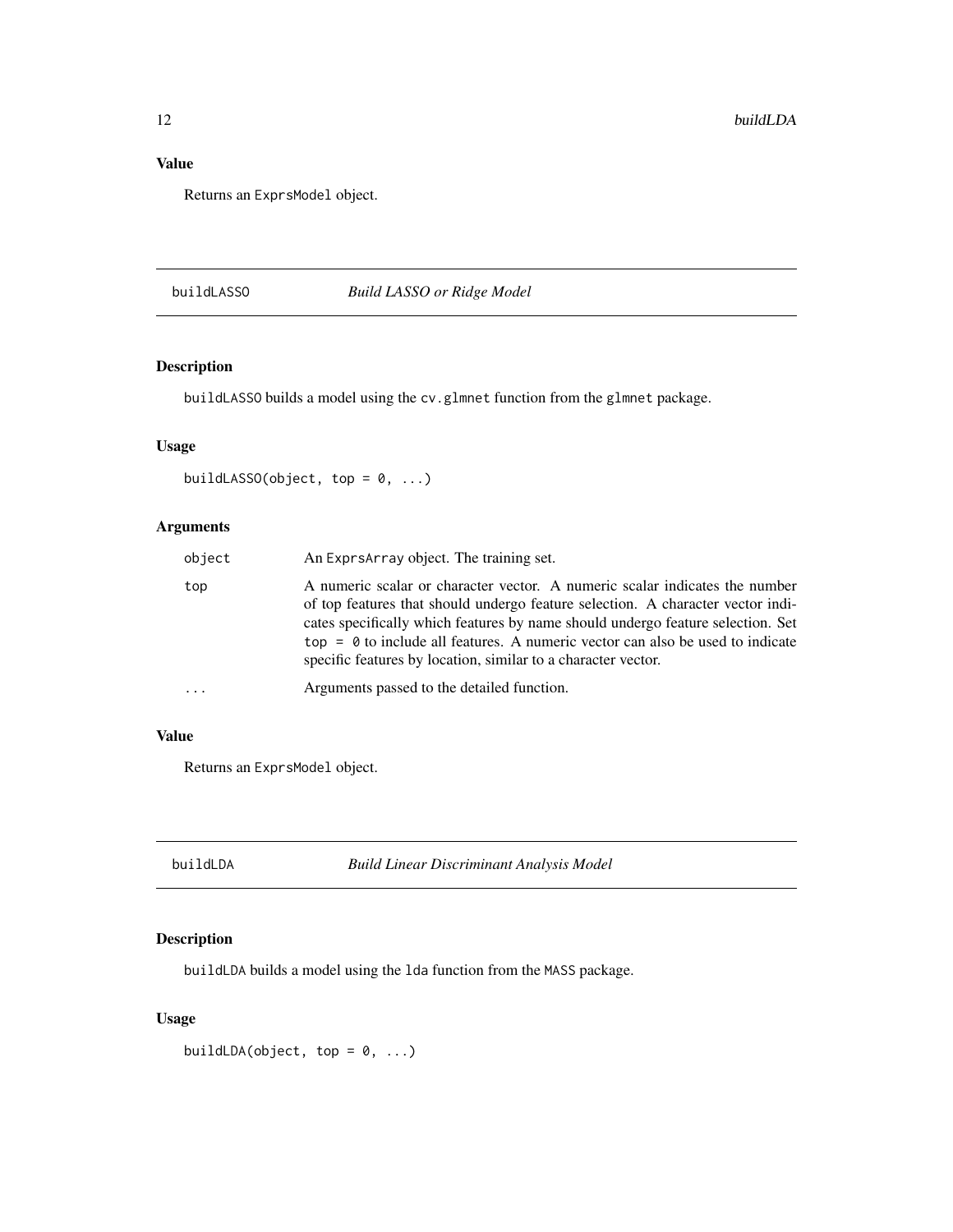#### <span id="page-12-0"></span>build LM  $\,$  13

### Arguments

| object              | An Exprs Array object. The training set.                                                                                                                                                                                                                                                                                                                                                               |
|---------------------|--------------------------------------------------------------------------------------------------------------------------------------------------------------------------------------------------------------------------------------------------------------------------------------------------------------------------------------------------------------------------------------------------------|
| top                 | A numeric scalar or character vector. A numeric scalar indicates the number<br>of top features that should undergo feature selection. A character vector indi-<br>cates specifically which features by name should undergo feature selection. Set<br>$top = 0$ to include all features. A numeric vector can also be used to indicate<br>specific features by location, similar to a character vector. |
| $\cdot \cdot \cdot$ | Arguments passed to the detailed function.                                                                                                                                                                                                                                                                                                                                                             |

### Value

Returns an ExprsModel object.

<span id="page-12-1"></span>buildLM *Build Linear Model*

### Description

buildLM builds a model using the lm function.

### Usage

```
buildLM(object, top = 0, ...)
```
### Arguments

| object | An Exprs Array object. The training set.                                                                                                                                                                                                                                                                                                                                                               |
|--------|--------------------------------------------------------------------------------------------------------------------------------------------------------------------------------------------------------------------------------------------------------------------------------------------------------------------------------------------------------------------------------------------------------|
| top    | A numeric scalar or character vector. A numeric scalar indicates the number<br>of top features that should undergo feature selection. A character vector indi-<br>cates specifically which features by name should undergo feature selection. Set<br>$top = 0$ to include all features. A numeric vector can also be used to indicate<br>specific features by location, similar to a character vector. |
| .      | Arguments passed to the detailed function.                                                                                                                                                                                                                                                                                                                                                             |

### Value

Returns an ExprsModel object.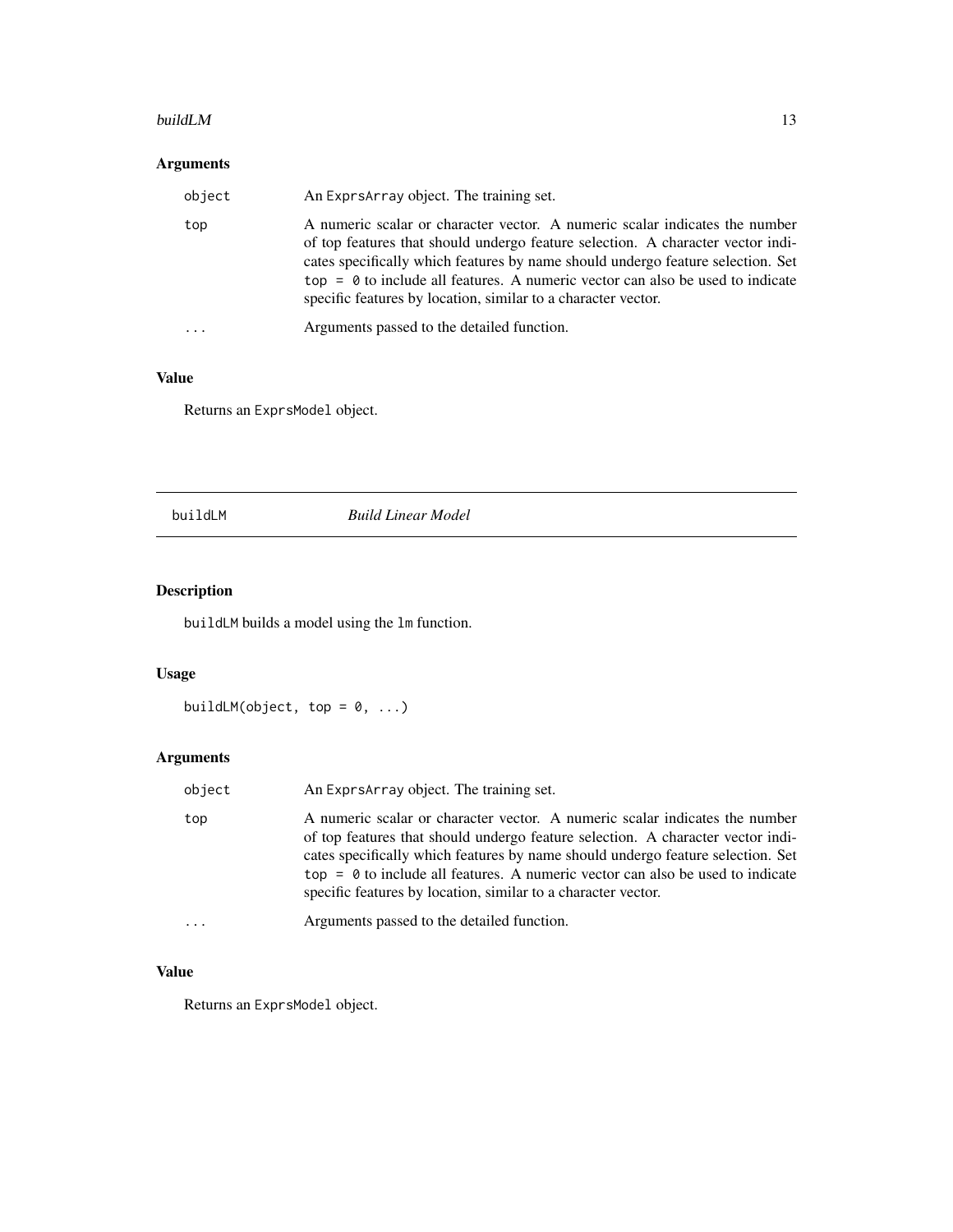<span id="page-13-2"></span><span id="page-13-0"></span>

buildLR builds a model using the glm function.

### Usage

buildLR(object, top =  $0, ...$ )

### Arguments

| object | An Exprs Array object. The training set.                                                                                                                                                                                                                                                                                                                                                               |
|--------|--------------------------------------------------------------------------------------------------------------------------------------------------------------------------------------------------------------------------------------------------------------------------------------------------------------------------------------------------------------------------------------------------------|
| top    | A numeric scalar or character vector. A numeric scalar indicates the number<br>of top features that should undergo feature selection. A character vector indi-<br>cates specifically which features by name should undergo feature selection. Set<br>$top = 0$ to include all features. A numeric vector can also be used to indicate<br>specific features by location, similar to a character vector. |
| .      | Arguments passed to the detailed function.                                                                                                                                                                                                                                                                                                                                                             |

### Value

Returns an ExprsModel object.

<span id="page-13-1"></span>

| buildNB | <b>Build Naive Bayes Model</b> |  |
|---------|--------------------------------|--|
|         |                                |  |

### Description

buildNB builds a model using the naiveBayes function from the e1071 package.

### Usage

```
buildNB(object, top = 0, ...)
```
### Arguments

| object | An Exprs Array object. The training set.                                                                                                                                                                                                                                                                                                                                                               |
|--------|--------------------------------------------------------------------------------------------------------------------------------------------------------------------------------------------------------------------------------------------------------------------------------------------------------------------------------------------------------------------------------------------------------|
| top    | A numeric scalar or character vector. A numeric scalar indicates the number<br>of top features that should undergo feature selection. A character vector indi-<br>cates specifically which features by name should undergo feature selection. Set<br>$top = 0$ to include all features. A numeric vector can also be used to indicate<br>specific features by location, similar to a character vector. |
| .      | Arguments passed to the detailed function.                                                                                                                                                                                                                                                                                                                                                             |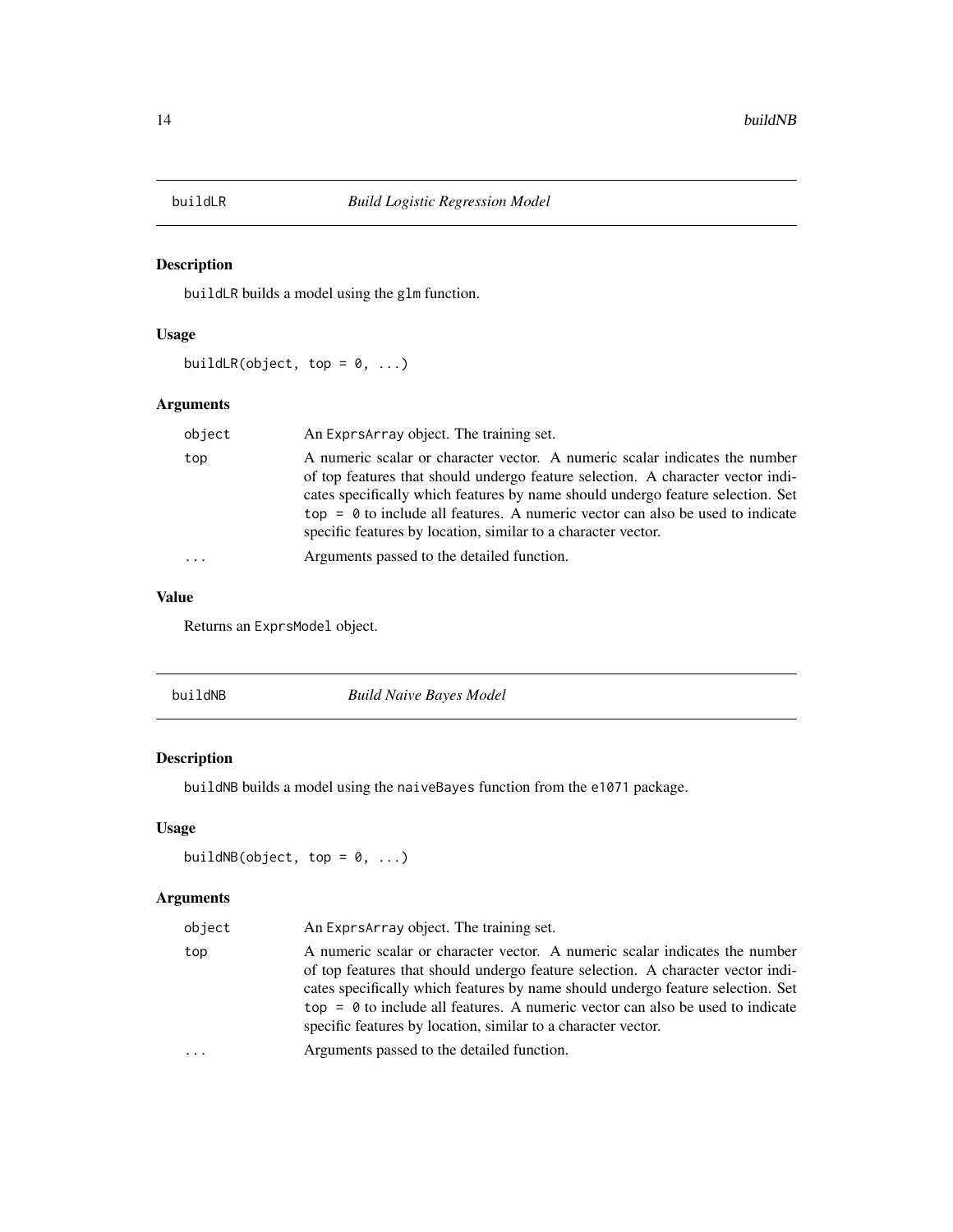#### <span id="page-14-0"></span>build $RF$  15

### Value

Returns an ExprsModel object.

<span id="page-14-2"></span>buildRF *Build Random Forest Model*

### Description

buildRF builds a model using the randomForest function from the randomForest package.

### Usage

buildRF(object, top =  $0, ...$ )

### Arguments

| object   | An Exprs Array object. The training set.                                                                                                                                                                                                                                                                                                                                                               |
|----------|--------------------------------------------------------------------------------------------------------------------------------------------------------------------------------------------------------------------------------------------------------------------------------------------------------------------------------------------------------------------------------------------------------|
| top      | A numeric scalar or character vector. A numeric scalar indicates the number<br>of top features that should undergo feature selection. A character vector indi-<br>cates specifically which features by name should undergo feature selection. Set<br>$top = 0$ to include all features. A numeric vector can also be used to indicate<br>specific features by location, similar to a character vector. |
| $\ddots$ | Arguments passed to the detailed function.                                                                                                                                                                                                                                                                                                                                                             |

#### Value

Returns an ExprsModel object.

<span id="page-14-1"></span>buildSVM *Build Support Vector Machine Model*

### Description

buildSVM builds a model using the svm function from the e1071 package.

### Usage

buildSVM(object, top =  $0, ...$ )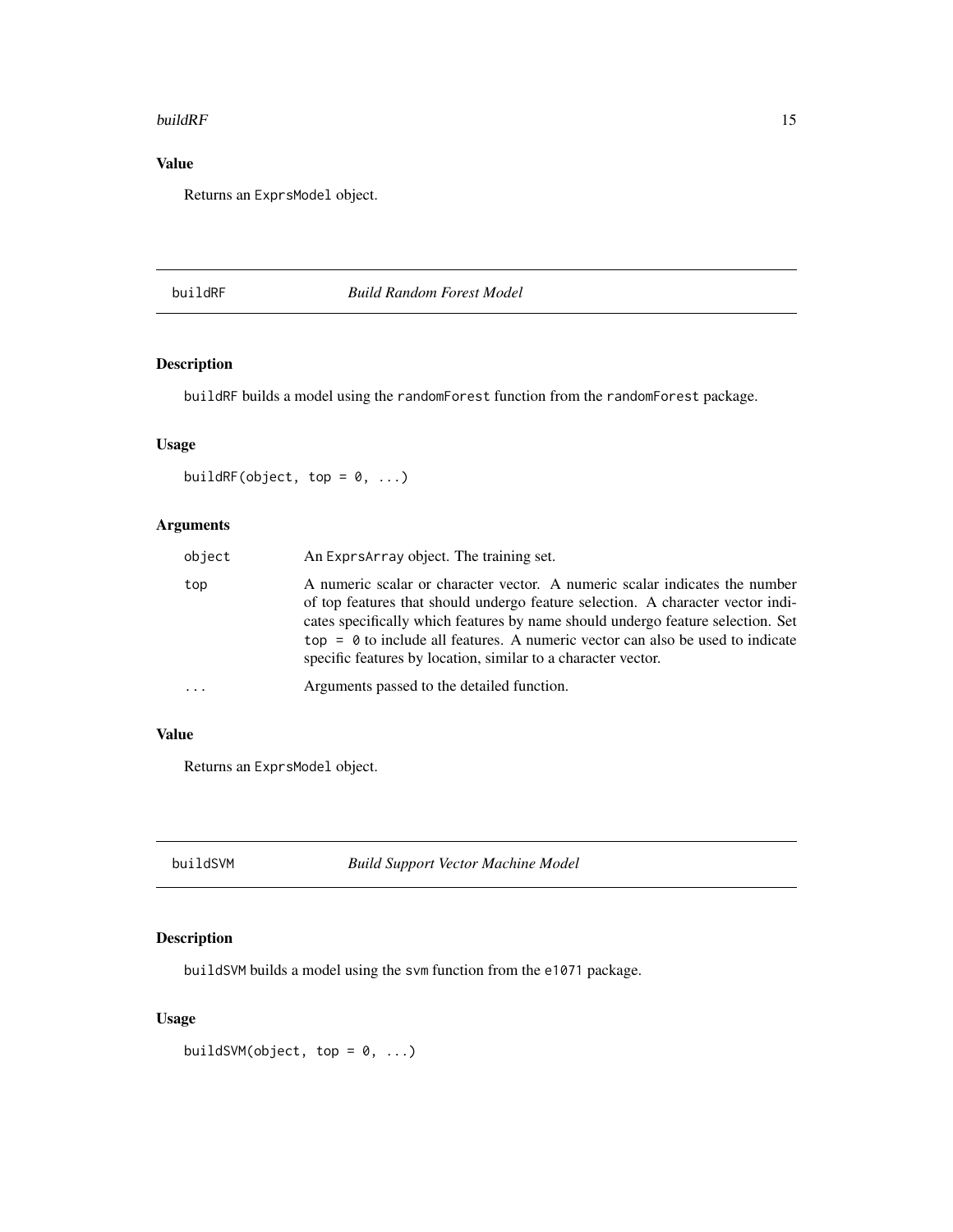### <span id="page-15-0"></span>Arguments

| object | An Exprs Array object. The training set.                                                                                                                                                                                                                                                                                                                                                               |
|--------|--------------------------------------------------------------------------------------------------------------------------------------------------------------------------------------------------------------------------------------------------------------------------------------------------------------------------------------------------------------------------------------------------------|
| top    | A numeric scalar or character vector. A numeric scalar indicates the number<br>of top features that should undergo feature selection. A character vector indi-<br>cates specifically which features by name should undergo feature selection. Set<br>$top = 0$ to include all features. A numeric vector can also be used to indicate<br>specific features by location, similar to a character vector. |
|        | Arguments passed to the detailed function.                                                                                                                                                                                                                                                                                                                                                             |

#### Value

Returns an ExprsModel object.

calcMonteCarlo *Calculate* plMonteCarlo *Performance*

### Description

calcMonteCarlo calculates a single performance measure for the results of a plMonteCarlo function call.

#### Usage

calcMonteCarlo(pl, colBy = "valid.acc")

#### Arguments

| рl    | Specifies the ExprsPipeline object returned by plMonteCarlo.                                                                                                                                      |
|-------|---------------------------------------------------------------------------------------------------------------------------------------------------------------------------------------------------|
| colBv | A character vector or string. Specifies column(s) to use when summarizing<br>model performance. Listing multiple columns will calculate performance as<br>a product of those listed performances. |
|       |                                                                                                                                                                                                   |

### Details

For each dataset split (i.e., bootstrap), calcMonteCarlo averages the validation set performance for the "best" model (where "best" is defined as the model with the maximum "internal" cross-validation accuracy, max(\$train.plCV)). The validation set performance ultimately averaged depends on the supplied colBy argument.

#### Value

A numeric scalar. The cross-validation accuracy.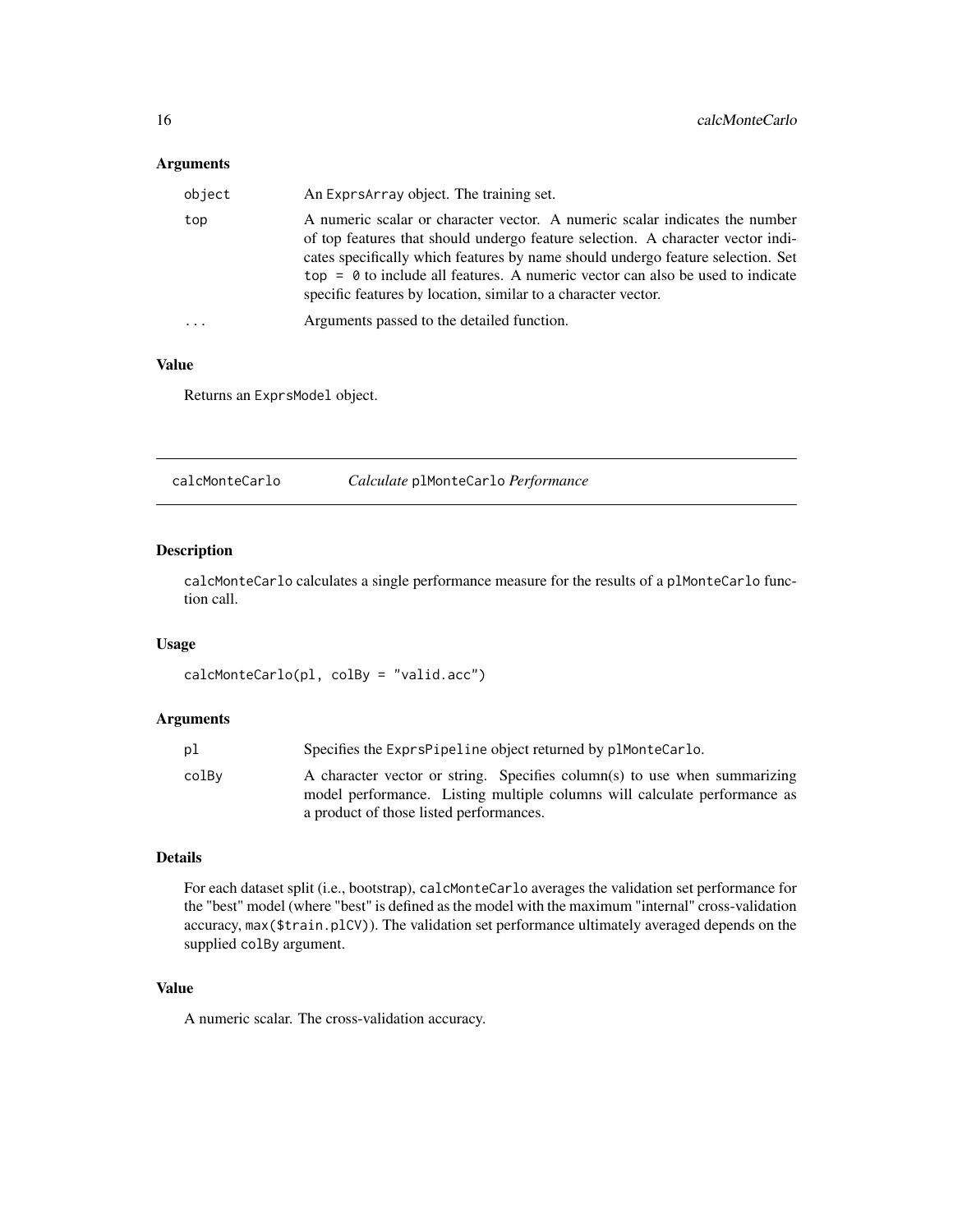<span id="page-16-0"></span>

calcNested calculates a single performance measure for the results of a plNested function call.

#### Usage

```
calcNested(pl, colBy = "valid.acc")
```
#### Arguments

| рl    | Specifies the Exprs Pipeline object returned by plnested.                 |
|-------|---------------------------------------------------------------------------|
| colBv | A character vector or string. Specifies column(s) to use when summarizing |
|       | model performance. Listing multiple columns will calculate performance as |
|       | a product of those listed performances.                                   |

#### Details

For each dataset split (i.e., bootstrap), calcNested averages the validation set performance for the "best" model (where "best" is defined as the model with the maximum "internal" cross-validation accuracy, max(\$train.plCV)). The validation set performance ultimately averaged depends on the supplied colBy argument.

### Value

A numeric scalar. The cross-validation accuracy.

<span id="page-16-1"></span>calcStats *Calculate Model Performance*

#### Description

calcStats calculates the performance of a deployed model.

#### Usage

```
calcStats(object, aucSkip = FALSE, plotSkip = FALSE, verbose = TRUE)
## S4 method for signature 'ExprsPredict'
calcStats(object, aucSkip = FALSE,
 plotSkip = FALSE, verbose = TRUE)
## S4 method for signature 'RegrsPredict'
calcStats(object, aucSkip = FALSE,
 plotSkip = FALSE, verbose = TRUE)
```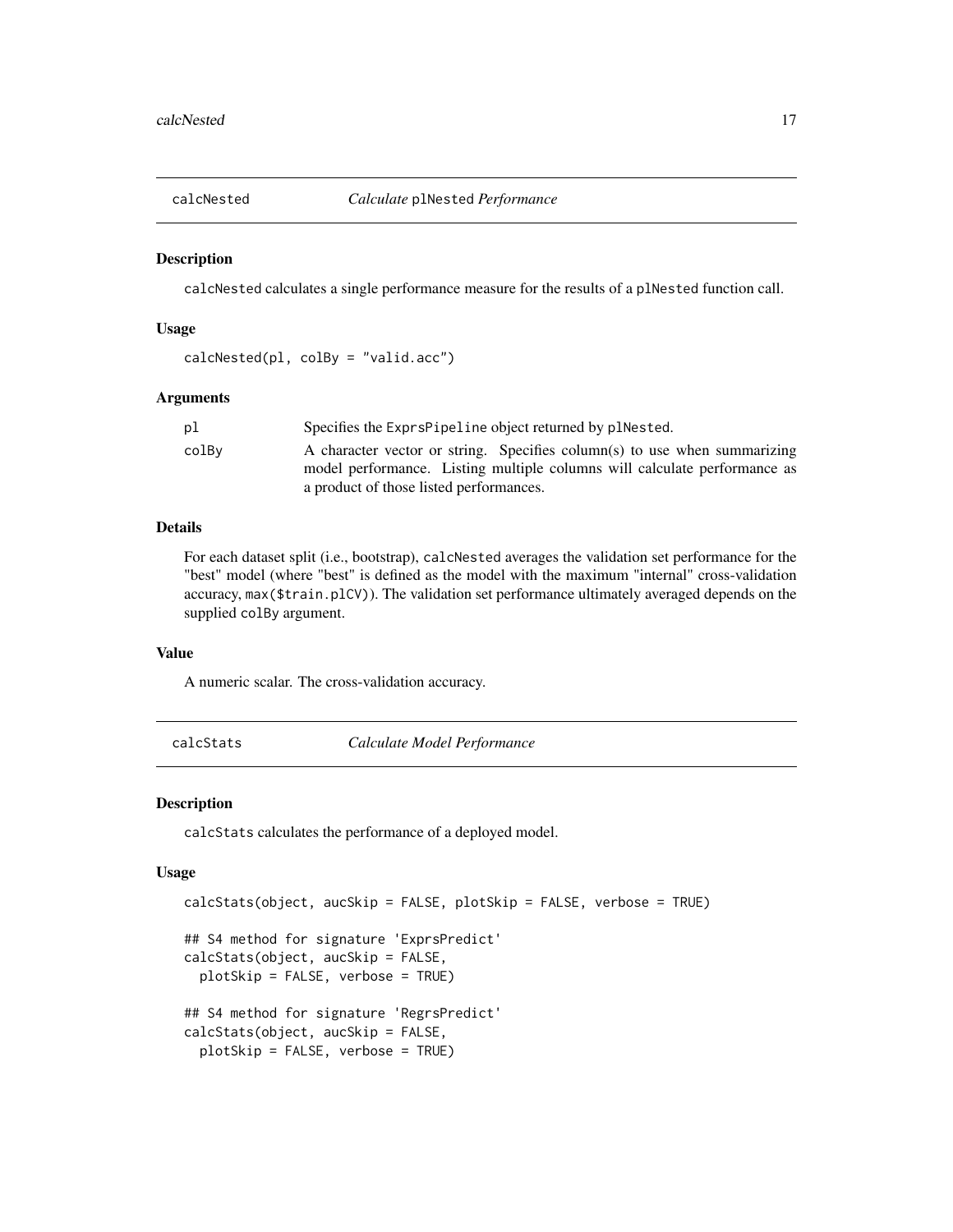#### <span id="page-17-0"></span>Arguments

| object   | An ExprsPredict or RegrsPredict object.                                                                                |
|----------|------------------------------------------------------------------------------------------------------------------------|
| aucSkip  | A logical scalar. Toggles whether to calculate area under the receiver operating<br>characteristic curve. See Details. |
| plotSkip | A logical scalar. Toggles whether to plot the receiver operating characteristic<br>curve. See Details.                 |
| verbose  | A logical scalar. Toggles whether to print the results of model performance to<br>console.                             |

### Details

For classification, if the argument aucSkip = FALSE AND the ExprsArray object was an ExprsBinary object with at least one case and one control AND ExprsPredict contains a coherent @probability slot, calcStats will calculate classifier performance using the area under the receiver operating characteristic (ROC) curve via the ROCR package. Otherwise, calcStats will calculate classifier performance traditionally using a confusion matrix. Note that accuracies calculated using ROCR may differ from those calculated using a confusion matrix because ROCR adjusts the discrimination threshold to optimize sensitivity and specificity. This threshold is automatically chosen as the point along the ROC which minimizes the Euclidean distance from (0, 1).

For regression, accuracy is defined the R-squared of the fitted regression. This ranges from 0 to 1 for use with [pl](#page-61-1) and [pipe](#page-59-1). Note that the aucSkip and plotSkip arguments are ignored for regression.

#### Value

Returns a data. frame of performance metrics.

#### Methods (by class)

- ExprsPredict: Method to calculate performance for classification models.
- RegrsPredict: Method to calculate performance for continuous outcome models.

check.ctrlGS *Check* ctrlGS *Arguments*

#### **Description**

This function ensures that the list of arguments for ctrlGS meets the criteria required by the [plNested](#page-66-1) function. This function forces aucSkip = TRUE and plotSkip = TRUE.

#### Usage

check.ctrlGS(args)

#### Arguments

args A list of arguments to check.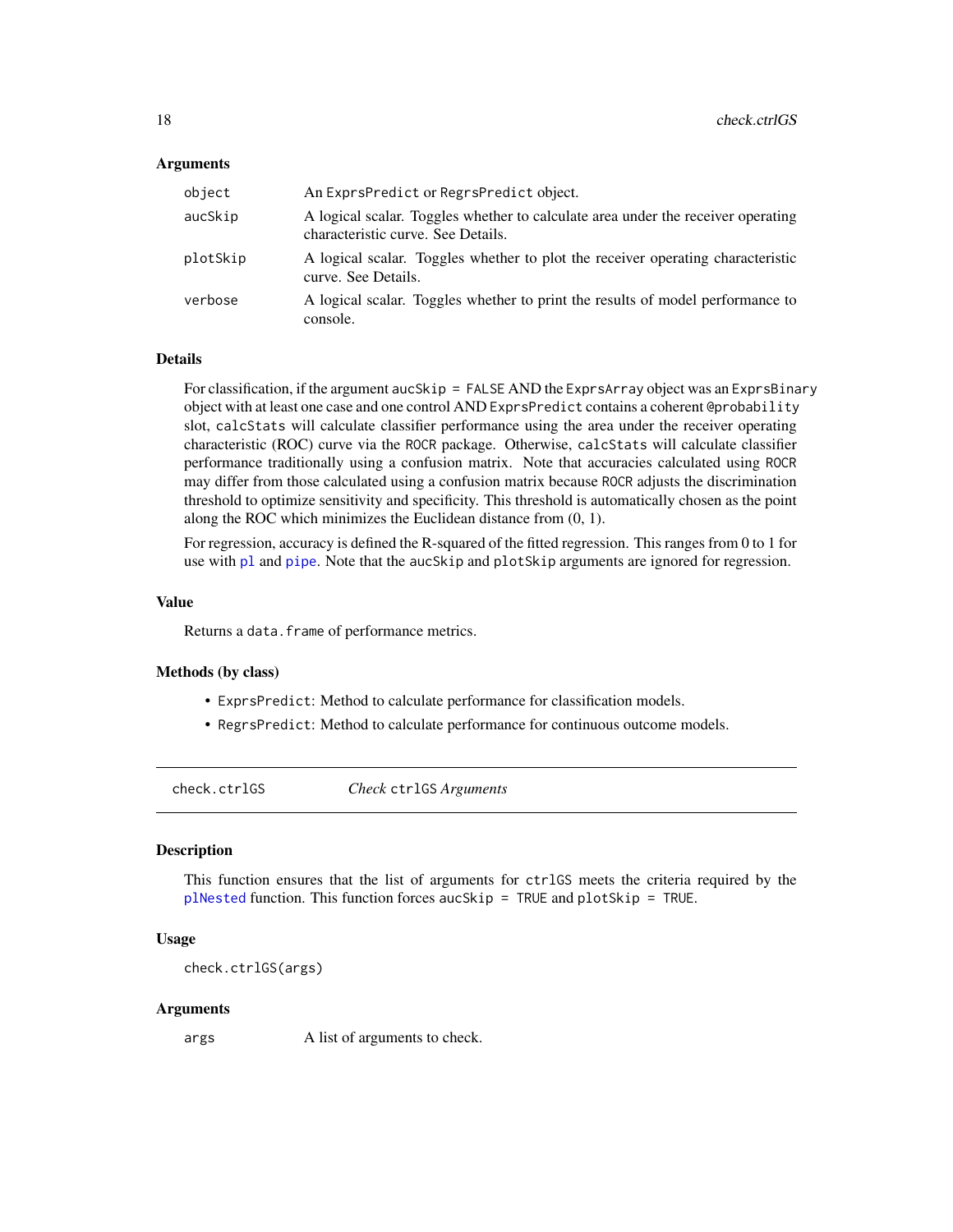<span id="page-18-0"></span>

Checks whether an object belongs to a specified class. For back-end use only.

#### Usage

classCheck(x, what, msg)

### Arguments

| $\mathsf{x}$ | An object.                                                  |
|--------------|-------------------------------------------------------------|
| what         | A character vector. The classes any of which x should have. |
| msg          | A string. An error message if x is not what.                |

compare *Compare* ExprsArray *Objects*

#### Description

This method compares the values of all ExprsArray annotations across a specified annotation term for up to two ExprsArray objects. Depending on the composition of each annotation, compare will perform either a chi-squared test or an ANOVA test.

### Usage

```
compare(object, array.valid = NULL, colBy = "defineCase",
  cutoff = 0.05)## S4 method for signature 'ExprsArray'
compare(object, array.valid = NULL,
```

```
colBy = "defineCase", cutoff = 0.05)
```
### Arguments

| object      | The Exprs Array object used when comparing annotations.                                                                                                |
|-------------|--------------------------------------------------------------------------------------------------------------------------------------------------------|
| array.valid | A second ExprsArray object used when comparing annotations. Optional. Ex-<br>clude with $array.val$ valid = NULL.                                      |
| colBy       | A character string. The annotation column against which to compare all other<br>annotation terms ( <i>i.e.</i> , to test as the independent variable). |
| cutoff      | A numeric scalar. The p-value cutoff that determines when the annotation test<br>returns a TRUE result                                                 |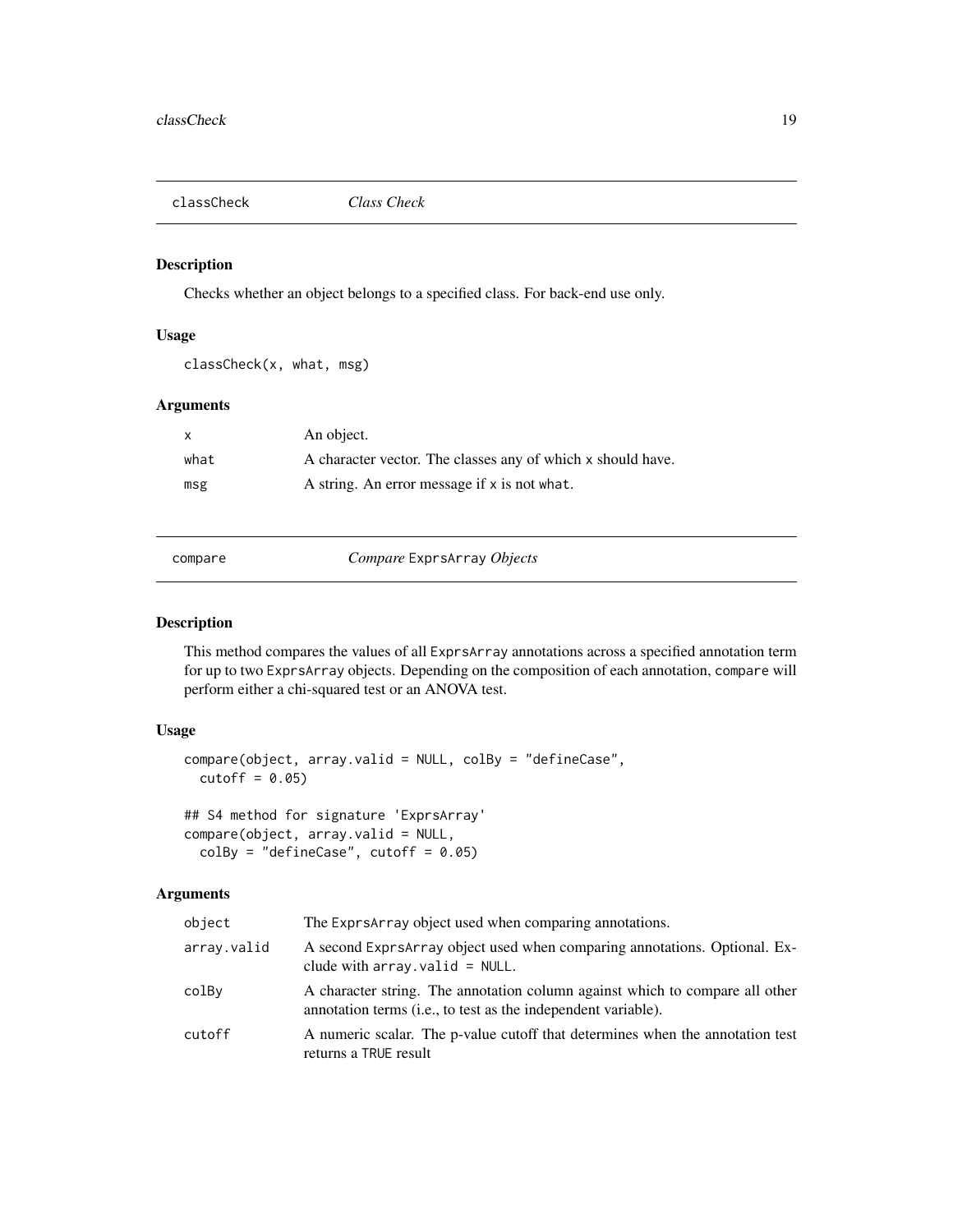### Details

This method performs two kinds of comparisons. First, it tests all annotation variables against the annotation supplied by the colBy argument for each provided ExprsArray object. In other words, the colBy argument determines which annotation to use as the independent variable for "internal" comparisons. Second, it tests all annotation variables between the provided ExprsArray objects. Providing array.valid = NULL will skip the between comparisons.

This method will test annotations using either a chi-squared test or an ANOVA test depending on the class of the values stored by the tested column. The presence of a "character" or "factor" in the tested column will trigger a chi-squared test. As such, this method requires the user to select a colBy annotation that contains categorical data (i.e., to use as the independent variable).

We anticipate that this method will serve as a useful adjunct to [modCluster](#page-49-1). However, it may also help in quickly determining whether the data [split](#page-69-1) has yielded comparable training and test sets in terms of the annotations included in @annot.

#### Value

A list of three logical vectors. The first and second elements of the list correspond to "internal" comparisons for the two provided ExprsArray objects, respectively. The third element of the list corresponds to comparisons made between the provided objects.

#### Methods (by class)

• ExprsArray: Method to compare ExprsArray objects.

<span id="page-19-1"></span>

#### conjoin *Combine* exprso *Objects*

### Description

conjoin combines two or more exprso objects based on their class.

#### Usage

```
conjoin(object, ...)
## S4 method for signature 'ExprsArray'
conjoin(object, ...)
## S4 method for signature 'ExprsModel'
conjoin(object, ...)
## S4 method for signature 'ExprsPipeline'
conjoin(object, ...)
## S4 method for signature 'ExprsEnsemble'
conjoin(object, ...)
```
<span id="page-19-0"></span>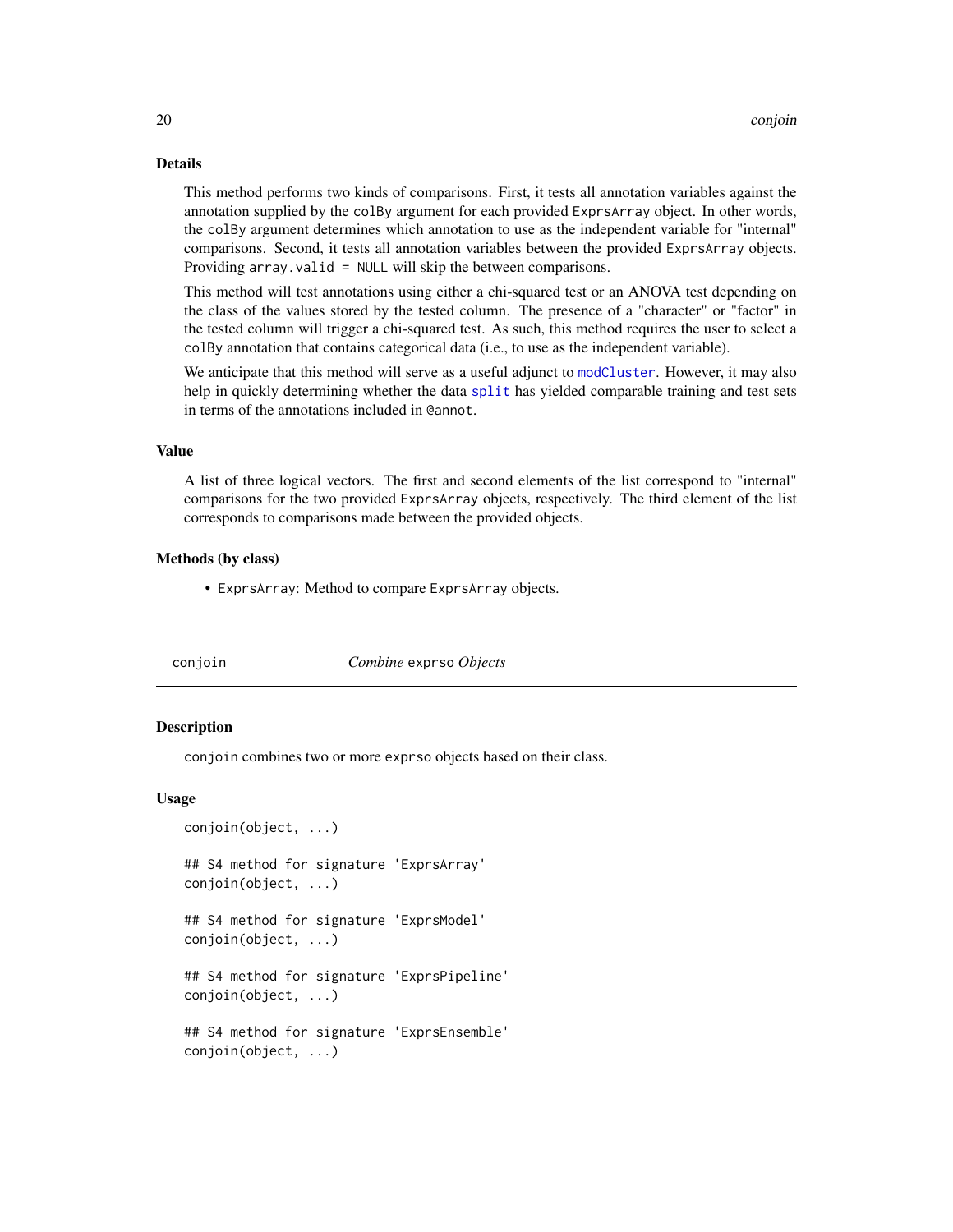#### <span id="page-20-0"></span>ctrlFeatureSelect 21

#### **Arguments**

| object | An ExprsArray, ExprsModel, ExprsPipeline, or ExprsEnsemble object. |
|--------|--------------------------------------------------------------------|
| .      | Two or more objects of the same class.                             |

### Details

When applied to two or more ExprsArray objects, this function returns one ExprsArray object as output. This only works on ExprsArray objects that have not undergone feature selection. Any missing annotations in @annot will get replaced with NA values. Note that all combined ExprsArray objects must initially have had the same features in the same order.

When applied to two or more ExprsModel objects, this function returns one ExprsEnsemble object as output. In this way, this function works similar to the [buildEnsemble](#page-8-2) method for ExprsModel objects.

When applied to two or more ExprsPipeline objects, this function returns one ExprsPipeline object as output. To keep track of which ExprsPipeline objects contributed initially to the resultant object, the source gets flagged in the summary slot. For each ExprsPipeline object, if the summary lacks a boot column, all summary entries will receive one unique ID. However, if the summary contains a boot column (e.g., as generated by [plMonteCarlo](#page-65-1)), all models belonging to each bootstrap will receive one unique ID. Afterwards, the old boot columns will get renamed to unboot while the newly assigned unique IDs become the new boot column. This complicated indexing system treats all models derived from one unique cut to a training set as if they had belonged to the same "pseudo-bootstrap". These "pseudo-bootstraps" will get handled like true bootstraps downstream by functions built around [pipeFilter](#page-60-1) and [buildEnsemble](#page-8-2).

When applied to two or more ExprsEnsemble objects, this function returns one ExprsEnsemble object as output. The resultant object contains all models found within each of the supplied ExprsEnsemble objects.

#### Value

An ExprsArray, ExprsModel, ExprsPipeline, or ExprsEnsemble object.

#### Methods (by class)

- ExprsArray: Method to join ExprsArray objects.
- ExprsModel: Method to join ExprsModel objects.
- ExprsPipeline: Method to join ExprsPipeline objects.
- ExprsEnsemble: Method to join ExprsEnsemble objects.

ctrlFeatureSelect *Manage* fs *Arguments*

#### **Description**

This function organizes fs arguments passed to pl functions.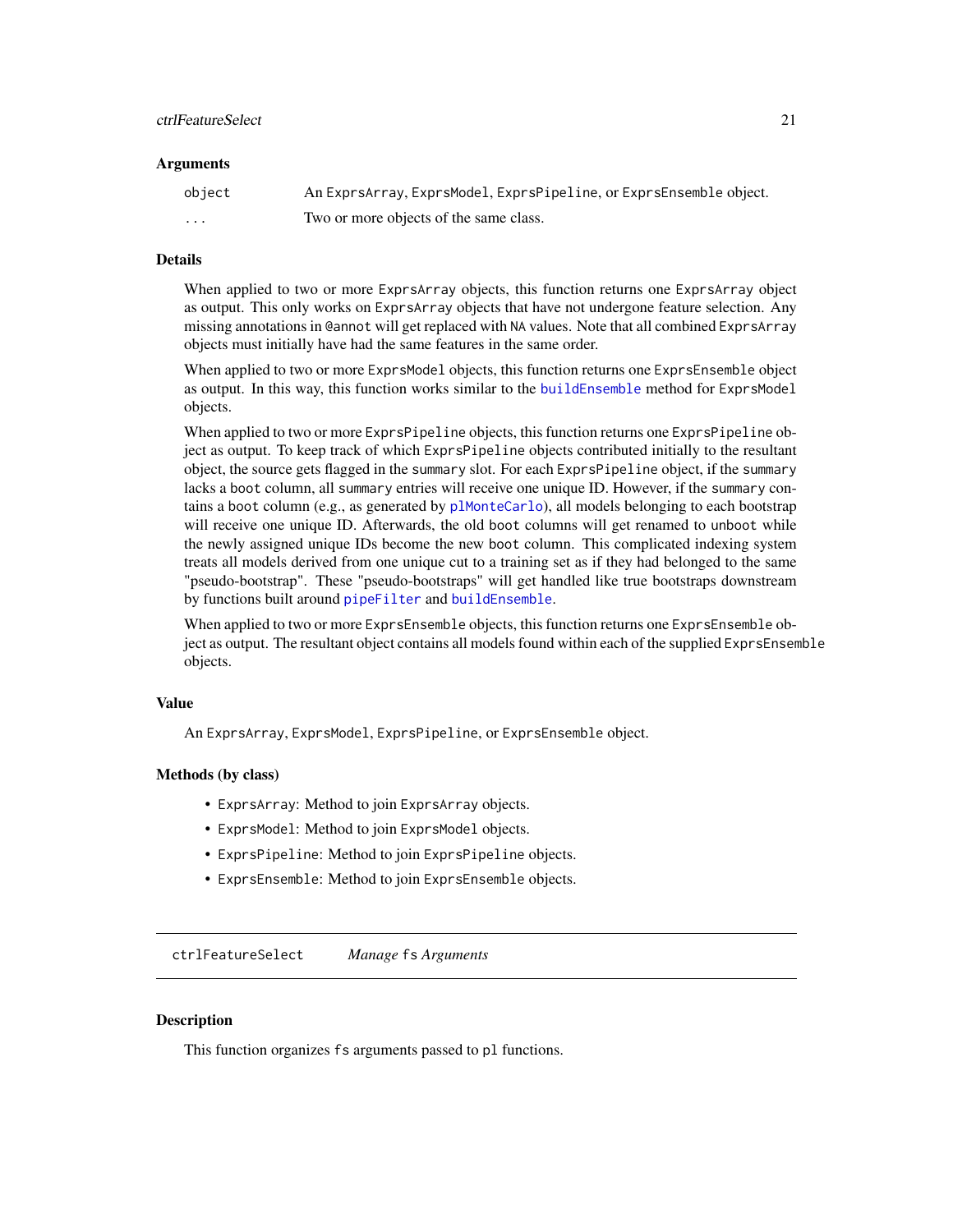### <span id="page-21-0"></span>Usage

```
ctrlFeatureSelect(func, top = 0, ...)
```
### Arguments

| func                    | A character string. The fs function to call.    |
|-------------------------|-------------------------------------------------|
| top                     | Argument passed to the fs function.             |
| $\cdot$ $\cdot$ $\cdot$ | Additional arguments passed to the fs function. |

### Value

A list of arguments.

ctrlGridSearch *Manage* plGrid *Arguments*

### Description

This function organizes plGrid arguments passed to pl functions.

### Usage

```
ctrlGridSearch(func, top = 0, ...)
```
### Arguments

| func     | A character string. The pl function to call.                                                           |
|----------|--------------------------------------------------------------------------------------------------------|
| top      | Argument passed to the p1 function. Leave missing when handling p1MonteCarlo<br>or plNested arguments. |
| $\cdots$ | Additional arguments passed to the p1 function.                                                        |

### Value

A list of arguments.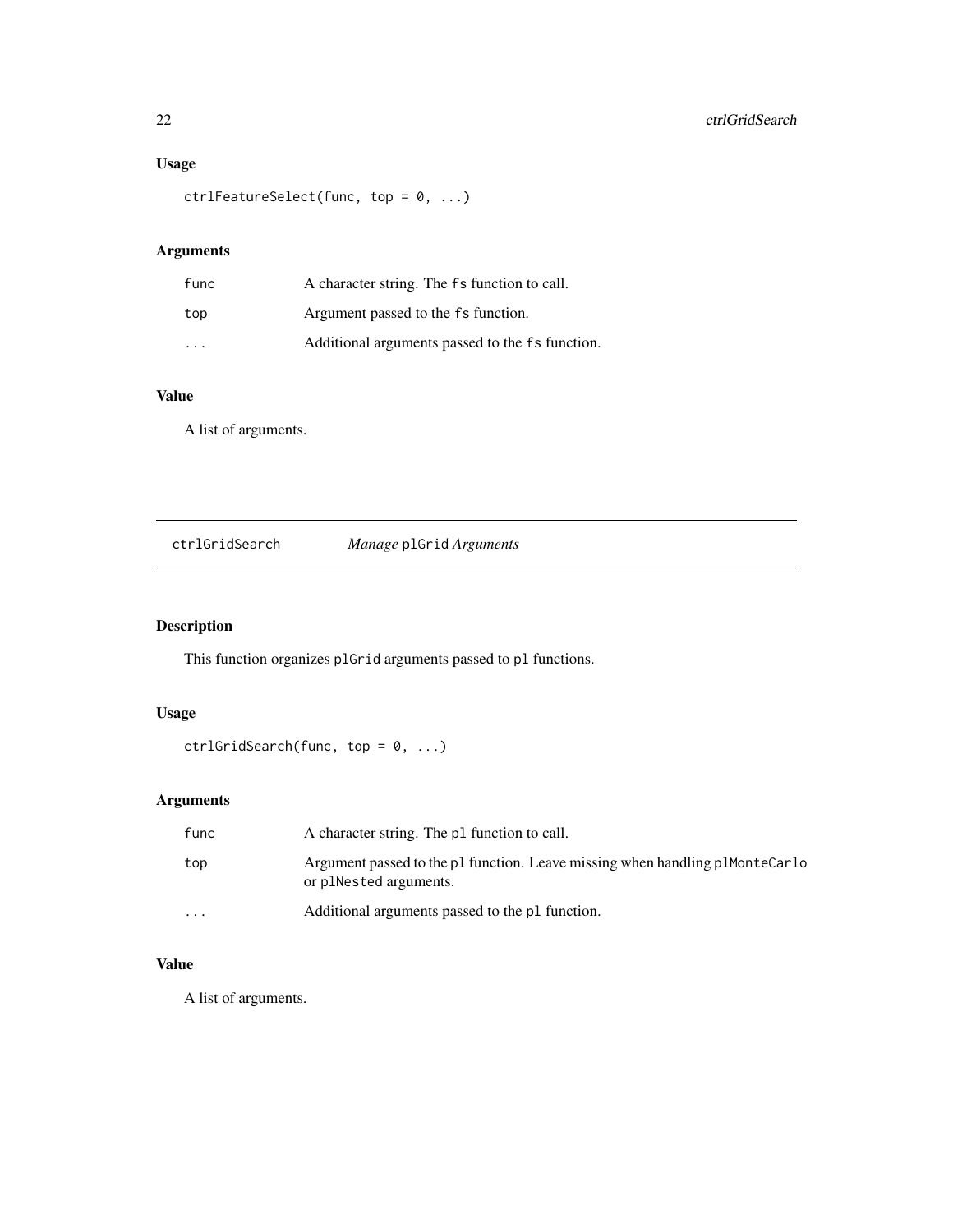<span id="page-22-0"></span>

This function organizes mod arguments passed to pl functions.

#### Usage

ctrlModSet(func, ...)

### Arguments

| func    | A character string. The mod function to call.    |
|---------|--------------------------------------------------|
| $\cdot$ | Additional arguments passed to the mod function. |

### Value

A list of arguments.

### Description

This function organizes split arguments passed to pl functions.

#### Usage

ctrlSplitSet(func, percent.include = 67, ...)

### Arguments

| func            | A character string. The split function to call.    |
|-----------------|----------------------------------------------------|
| percent.include |                                                    |
|                 | Argument passed to the split function.             |
| .               | Additional arguments passed to the split function. |

### Value

A list of arguments.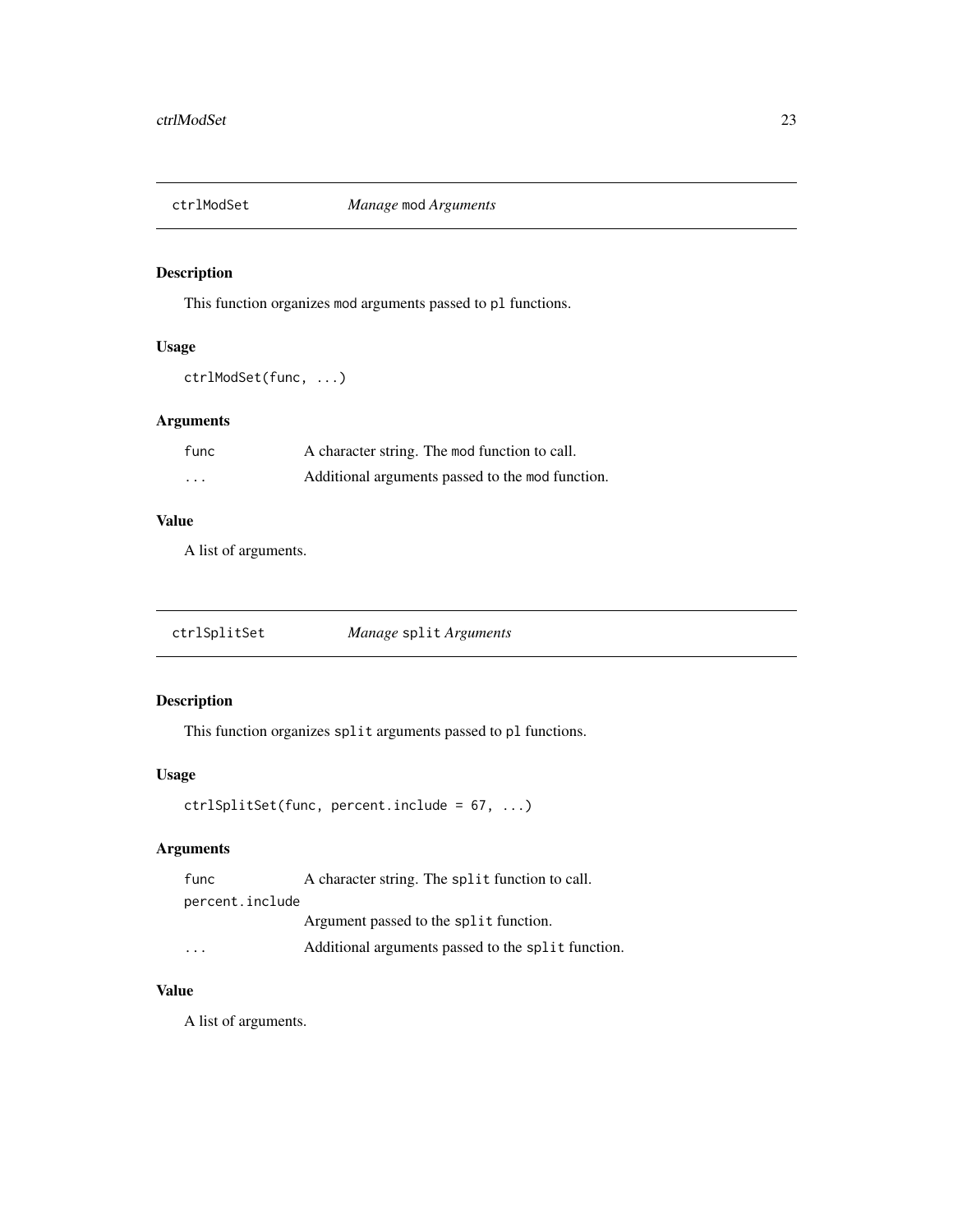<span id="page-23-0"></span>

Set an args List Element to Default Value

### Usage

defaultArg(what, as, args, verbose = TRUE)

### Arguments

| what    | The name of the argument.                                             |
|---------|-----------------------------------------------------------------------|
| as      | The value to set it as.                                               |
| args    | An args list. The result of getArgs.                                  |
| verbose | A boolean. Toggles whether to alert the user that an argument is set. |

<span id="page-23-1"></span>

### Description

A function to execute multiple "1 vs. all" binary tasks.

### Usage

```
doMulti(object, top = 0, method, ...)
```
### Arguments

| object | An Exprs Array object. The training set.                                                                                                                                                                                                                                                                                                                                                                    |
|--------|-------------------------------------------------------------------------------------------------------------------------------------------------------------------------------------------------------------------------------------------------------------------------------------------------------------------------------------------------------------------------------------------------------------|
| top    | A numeric scalar or character vector. A numeric scalar indicates the number<br>of top features that should undergo feature selection. A character vector indi-<br>cates specifically which features by name should undergo feature selection. Set<br>top = $\theta$ to include all features. A numeric vector can also be used to indicate<br>specific features by location, similar to a character vector. |
| method | A character string. The method to apply.                                                                                                                                                                                                                                                                                                                                                                    |
|        | Arguments passed to the detailed function.                                                                                                                                                                                                                                                                                                                                                                  |
|        |                                                                                                                                                                                                                                                                                                                                                                                                             |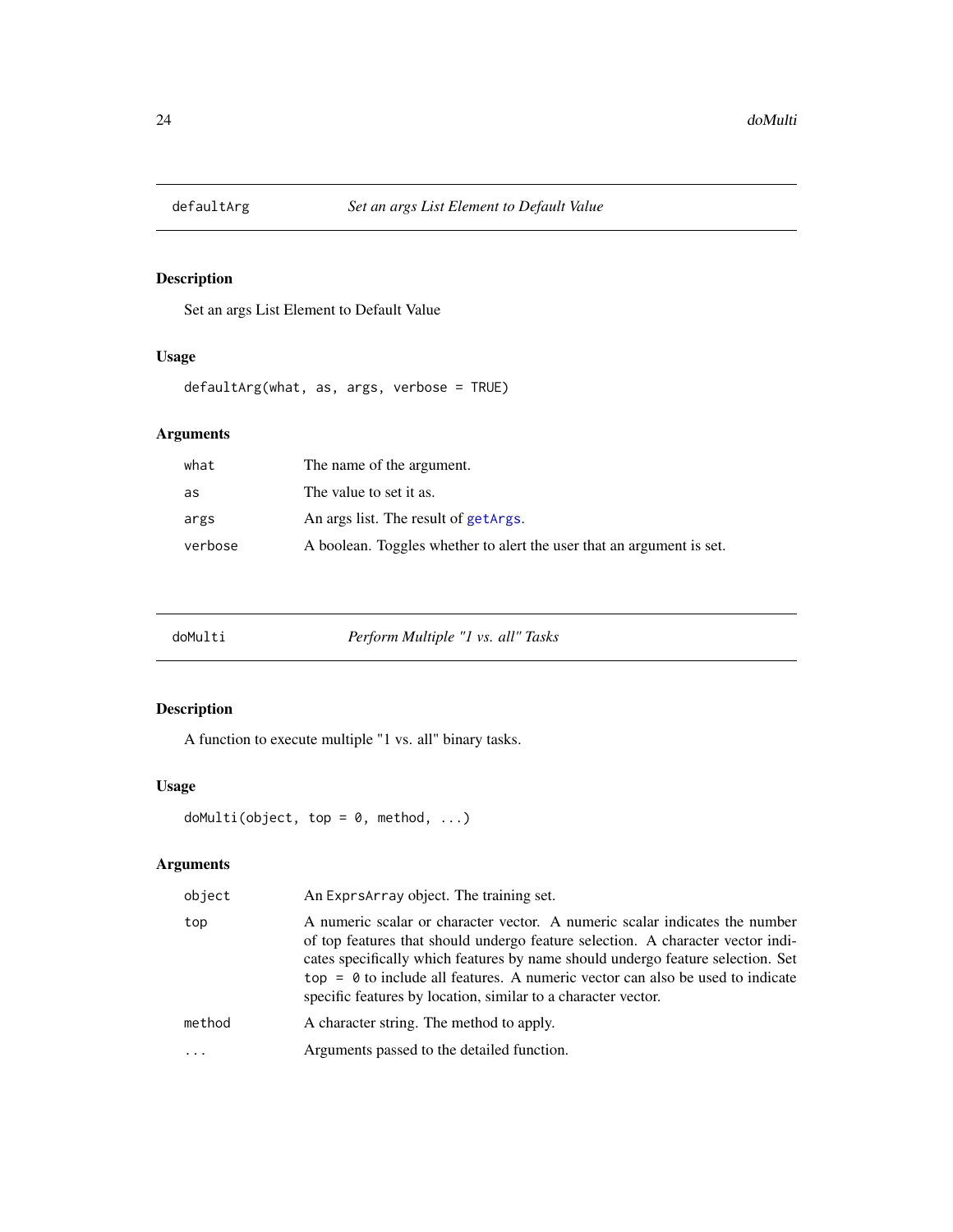### <span id="page-24-0"></span>ExprsArray-class 25

#### Details

doMulti runs once for each factor level in the "defineCase" column. If a training set is missing any one of the factor levels (e.g., owing to random cuts during cross-validation), the ExprsModule component that would refer to that class label gets replaced with an NA placeholder. Note that this NA placeholder will prevent a classifier from possibly predicting the NA class (i.e., a classifier can only make predictions about class labels that it "knows"). However, these "unknown" classes still impact metrics of classifier performance. Otherwise, see [exprso-predict](#page-29-1).

### Value

A list of the results from method.

<span id="page-24-1"></span>ExprsArray-class *An S4 class to store feature and annotation data*

#### Description

An S4 class to store feature and annotation data

#### Usage

```
## S4 method for signature 'ExprsArray'
show(object)
## S4 method for signature 'ExprsArray,ANY,ANY,ANY'
x[i, j]
## S4 method for signature 'ExprsArray'
x$name
## S4 method for signature 'ExprsArray'
subset(x, subset, select)
## S4 method for signature 'ExprsArray,missing'
plot(x, y, a = 1, b = 2, c = 3, ...)
## S4 method for signature 'ExprsArray'
summary(object)
## S4 method for signature 'ExprsArray'
getFeatures(object)
```
#### Arguments

| object, x | An object of class ExprsArray.                                                     |
|-----------|------------------------------------------------------------------------------------|
| i, j      | Subsets entire ExprsArray object via object@annot[i, j]. Returns object@annot[, j] |
|           | if argument i is missing.                                                          |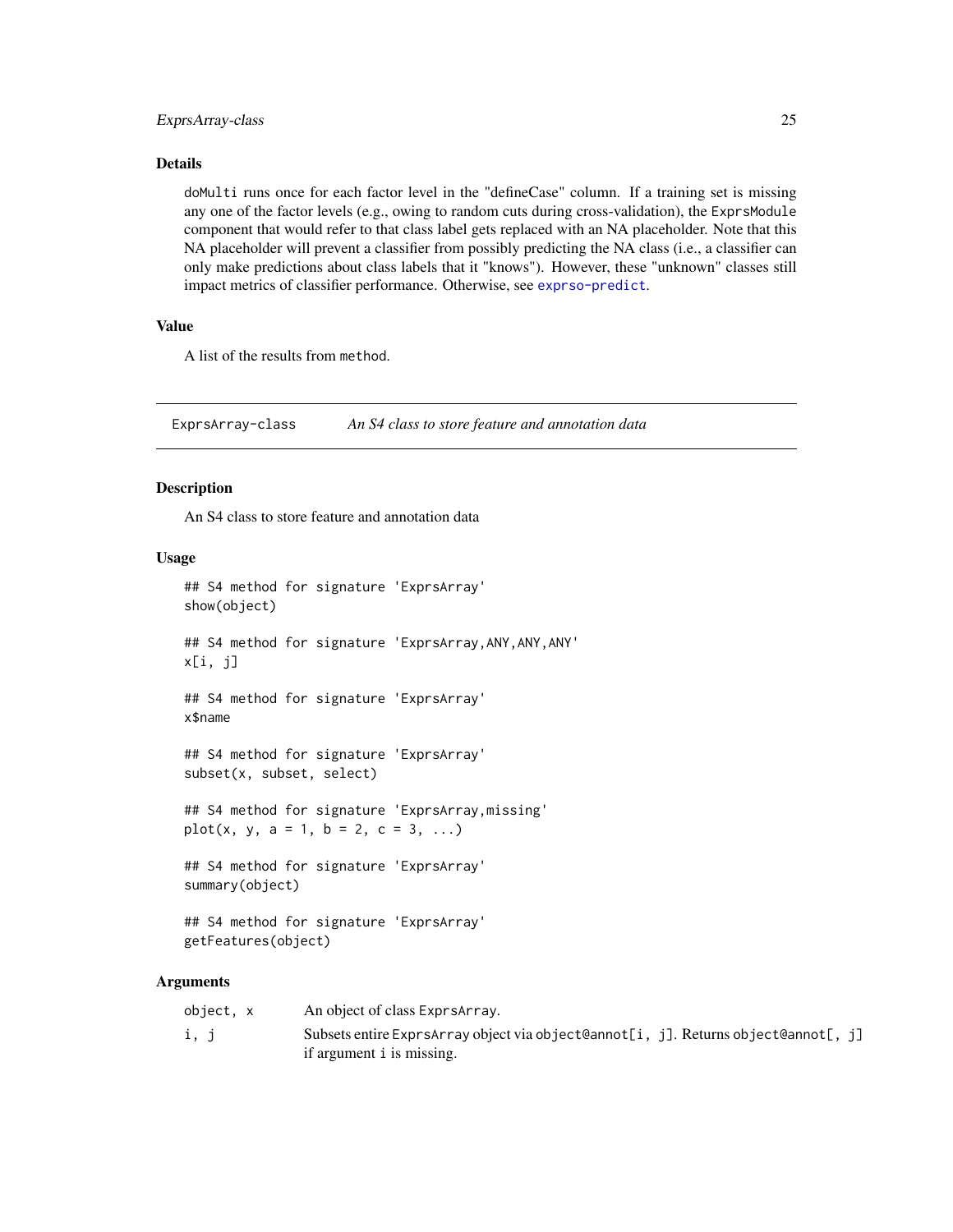<span id="page-25-0"></span>

| name     | Returns object@annot[, name].                                                                                     |
|----------|-------------------------------------------------------------------------------------------------------------------|
| subset   | Subsets entire ExprsArray object via object@annot[subset, ]. Can be used<br>to rearrange feature order.           |
| select   | Subsets entire ExprsArray object via object@annot[, select]. Can be used<br>to rearrange subject order.           |
| У        | Leave missing. Argument exists because of plot generic definition.                                                |
| a, b, c  | A numeric scalar. Indexes the first, second, and third dimensions to plot. Set<br>$c = 0$ to plot two dimensions. |
| $\cdots$ | Additional arguments passed toplot or lattice:: cloud.                                                            |

#### Methods (by generic)

- show: Method to show ExprsArray object.
- [: Method to subset ExprsArray object.
- \$: Method to subset ExprsArray object.
- subset: Method to subset ExprsArray object.
- plot: Method to plot two or three dimensions of data.
- summary: Method to plot summary graphs for a sub-sample of feature data.
- getFeatures: Method to return features within an ExprsArray object.

#### Slots

exprs A matrix. Stores the feature data.

annot A data.frame. Stores the annotation data.

preFilter Typically a list. Stores feature selection history.

reductionModel Typically a list. Stores dimension reduction history.

#### See Also

```
ExprsArray-class
ExprsModel-class
ExprsPipeline-class
ExprsEnsemble-class
ExprsPredict-class
RegrsPredict-class
```
ExprsBinary-class *An S4 class to store feature and annotation data*

### Description

An ExprsArray sub-class for data with binary class outcomes.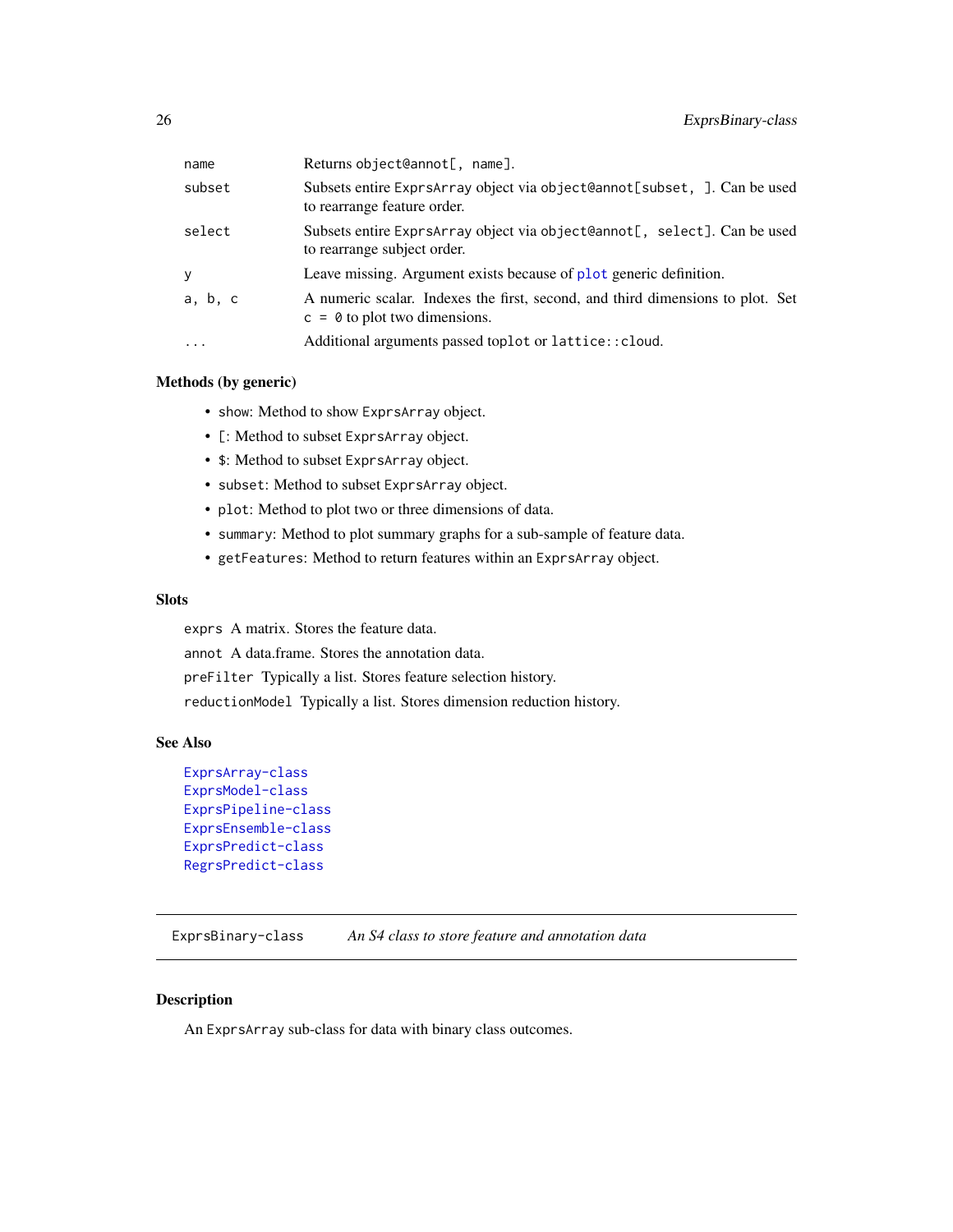<span id="page-26-1"></span><span id="page-26-0"></span>ExprsEnsemble-class *An S4 class to store multiple models*

### Description

An S4 class to store multiple models

#### Usage

```
## S4 method for signature 'ExprsEnsemble'
show(object)
## S4 method for signature 'ExprsEnsemble'
getFeatures(object, index)
## S4 method for signature 'ExprsEnsemble'
getWeights(object, index, ...)
```
### Arguments

| object                  | An ExprsArray, ExprsModel, ExprsPipeline, or ExprsEnsemble object.                                                                                        |
|-------------------------|-----------------------------------------------------------------------------------------------------------------------------------------------------------|
| index                   | A numeric scalar. The i-th model from which to retrieve features or weights. If<br>missing, function will tabulate features or weights across all models. |
| $\cdot$ $\cdot$ $\cdot$ | For getWeights, optional arguments passed to glmnet: : coef.cv.glmnet.                                                                                    |

#### Methods (by generic)

- show: Method to show ExprsEnsemble object.
- getFeatures: Method to return features within an ExprsEnsemble model.
- getWeights: Method to return LASSO weights.

### Slots

machs Typically a list. Stores the models.

### See Also

```
ExprsArray-class
ExprsModel-class
ExprsPipeline-class
ExprsEnsemble-class
ExprsPredict-class
RegrsPredict-class
```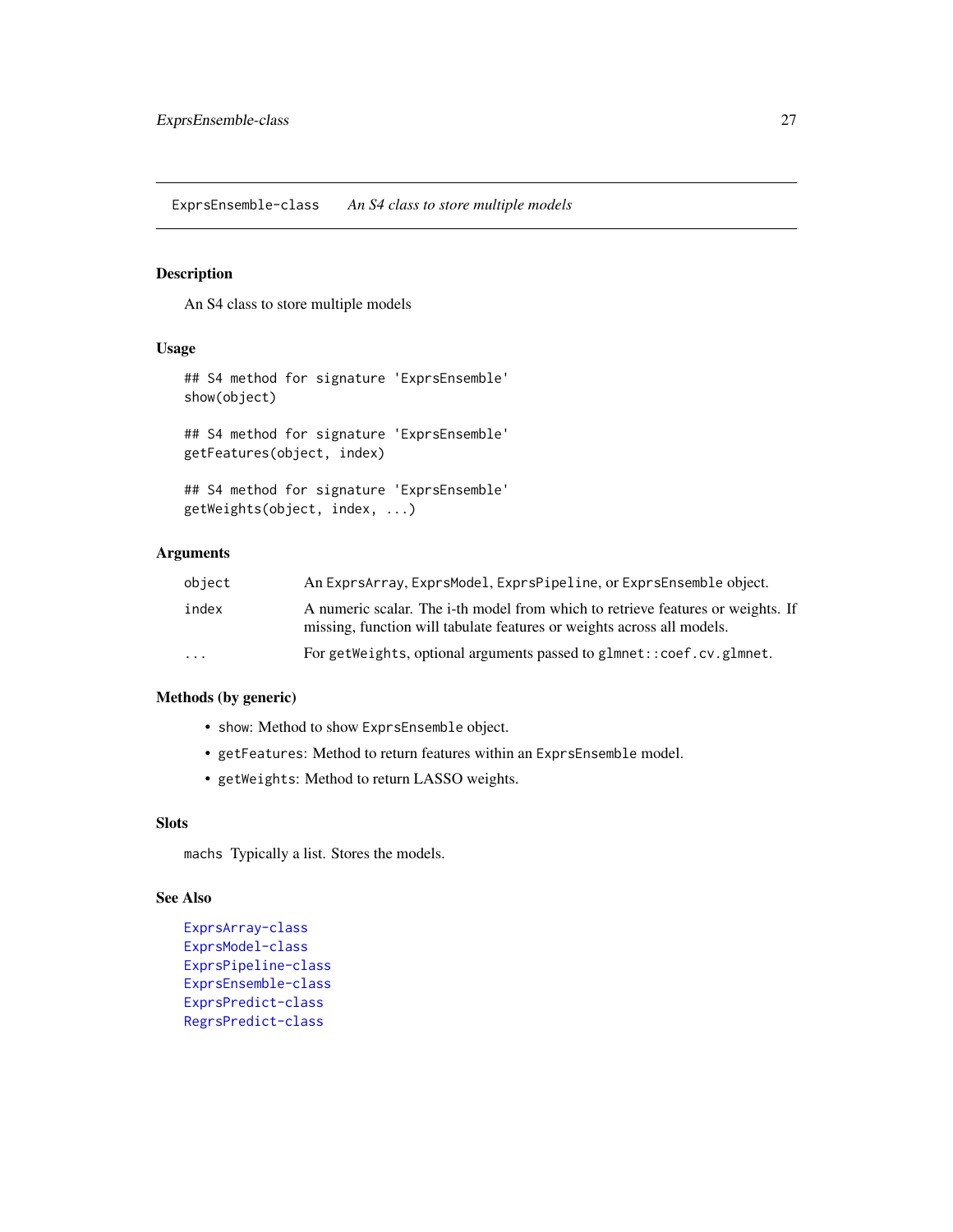<span id="page-27-0"></span>ExprsMachine-class *An S4 class to store the model*

### Description

An ExprsModel sub-class for dichotomous models.

<span id="page-27-1"></span>ExprsModel-class *An S4 class to store the model*

### Description

An S4 class to store the model

#### Usage

```
## S4 method for signature 'ExprsModel'
show(object)
## S4 method for signature 'ExprsModel'
getFeatures(object)
```
## S4 method for signature 'ExprsModel' getWeights(object, ...)

#### Arguments

| object   | An object of class ExprsModel.                                       |
|----------|----------------------------------------------------------------------|
| $\cdots$ | For getWeights, optional arguments passed to glmnet::coef.cv.glmnet. |

### Methods (by generic)

- show: Method to show ExprsModel object.
- getFeatures: Method to return features within an ExprsModel object.
- getWeights: Method to return LASSO weights.

### Slots

preFilter Typically a list. Stores feature selection history. reductionModel Typically a list. Stores dimension reduction history. mach Typically an S4 class. Stores the model.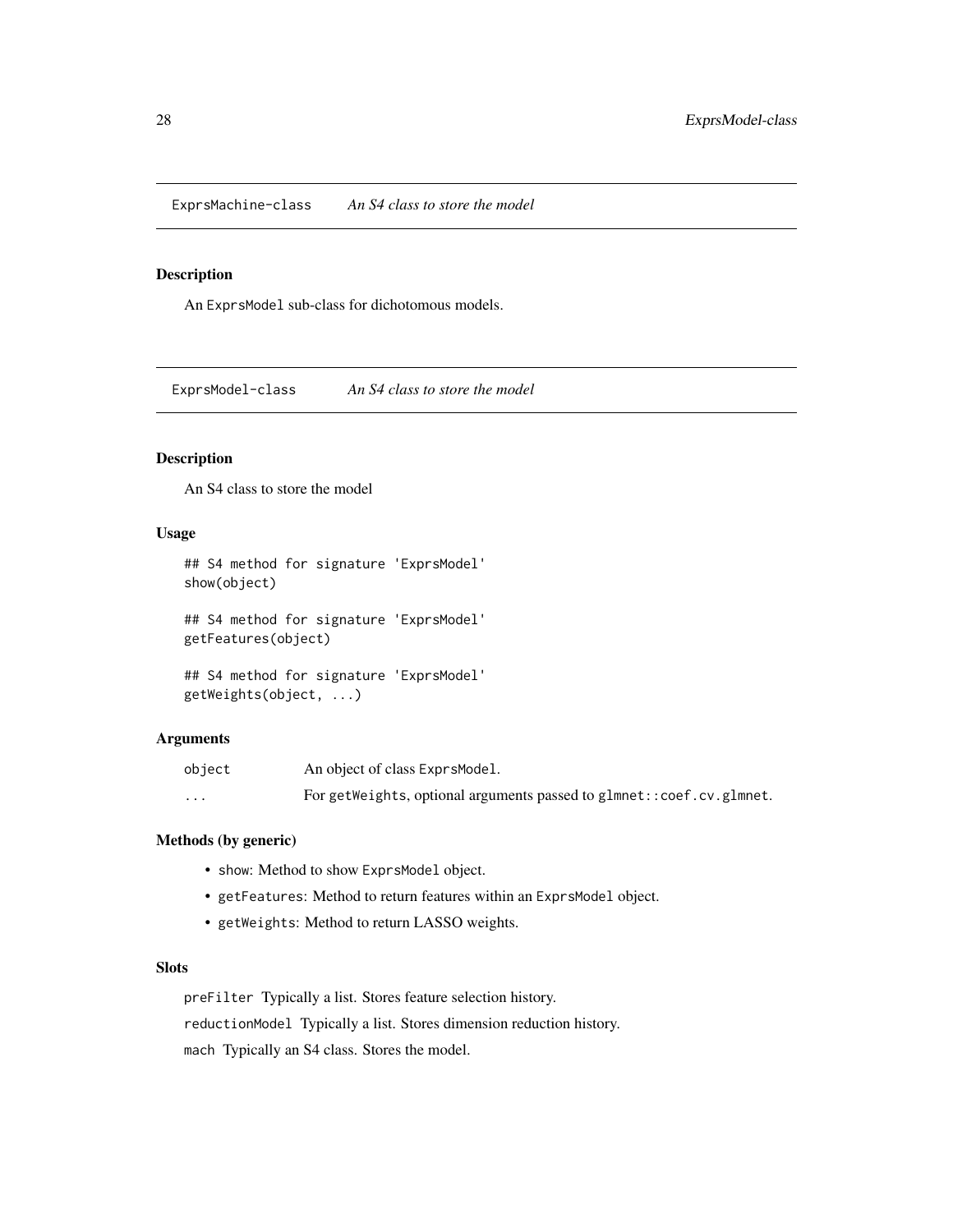### <span id="page-28-0"></span>ExprsModule-class 29

### See Also

```
ExprsArray-class
ExprsModel-class
ExprsPipeline-class
ExprsEnsemble-class
ExprsPredict-class
RegrsPredict-class
```
ExprsModule-class *An S4 class to store the model*

### Description

An ExprsModel sub-class for multi-class models.

ExprsMulti-class *An S4 class to store feature and annotation data*

### Description

An ExprsArray sub-class for data with multiple class outcomes.

<span id="page-28-1"></span>exprso *The* exprso *Package*

### Description

Welcome to the exprso package!

The exprso function imports data into the learning environment.

See [mod](#page-47-1) to process the data.

See [split](#page-69-1) to split off a test set.

See [fs](#page-33-1) to select features.

See [build](#page-5-1) to build models.

See [pl](#page-61-1) to build models high-throughput.

See [pipe](#page-59-1) to process pipelines.

See [buildEnsemble](#page-8-2) to build ensembles.

See [exprso-predict](#page-29-1) to deploy models.

See [conjoin](#page-19-1) to merge objects.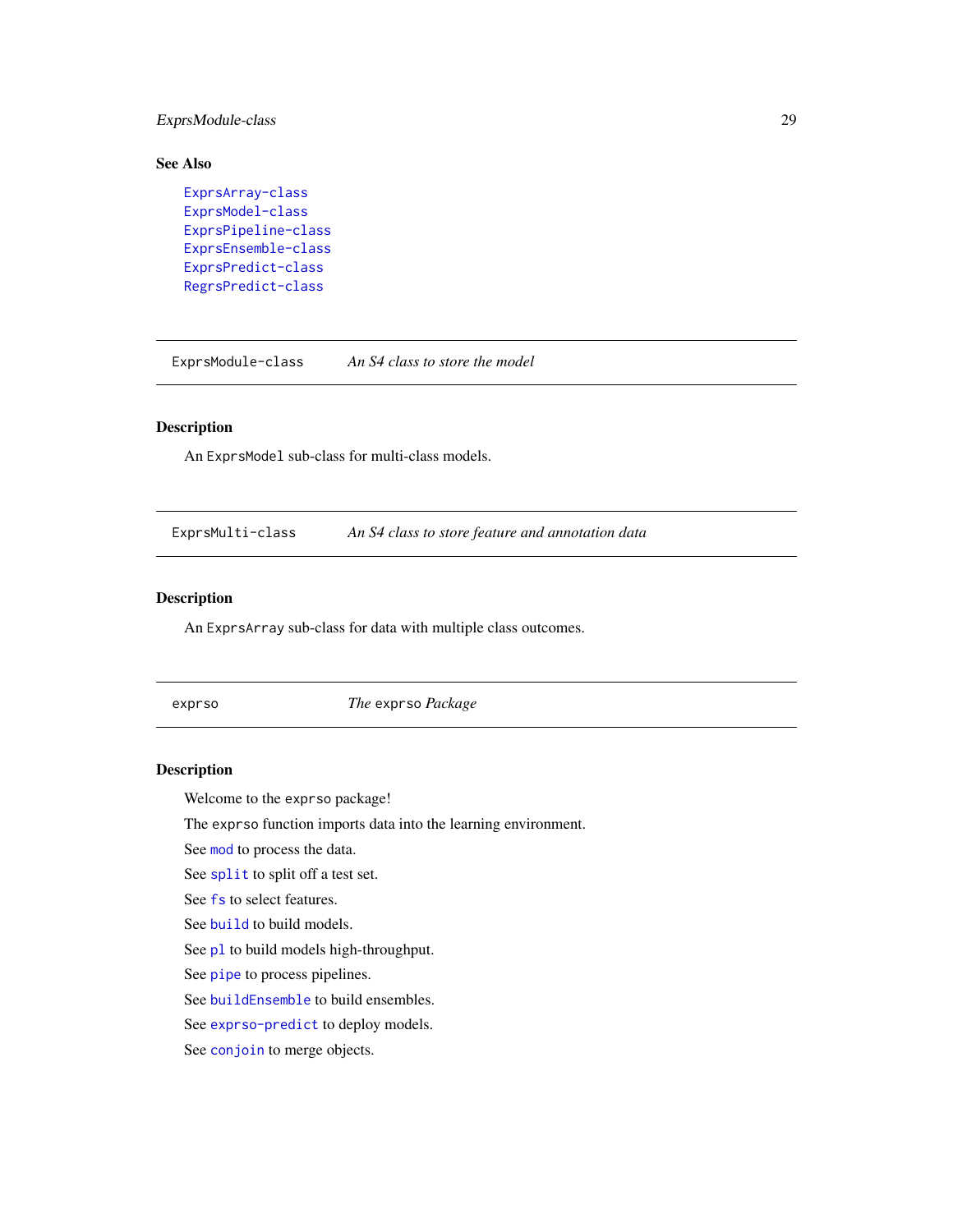#### <span id="page-29-0"></span>Usage

 $exprso(x, y, label = 1, switch = FALSE)$ 

#### Arguments

| $\boldsymbol{\mathsf{x}}$ | A matrix of feature data for all samples. Rows should contain samples and<br>columns should contain features.                                                                                                                                                       |
|---------------------------|---------------------------------------------------------------------------------------------------------------------------------------------------------------------------------------------------------------------------------------------------------------------|
| У                         | A vector of outcomes for all samples. If class(y) == "character" or class(y) == "factor",<br>exprso prepares data for binary or multi-class classification. Else, exprso pre-<br>pares data for regression. If y is a matrix, the program uses the column in label. |
| label                     | A numeric scalar or character string. The column to use as the label if y is a<br>matrix.                                                                                                                                                                           |
| switch                    | A logical scalar. Toggles which class label is called Control in binary classifica-<br>tion.                                                                                                                                                                        |

### Value

An ExprsArray object.

#### Examples

```
## Not run:
library(exprso)
data(iris)
array <- exprso(iris[,1:4], iris[,5])
arrays <- splitSample(array, percent.include = 67)
array.train <- fsANOVA(arrays[[1]], top = 0)
array.train <- fsPrcomp(array.train, top = 3)
mach <- buildSVM(array.train, top = 5, kernel = "linear", cost = 1)
predict(mach, arrays[[2]])
```
## End(Not run)

<span id="page-29-1"></span>exprso-predict *Deploy Model*

#### Description

Deploy a model to predict outcomes from the data.

#### Usage

```
## S4 method for signature 'ExprsMachine'
predict(object, array, verbose = TRUE)
## S4 method for signature 'ExprsModule'
predict(object, array, verbose = TRUE)
```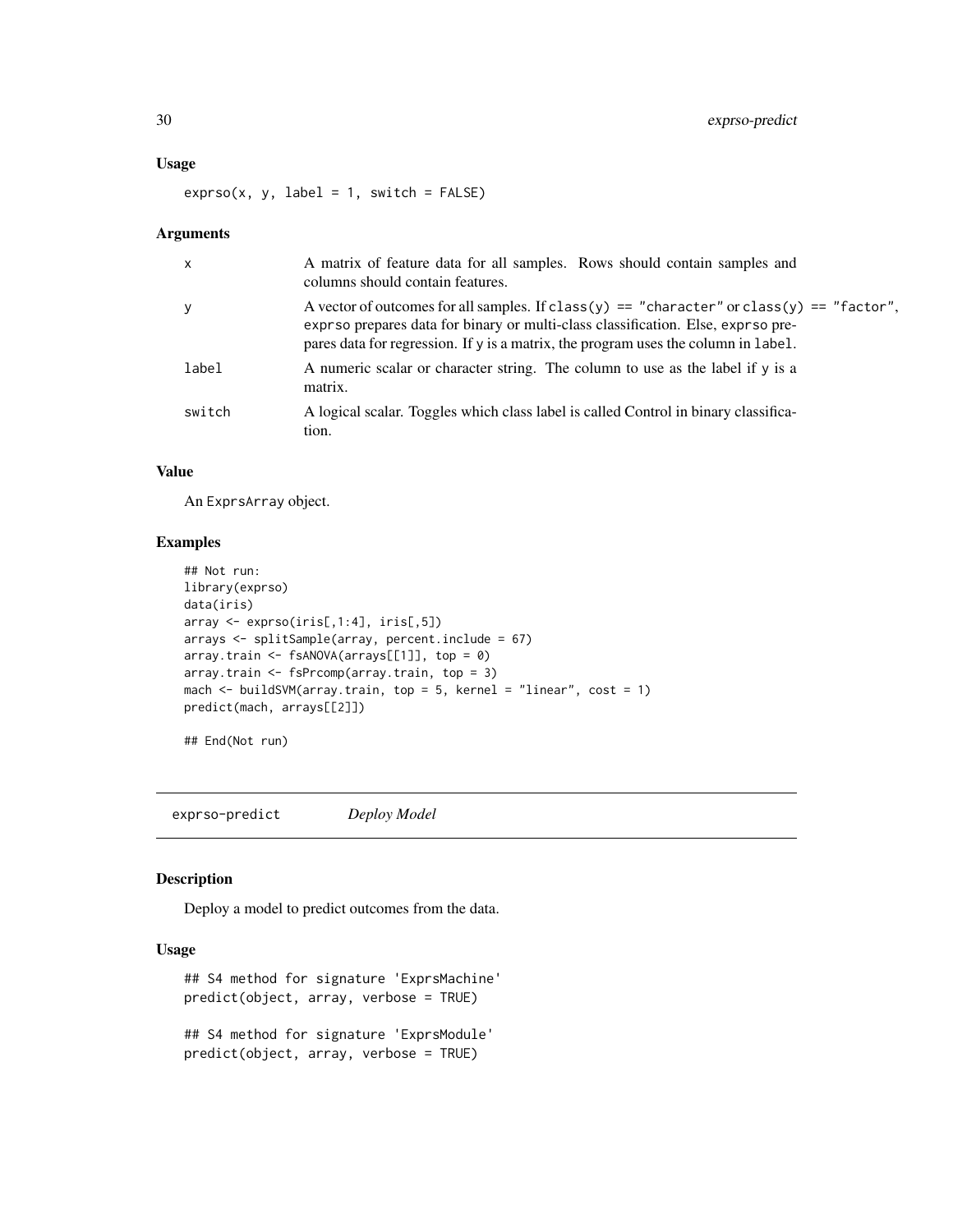```
## S4 method for signature 'RegrsModel'
predict(object, array, verbose = TRUE)
## S4 method for signature 'ExprsEnsemble'
predict(object, array, how = "probability",
 verbose = TRUE)
```
#### Arguments

| object  | An ExprsModel or ExprsEnsemble object.                                                                                               |
|---------|--------------------------------------------------------------------------------------------------------------------------------------|
| array   | An Exprs Array object. The target data.                                                                                              |
| verbose | A logical scalar. Argument passed to calcStats.                                                                                      |
| how     | A character string. Select from "probability" or "majority". See Details. Argu-<br>ment applies to binary classifier ensembles only. |

#### Details

Models can only get deployed on an object of the type used to build the model. Binary classification and regression are handled natively by the machine learning algorithm chosen. Multi-class classification is handled by [doMulti](#page-23-1). Note that a validation set should never get modified once separated from the training set. See [buildEnsemble](#page-8-2) to learn about ensembles.

For binary classifier ensembles, when how = "probability", outcomes are based on the average class probability (via @probability) estimated by each deployed model. When how = "majority", outcomes are based on consensus voting whereby each deployed model casts a single (all-ornothing) vote (via @pred) in a winner takes all approach. In both scenarios, ties get broken randomly (as weighted by class).

For multi-class classifier ensembles, outcomes are based on the how = "majority" method from above. For regression ensembles, outcomes are based on the average predicted value.

#### Value

Returns an ExprsPredict or RegrsPredict object.

<span id="page-30-1"></span>ExprsPipeline-class *An S4 class to store models built during high-throughput learning*

#### Description

An S4 class to store models built during high-throughput learning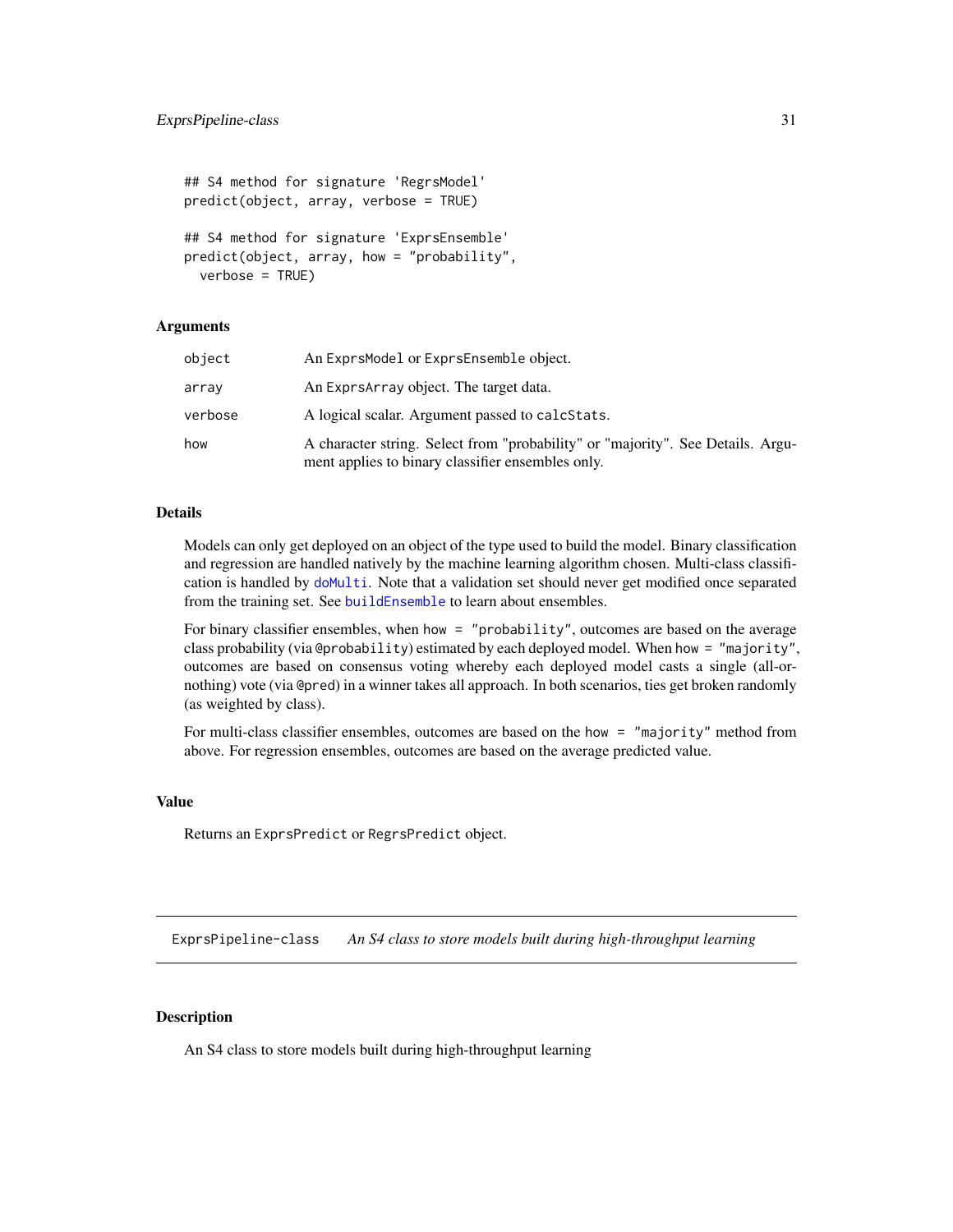#### Usage

```
## S4 method for signature 'ExprsPipeline'
show(object)
## S4 method for signature 'ExprsPipeline,ANY,ANY,ANY'
x[i, j]
## S4 method for signature 'ExprsPipeline'
x$name
## S4 method for signature 'ExprsPipeline'
subset(x, subset, select)
## S4 method for signature 'ExprsPipeline'
summary(object)
## S4 method for signature 'ExprsPipeline'
getFeatures(object, index)
## S4 method for signature 'ExprsPipeline'
getWeights(object, index, ...)
```
#### **Arguments**

| object, x | An object of class ExprsPipeline.                                                                                                                         |
|-----------|-----------------------------------------------------------------------------------------------------------------------------------------------------------|
| i, j      | Subsets entire ExprsPipeline object via object@summary[i, j]. Returns<br>$object@summary[, j]$ if argument i is missing.                                  |
| name      | Returns object@summary[, name].                                                                                                                           |
| subset    | Subsets entire ExprsPipeline object via object@summary[subset, ]. Can<br>be used to rearrange summary table.                                              |
| select    | Subsets entire ExprsPipeline object via object@summary[, select]. Can<br>be used to rearrange summary table.                                              |
| index     | A numeric scalar. The i-th model from which to retrieve features or weights. If<br>missing, function will tabulate features or weights across all models. |
| $\cdots$  | For getWeights, optional arguments passed to glmnet:: coef.cv.glmnet.                                                                                     |

#### Methods (by generic)

- show: Method to show ExprsPipeline object.
- [: Method to subset ExprsPipeline object.
- \$: Method to subset ExprsPipeline object.
- subset: Method to subset ExprsPipeline object.
- summary: Method to summarize ExprsPipeline results.
- getFeatures: Method to return features within an ExprsPredict model.
- getWeights: Method to return LASSO weights.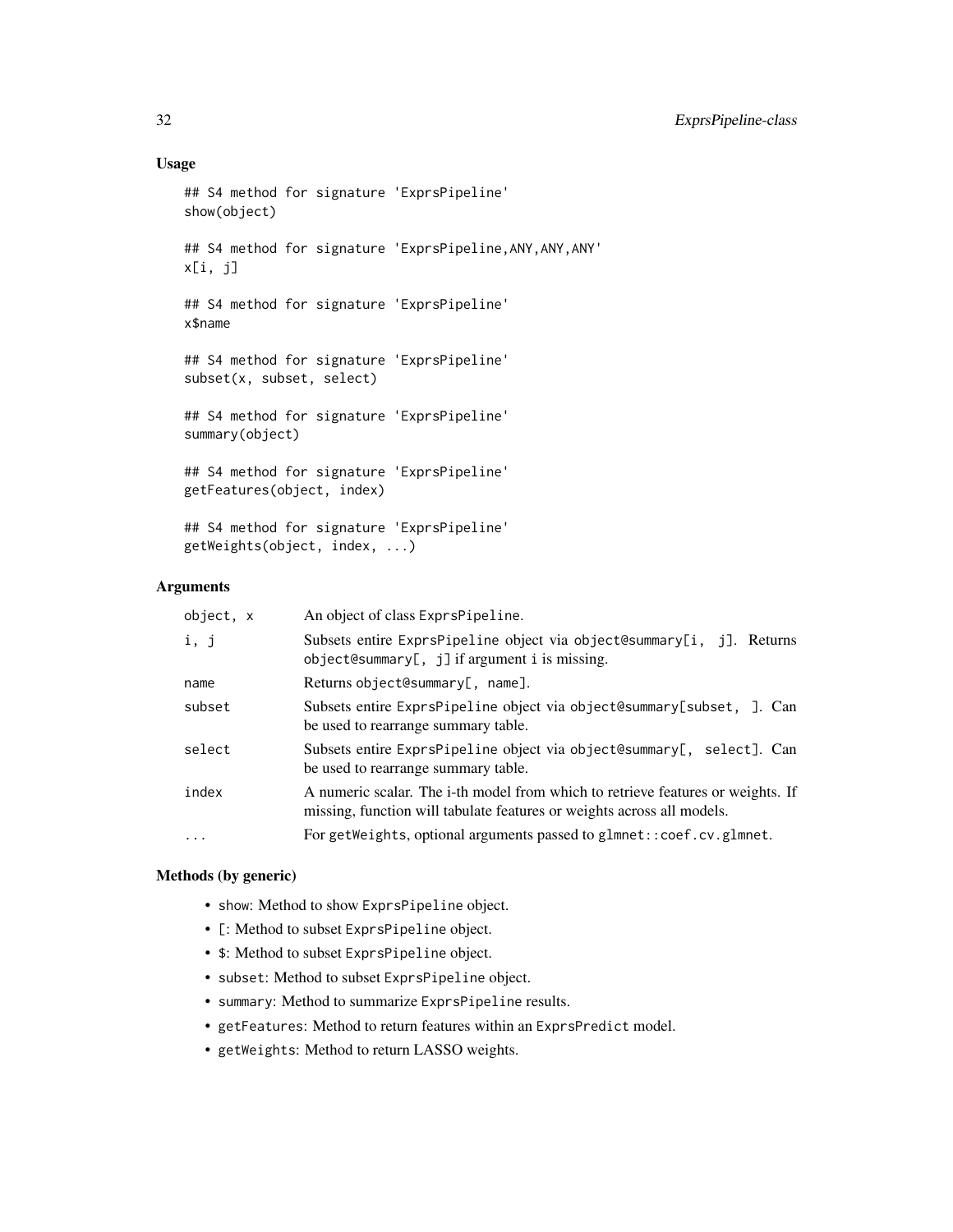### <span id="page-32-0"></span>ExprsPredict-class 33

#### Slots

summary Typically a data.frame. Stores the parameters and performances for the models. machs Typically a list. Stores the models referenced in summary slot.

### See Also

```
ExprsArray-class
ExprsModel-class
ExprsPipeline-class
ExprsEnsemble-class
ExprsPredict-class
RegrsPredict-class
```
<span id="page-32-1"></span>ExprsPredict-class *An S4 class to store model predictions*

#### Description

An S4 class to store model predictions

#### Usage

```
## S4 method for signature 'ExprsPredict'
show(object)
```
#### **Arguments**

object An object of class ExprsPredict.

#### Methods (by generic)

• show: Method to show ExprsPredict object.

#### **Slots**

pred A factor. Stores class predictions as an unambiguous class assignment. decision.values Typically a matrix. Stores class predictions as a decision value. probability Typically a matrix. Stores class predictions as a probability. actual Typically a factor. Stores known class labels. Used by [calcStats](#page-16-1).

### See Also

```
ExprsArray-class
ExprsModel-class
ExprsPipeline-class
ExprsEnsemble-class
ExprsPredict-class
RegrsPredict-class
```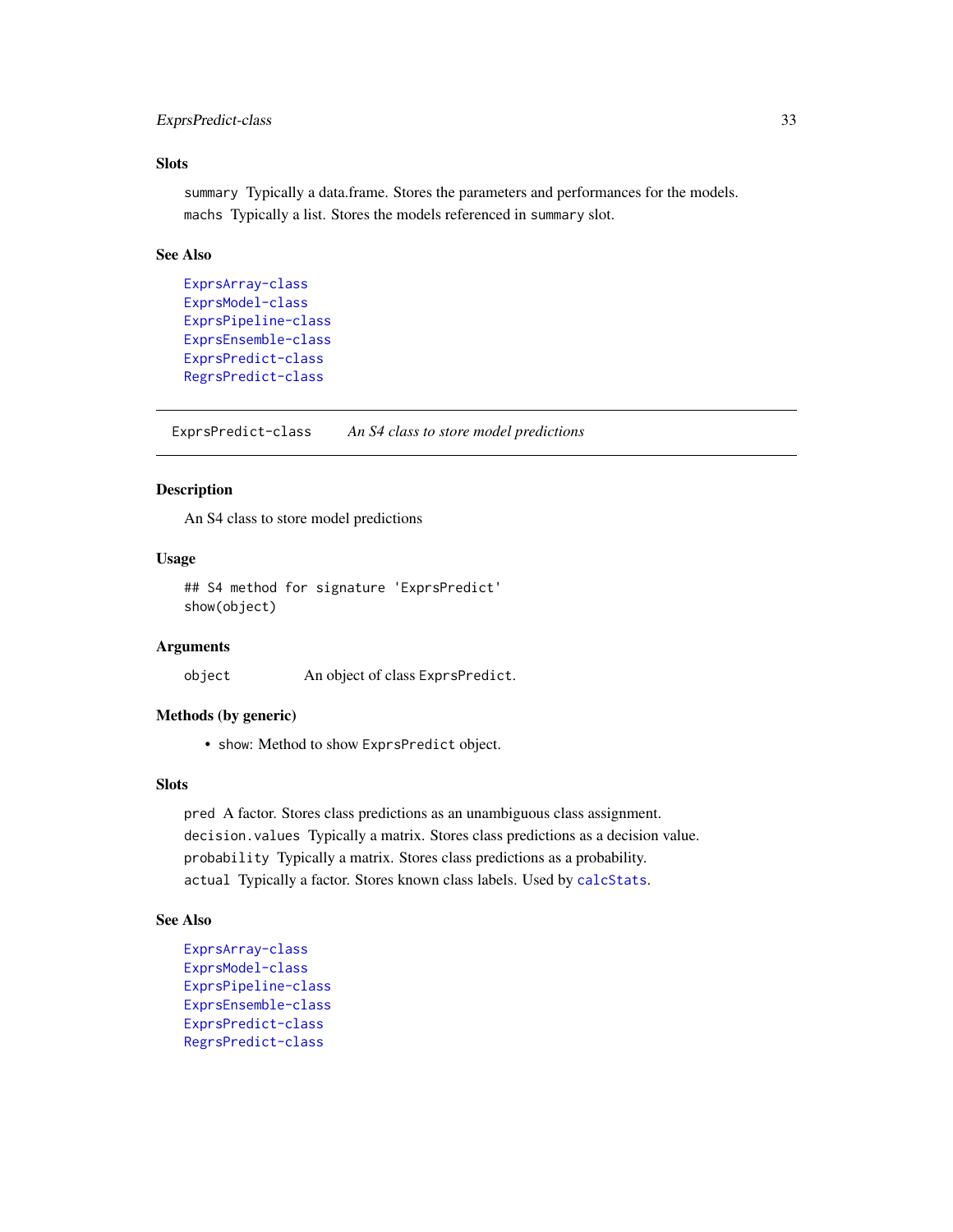<span id="page-33-0"></span>

Force an args List Element to Value

### Usage

forceArg(what, as, args, verbose = TRUE)

### Arguments

| what    | The name of the argument.                                             |
|---------|-----------------------------------------------------------------------|
| as      | The value to set it as.                                               |
| args    | An args list. The result of getArgs.                                  |
| verbose | A boolean. Toggles whether to alert the user that an argument is set. |

<span id="page-33-1"></span>fs *Select Features*

### Description

The exprso package includes these feature selection modules:

- [fsSample](#page-43-1)
- [fsNULL](#page-40-1)
- [fsANOVA](#page-35-1)
- [fsInclude](#page-38-1)
- [fsStats](#page-44-2)
- [fsCor](#page-36-1)
- [fsPrcomp](#page-41-1)
- [fsPCA](#page-40-2)
- [fsRDA](#page-42-1)
- [fsEbayes](#page-37-1)
- [fsEdger](#page-37-2)
- [fsMrmre](#page-39-1)
- [fsRankProd](#page-42-2) - [fsBalance](#page-35-2)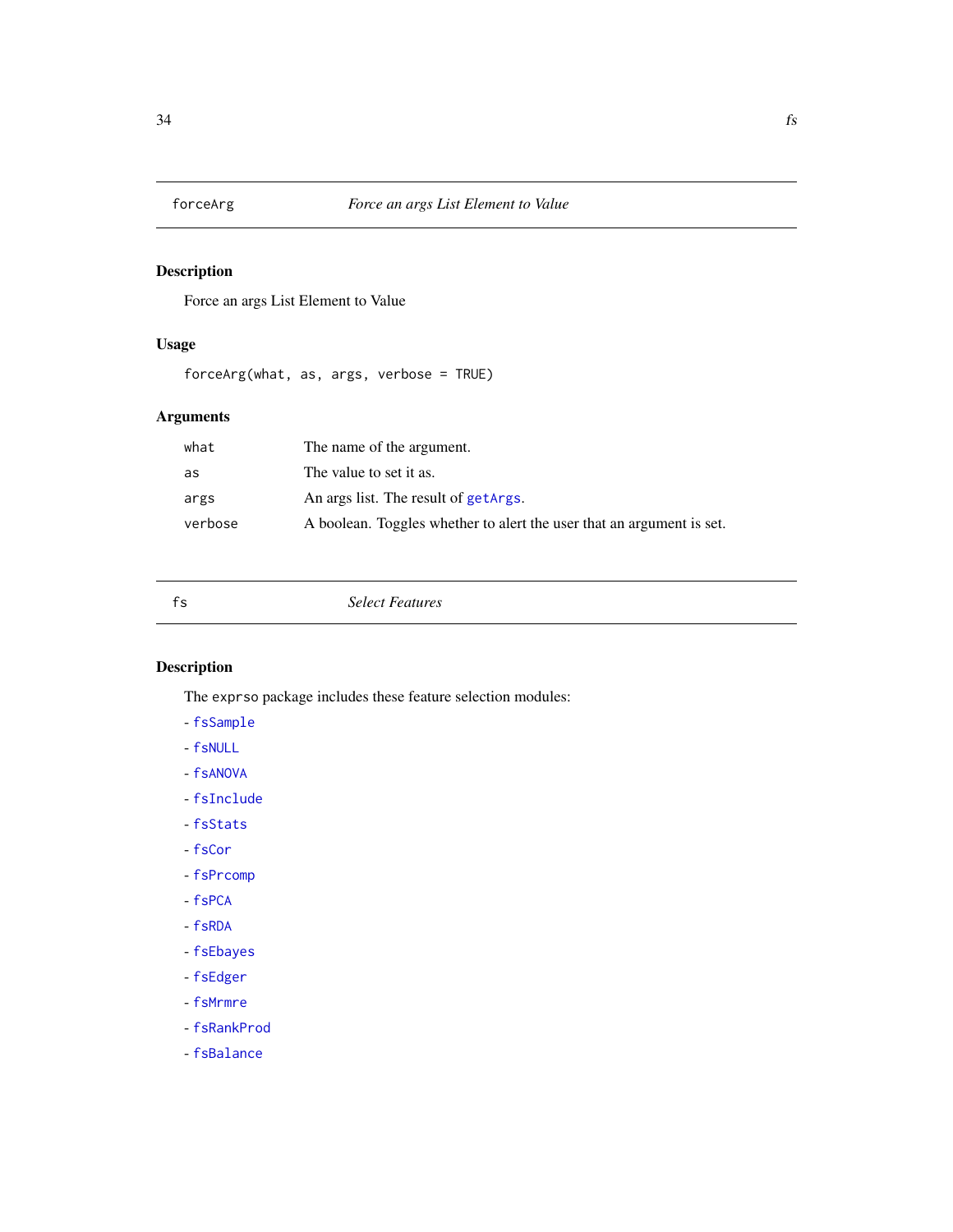#### Details

Considering the high-dimensionality of many datasets, it is prudent and often necessary to prioritize which features to include during model construction. This package provides functions for some of the most frequently used feature selection methods. Each function works as a self-contained wrapper that (1) pre-processes the ExprsArray input, (2) performs the feature selection, and (3) returns an ExprsArray output with an updated feature selection history. These histories get passed along at every step of the way until they eventually get used to pre-process an unlabeled dataset during model deployment (i.e., prediction).

The argument top specifies either the names or the number of features to supply TO the feature selection method, not what the user intends to retrieve FROM the feature selection method. When calling the first feature selection method (or the first build method, if skipping feature selection), a numeric top argument will select a "top ranked" feature set according to their default order in the ExprsArray input.

#### fs. *Workhorse for fs Methods*

#### **Description**

Used as a back-end wrapper for creating new fs methods.

#### Usage

fs.(object, top, uniqueFx, keep, ...)

#### Arguments

| object   | An Exprs Array object to undergo feature selection.                                                                                                                                                                                                                                                                                                                                                    |  |
|----------|--------------------------------------------------------------------------------------------------------------------------------------------------------------------------------------------------------------------------------------------------------------------------------------------------------------------------------------------------------------------------------------------------------|--|
| top      | A numeric scalar or character vector. A numeric scalar indicates the number<br>of top features that should undergo feature selection. A character vector indi-<br>cates specifically which features by name should undergo feature selection. Set<br>$top = 0$ to include all features. A numeric vector can also be used to indicate<br>specific features by location, similar to a character vector. |  |
| uniqueFx | A function call unique to the method.                                                                                                                                                                                                                                                                                                                                                                  |  |
| keep     | A numeric scalar. Specifies the number of top features that should get returned<br>by the feature selection method. Use of keep is generally not recommended, but<br>can speed up analyses of large data.                                                                                                                                                                                              |  |
| $\cdot$  | Arguments passed to the detailed function.                                                                                                                                                                                                                                                                                                                                                             |  |
|          |                                                                                                                                                                                                                                                                                                                                                                                                        |  |

### Details

If the uniqueFx returns a character vector, it is assumed that the fs method is for feature selection only. If the uniqueFx returns a list, it is assumed that the fs method is a reduction model method only.

<span id="page-34-0"></span>fs.  $\frac{35}{25}$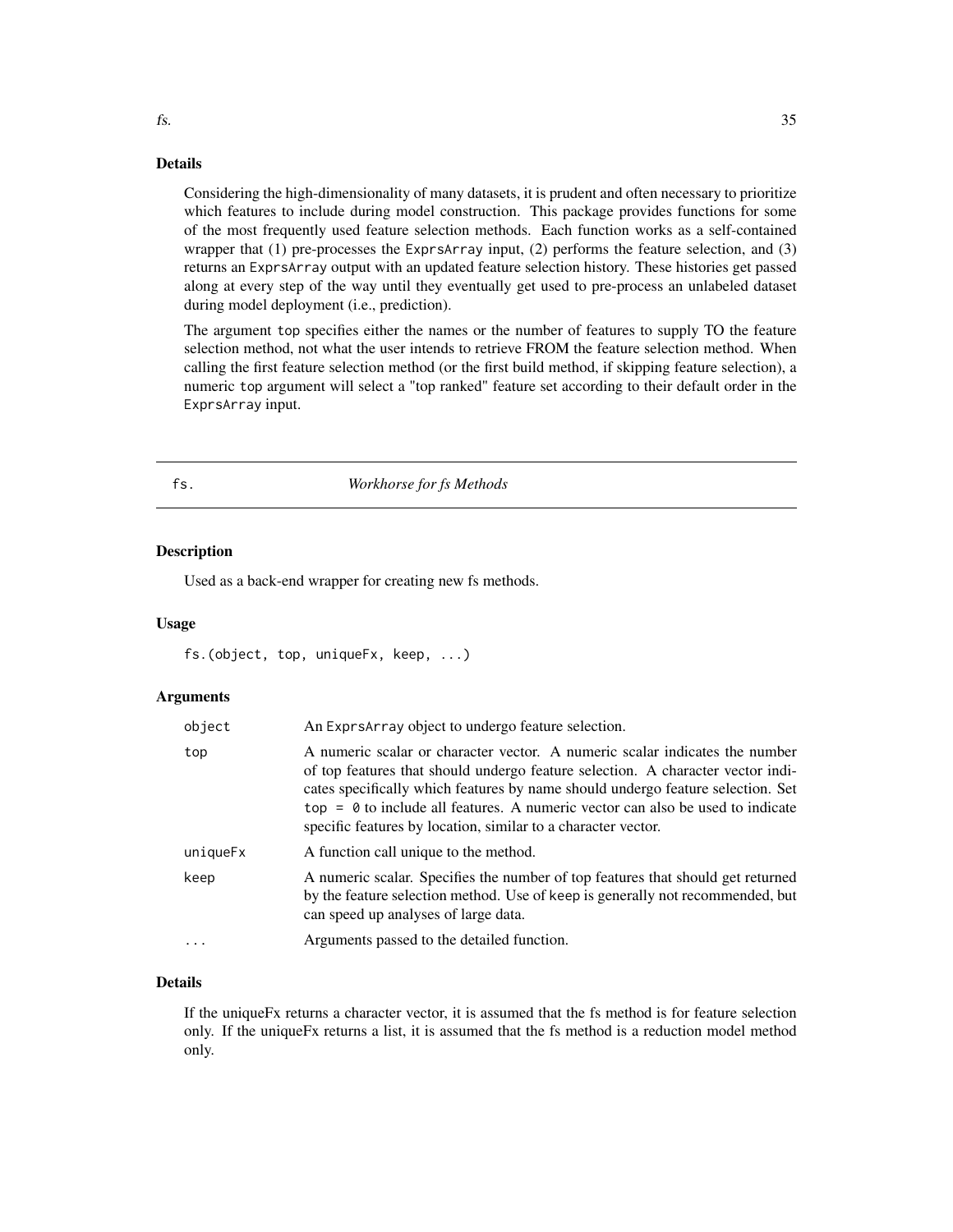### Value

Returns an ExprsArray object.

#### <span id="page-35-1"></span>fsANOVA *Select Features by ANOVA*

### Description

fsANOVA selects features using the aov function. Note that ANOVA assumes equal variances.

### Usage

 $fsANOVA(object, top = 0, keep = 0, ...)$ 

### Arguments

| object | An Exprs Array object to undergo feature selection.                                                                                                                                                                                                                                                                                                                                                    |
|--------|--------------------------------------------------------------------------------------------------------------------------------------------------------------------------------------------------------------------------------------------------------------------------------------------------------------------------------------------------------------------------------------------------------|
| top    | A numeric scalar or character vector. A numeric scalar indicates the number<br>of top features that should undergo feature selection. A character vector indi-<br>cates specifically which features by name should undergo feature selection. Set<br>$top = 0$ to include all features. A numeric vector can also be used to indicate<br>specific features by location, similar to a character vector. |
| keep   | A numeric scalar. Specifies the number of top features that should get returned<br>by the feature selection method. Use of keep is generally not recommended, but<br>can speed up analyses of large data.                                                                                                                                                                                              |
|        | Arguments passed to the detailed function.                                                                                                                                                                                                                                                                                                                                                             |

### Value

Returns an ExprsArray object.

<span id="page-35-2"></span>

| fsBalance |  |
|-----------|--|
|-----------|--|

**Convert Features into Balances** 

### Description

fsBalance converts features into balances.

### Usage

```
fsBalance(object, top = 0, keep = 0, sbp.how = "sbp.fromPBA",
  ternary = FALSE, ratios = FALSE, ...)
```
<span id="page-35-0"></span>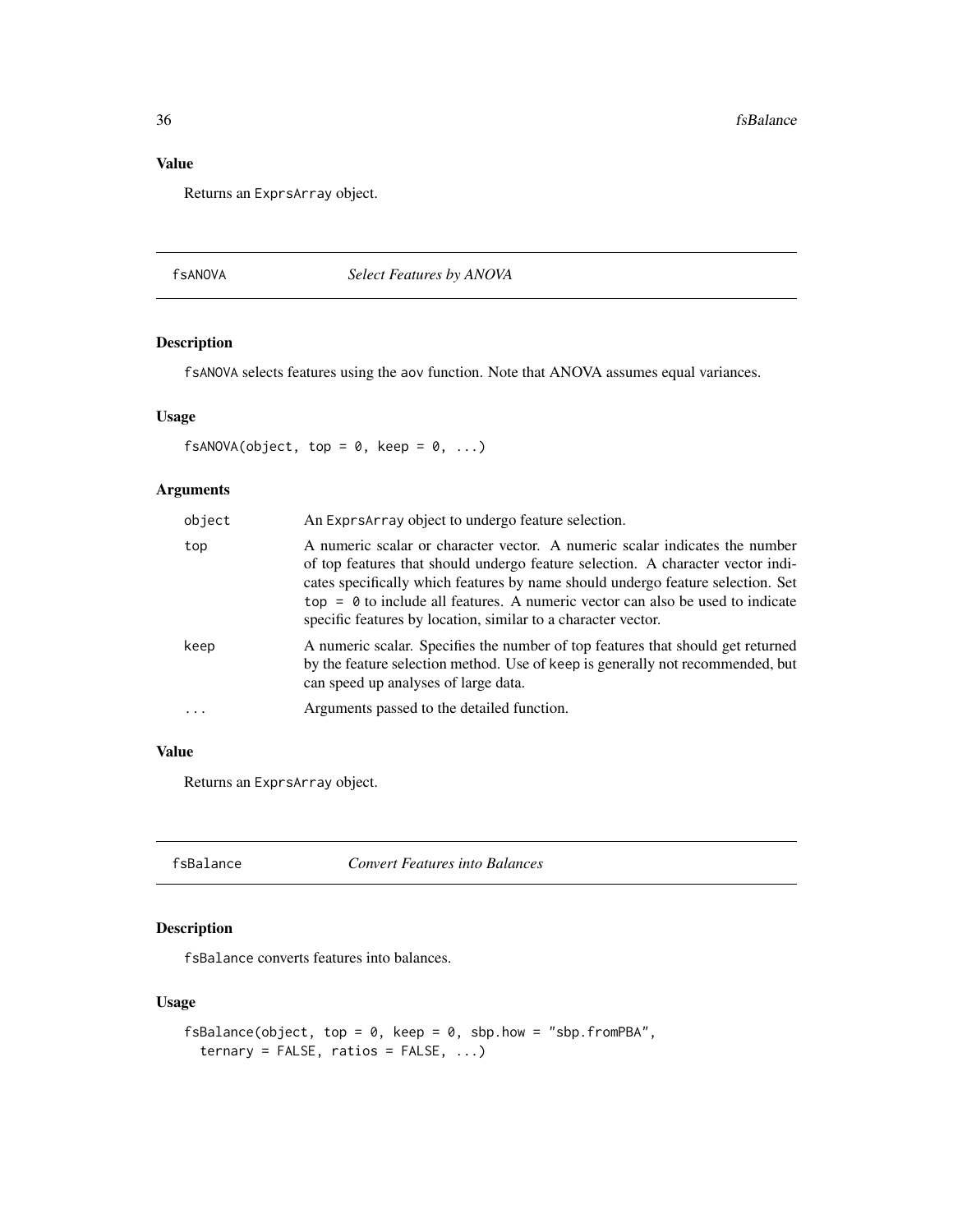#### fsCor 37

# Arguments

| object  | An ExprsArray object to undergo feature selection.                                                                                                                                                                                                                                                                                                                                                     |
|---------|--------------------------------------------------------------------------------------------------------------------------------------------------------------------------------------------------------------------------------------------------------------------------------------------------------------------------------------------------------------------------------------------------------|
| top     | A numeric scalar or character vector. A numeric scalar indicates the number<br>of top features that should undergo feature selection. A character vector indi-<br>cates specifically which features by name should undergo feature selection. Set<br>$top = 0$ to include all features. A numeric vector can also be used to indicate<br>specific features by location, similar to a character vector. |
| keep    | A numeric scalar. Specifies the number of top features that should get returned<br>by the feature selection method. Use of keep is generally not recommended, but<br>can speed up analyses of large data.                                                                                                                                                                                              |
| sbp.how | A character string. The method used to build the serial binary partition matrix<br>of balances. Any balance:: sbp. from* function will work.                                                                                                                                                                                                                                                           |
| ternary | A boolean. Toggles whether to return balances representing three components.<br>Argument passed to balance:: sbp. subset. Set ternary = FALSE and ratios = FALSE<br>to skip subset.                                                                                                                                                                                                                    |
| ratios  | A boolean. Toggles whether to return balances representing two components.<br>Argument passed to balance:: sbp. subset. Set ternary = FALSE and ratios = FALSE<br>to skip subset.                                                                                                                                                                                                                      |
|         | Arguments passed to the detailed function.                                                                                                                                                                                                                                                                                                                                                             |

# Value

Returns an ExprsArray object.

| <b>Select Features by Correlation</b><br>fsCor |
|------------------------------------------------|
|------------------------------------------------|

# Description

fsCor selects features using the cor function. Ranks features by absolute value of correlation.

# Usage

fsCor(object, top =  $0$ , keep =  $0$ , ...)

# Arguments

| object    | An Exprs Array object to undergo feature selection.                                                                                                                                                                                                                                                                                                                                                    |
|-----------|--------------------------------------------------------------------------------------------------------------------------------------------------------------------------------------------------------------------------------------------------------------------------------------------------------------------------------------------------------------------------------------------------------|
| top       | A numeric scalar or character vector. A numeric scalar indicates the number<br>of top features that should undergo feature selection. A character vector indi-<br>cates specifically which features by name should undergo feature selection. Set<br>$top = 0$ to include all features. A numeric vector can also be used to indicate<br>specific features by location, similar to a character vector. |
| keep<br>. | A numeric scalar. Specifies the number of top features that should get returned<br>by the feature selection method. Use of keep is generally not recommended, but<br>can speed up analyses of large data.<br>Arguments passed to the detailed function.                                                                                                                                                |
|           |                                                                                                                                                                                                                                                                                                                                                                                                        |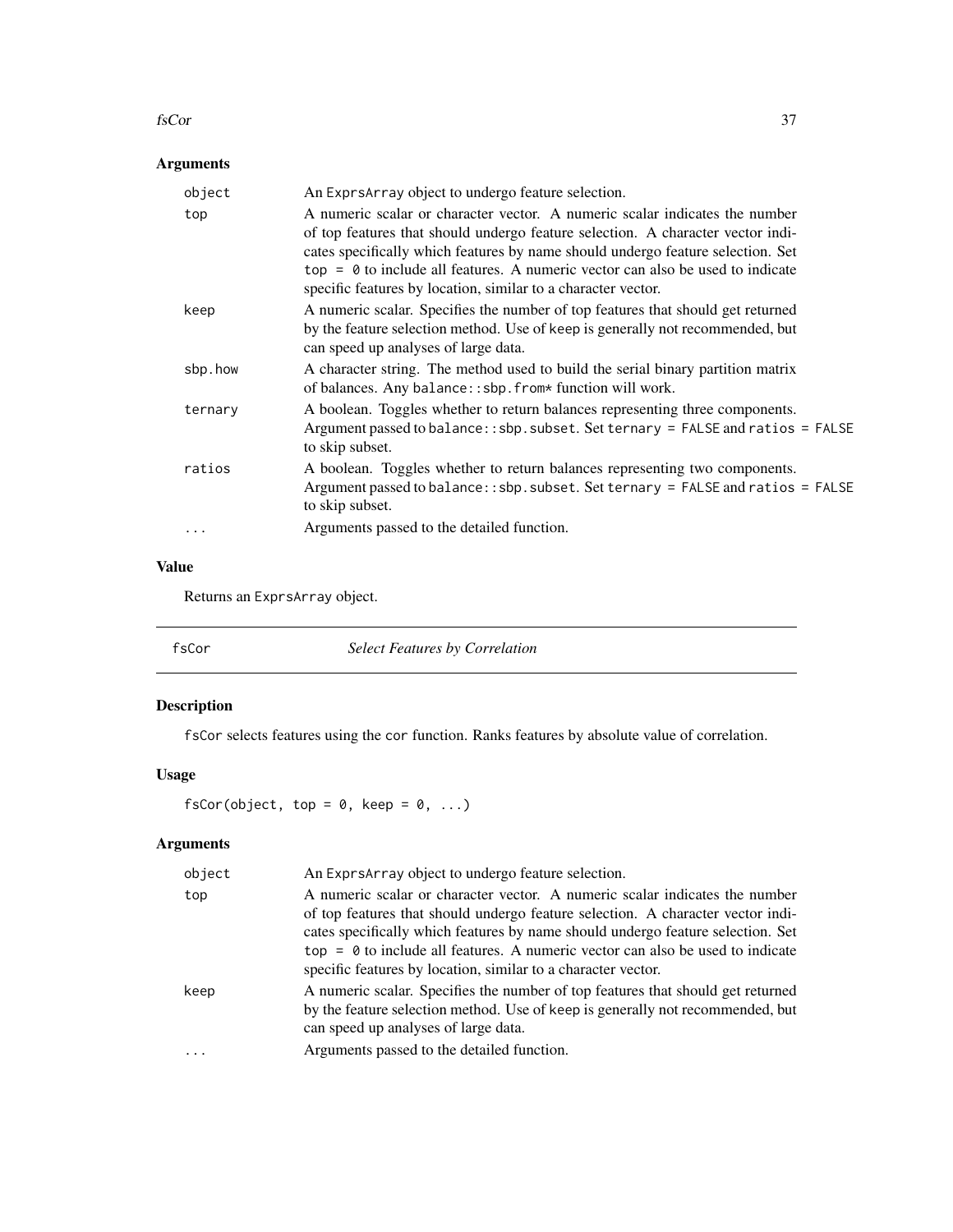# Value

Returns an ExprsArray object.

#### fsEbayes *Select Features by Moderated t-test*

# Description

fsEbayes selects features using the lmFit and eBayes functions from the limma package. Features ranked by the topTableF function.

### Usage

fsEbayes(object, top =  $0$ , keep =  $0$ , ...)

## Arguments

| object   | An Exprs Array object to undergo feature selection.                                                                                                                                                                                                                                                                                                                                                    |
|----------|--------------------------------------------------------------------------------------------------------------------------------------------------------------------------------------------------------------------------------------------------------------------------------------------------------------------------------------------------------------------------------------------------------|
| top      | A numeric scalar or character vector. A numeric scalar indicates the number<br>of top features that should undergo feature selection. A character vector indi-<br>cates specifically which features by name should undergo feature selection. Set<br>$top = 0$ to include all features. A numeric vector can also be used to indicate<br>specific features by location, similar to a character vector. |
| keep     | A numeric scalar. Specifies the number of top features that should get returned<br>by the feature selection method. Use of keep is generally not recommended, but<br>can speed up analyses of large data.                                                                                                                                                                                              |
| $\ddots$ | Arguments passed to the detailed function.                                                                                                                                                                                                                                                                                                                                                             |

### Value

Returns an ExprsArray object.

fsEdger *Selects Features by Exact Test*

# Description

fsEdger selects features using the exactTest function from the edgeR package. This function does not normalize the data, but does estimate dispersion using the estimateCommonDisp and estimateTagwiseDisp functions.

#### Usage

```
fsEdger(object, top = 0, keep = 0, ...)
```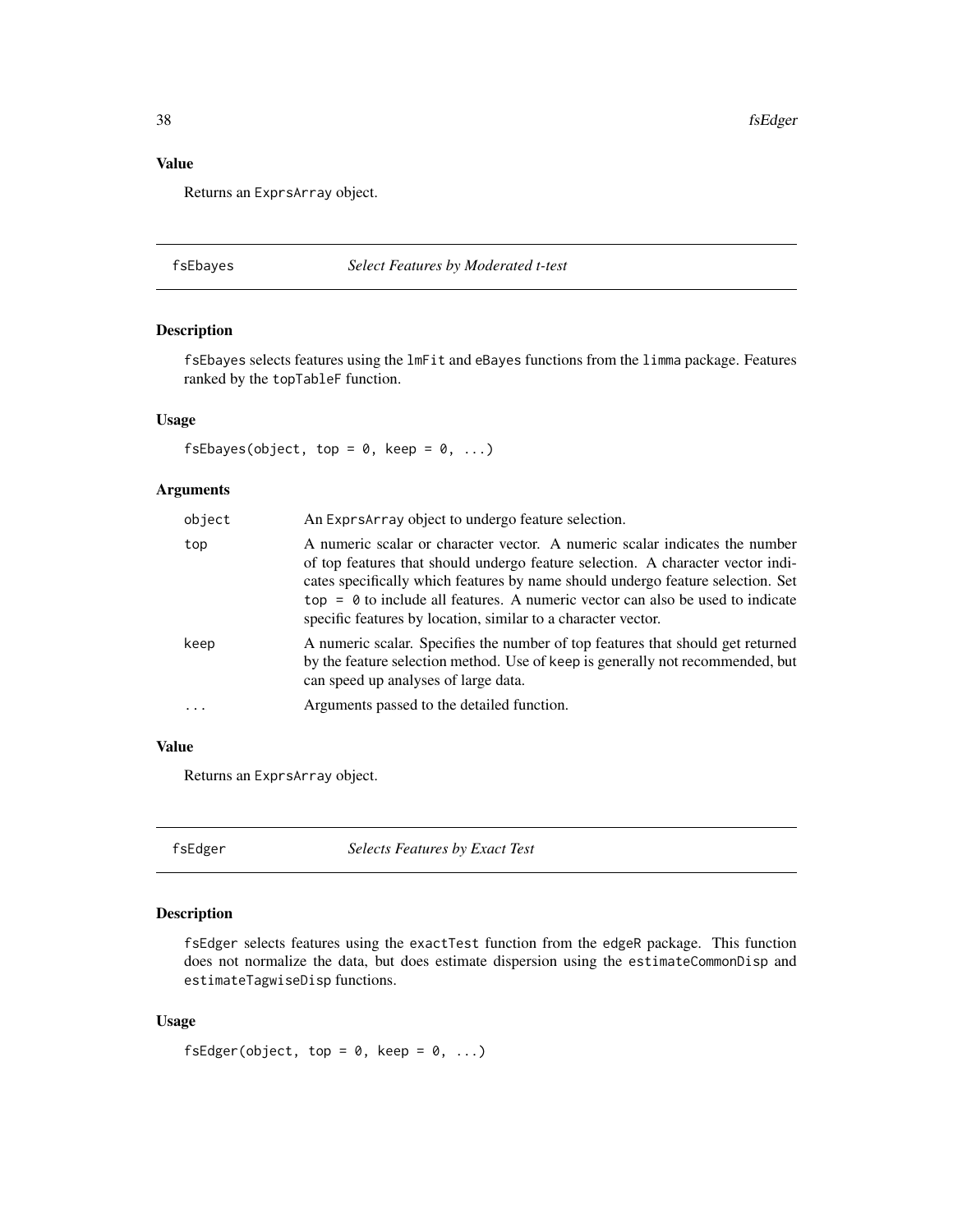#### fsInclude 39

# Arguments

| object | An Exprs Array object to undergo feature selection.                                                                                                                                                                                                                                                                                                                                                    |
|--------|--------------------------------------------------------------------------------------------------------------------------------------------------------------------------------------------------------------------------------------------------------------------------------------------------------------------------------------------------------------------------------------------------------|
| top    | A numeric scalar or character vector. A numeric scalar indicates the number<br>of top features that should undergo feature selection. A character vector indi-<br>cates specifically which features by name should undergo feature selection. Set<br>$top = 0$ to include all features. A numeric vector can also be used to indicate<br>specific features by location, similar to a character vector. |
| keep   | A numeric scalar. Specifies the number of top features that should get returned<br>by the feature selection method. Use of keep is generally not recommended, but<br>can speed up analyses of large data.                                                                                                                                                                                              |
|        | Arguments passed to the detailed function.                                                                                                                                                                                                                                                                                                                                                             |

# Details

The user can normalize the data before feature selection using the modTMM function. Note that applying edgeR to already normalized counts differs slightly from applying edgeR with normalization.

# Value

Returns an ExprsArray object.

fsInclude *Select Features by Explicit Reference*

# Description

fsInclude selects features passed to the include argument. Ranks features by the provided order.

# Usage

fsInclude(object, top =  $0$ , keep =  $0$ , include)

# Arguments

| object  | An Exprs Array object to undergo feature selection.                                                                                                                                                                                                                                                                                                                                                    |
|---------|--------------------------------------------------------------------------------------------------------------------------------------------------------------------------------------------------------------------------------------------------------------------------------------------------------------------------------------------------------------------------------------------------------|
| top     | A numeric scalar or character vector. A numeric scalar indicates the number<br>of top features that should undergo feature selection. A character vector indi-<br>cates specifically which features by name should undergo feature selection. Set<br>$top = 0$ to include all features. A numeric vector can also be used to indicate<br>specific features by location, similar to a character vector. |
| keep    | A numeric scalar. Specifies the number of top features that should get returned<br>by the feature selection method. Use of keep is generally not recommended, but<br>can speed up analyses of large data.                                                                                                                                                                                              |
| include | A character vector. The names of features to rank above all others. This pre-<br>serves the feature order otherwise. Argument for fsInclude only.                                                                                                                                                                                                                                                      |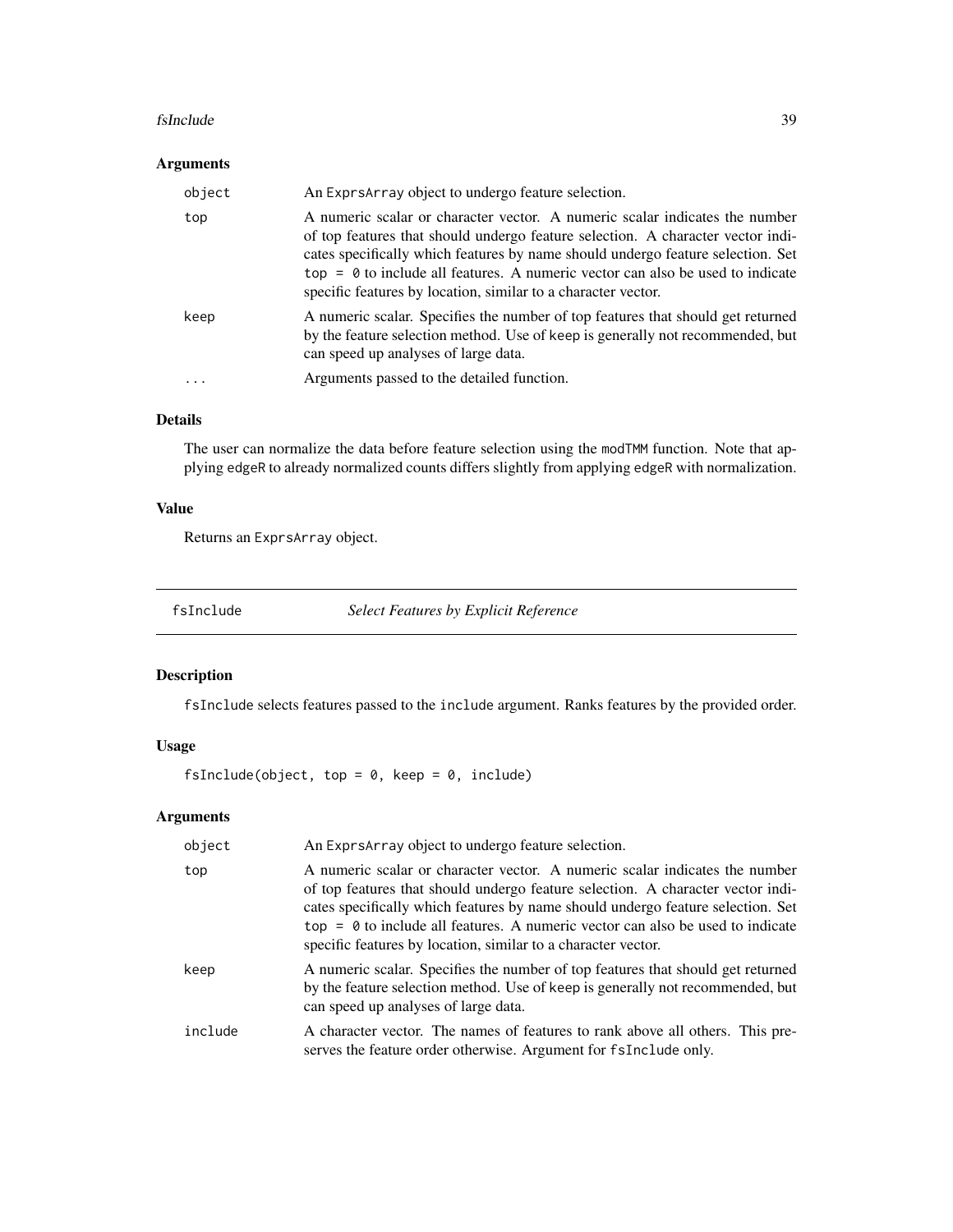# Value

Returns an ExprsArray object.

# fsMrmre *Select Features by mRMR*

# Description

fsMrmre selects features using the mRMR.classic function from the mRMRe package.

# Usage

fsMrmre(object, top =  $0$ , keep =  $0$ , ...)

# Arguments

| object   | An Exprs Array object to undergo feature selection.                                                                                                                                                                                                                                                                                                                                                    |
|----------|--------------------------------------------------------------------------------------------------------------------------------------------------------------------------------------------------------------------------------------------------------------------------------------------------------------------------------------------------------------------------------------------------------|
| top      | A numeric scalar or character vector. A numeric scalar indicates the number<br>of top features that should undergo feature selection. A character vector indi-<br>cates specifically which features by name should undergo feature selection. Set<br>$top = 0$ to include all features. A numeric vector can also be used to indicate<br>specific features by location, similar to a character vector. |
| keep     | A numeric scalar. Specifies the number of top features that should get returned<br>by the feature selection method. Use of keep is generally not recommended, but<br>can speed up analyses of large data.                                                                                                                                                                                              |
| $\cdots$ | Arguments passed to the detailed function.                                                                                                                                                                                                                                                                                                                                                             |

# Details

Note that fsMrmre crashes when supplied a very large feature\_count owing to its mRMRe implementation.

# Value

Returns an ExprsArray object.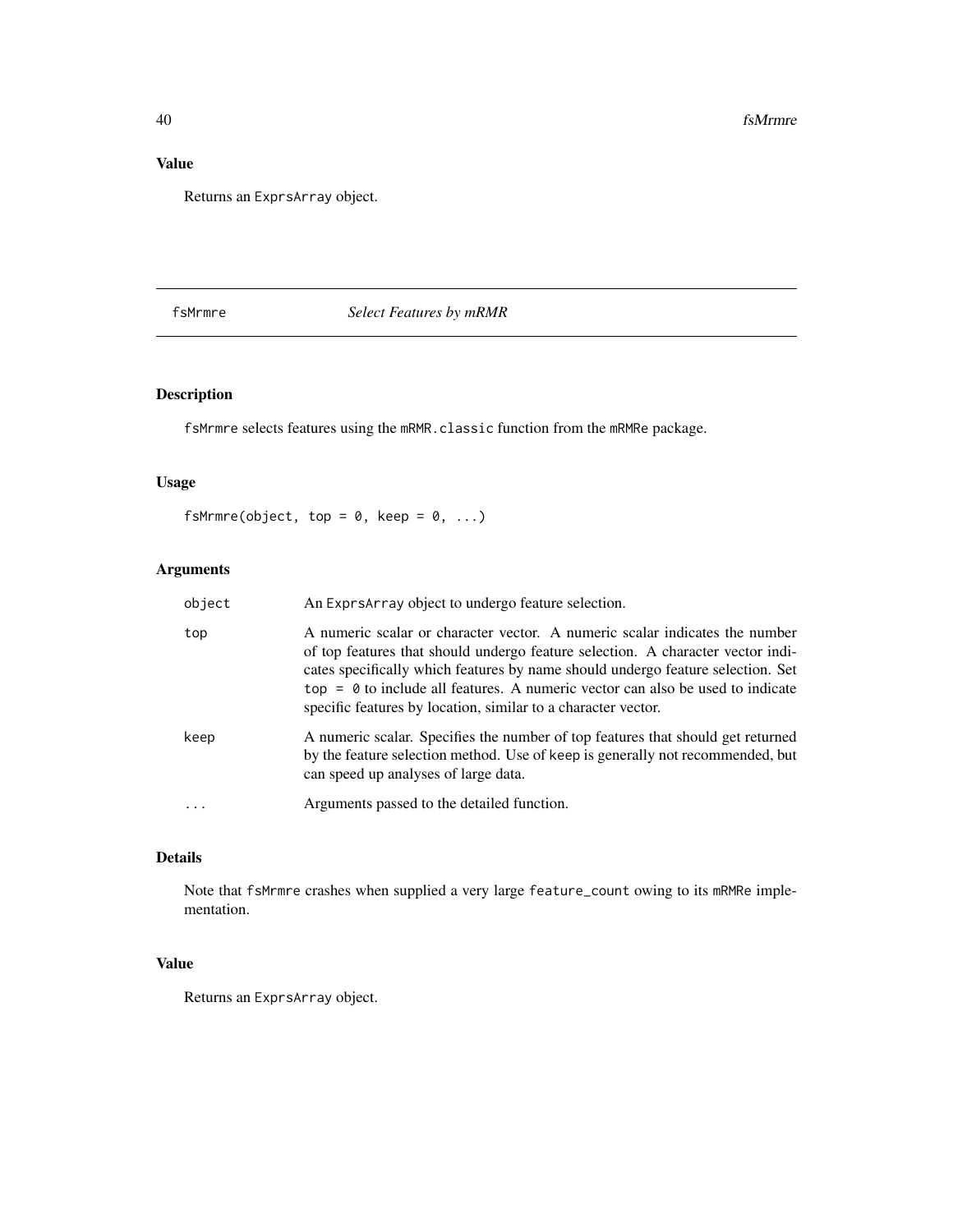fsNULL selects features by passing along the top argument.

# Usage

fsNULL(object, top =  $0$ , keep =  $0$ , ...)

# Arguments

| object | An Exprs Array object to undergo feature selection.                                                                                                                                                                                                                                                                                                                                                    |
|--------|--------------------------------------------------------------------------------------------------------------------------------------------------------------------------------------------------------------------------------------------------------------------------------------------------------------------------------------------------------------------------------------------------------|
| top    | A numeric scalar or character vector. A numeric scalar indicates the number<br>of top features that should undergo feature selection. A character vector indi-<br>cates specifically which features by name should undergo feature selection. Set<br>$top = 0$ to include all features. A numeric vector can also be used to indicate<br>specific features by location, similar to a character vector. |
| keep   | A numeric scalar. Specifies the number of top features that should get returned<br>by the feature selection method. Use of keep is generally not recommended, but<br>can speed up analyses of large data.                                                                                                                                                                                              |
| .      | Arguments passed to the detailed function.                                                                                                                                                                                                                                                                                                                                                             |

# Value

Returns an ExprsArray object.

fsPCA *Reduce Dimensions by PCA*

# Description

fsPCA reduces dimensions using the prcomp function. The reduction model is saved and deployed automatically on any new data during model validation.

# Usage

 $fsPCA(object, top = 0, keep = 0, ...)$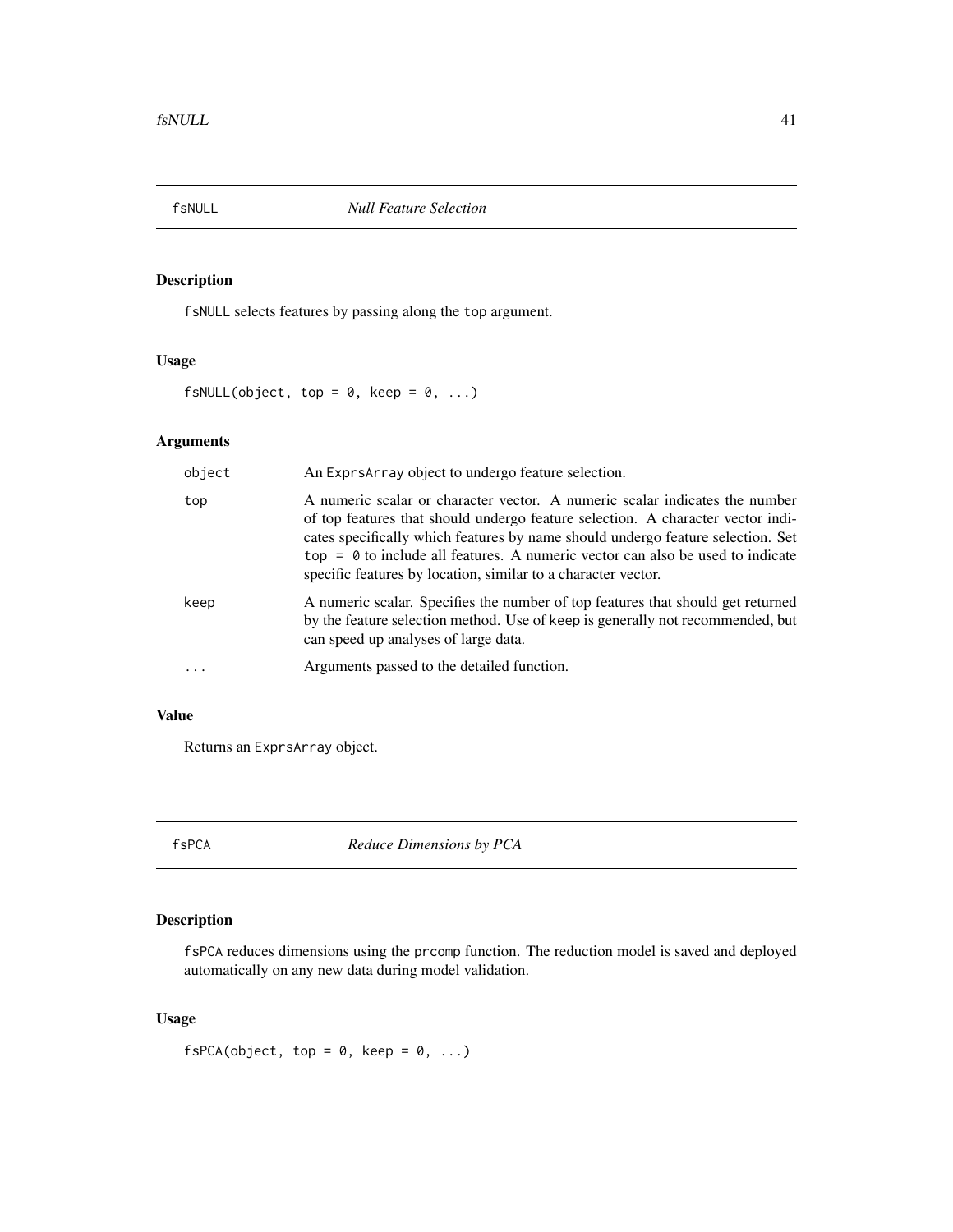# Arguments

| object | An ExprsArray object to undergo feature selection.                                                                                                                                                                                                                                                                                                                                                     |
|--------|--------------------------------------------------------------------------------------------------------------------------------------------------------------------------------------------------------------------------------------------------------------------------------------------------------------------------------------------------------------------------------------------------------|
| top    | A numeric scalar or character vector. A numeric scalar indicates the number<br>of top features that should undergo feature selection. A character vector indi-<br>cates specifically which features by name should undergo feature selection. Set<br>$top = 0$ to include all features. A numeric vector can also be used to indicate<br>specific features by location, similar to a character vector. |
| keep   | A numeric scalar. Specifies the number of top features that should get returned<br>by the feature selection method. Use of keep is generally not recommended, but<br>can speed up analyses of large data.                                                                                                                                                                                              |
|        | Arguments passed to the detailed function.                                                                                                                                                                                                                                                                                                                                                             |

# Value

Returns an ExprsArray object.

fsPrcomp *Reduce Dimensions by PCA*

# Description

fsPrcomp reduces dimensions using the prcomp function. The reduction model is saved and deployed automatically on any new data during model validation.

# Usage

fsPrcomp(object, top =  $0$ , keep =  $0$ , ...)

# Arguments

| object | An Exprs Array object to undergo feature selection.                                                                                                                                                                                                                                                                                                                                                    |
|--------|--------------------------------------------------------------------------------------------------------------------------------------------------------------------------------------------------------------------------------------------------------------------------------------------------------------------------------------------------------------------------------------------------------|
| top    | A numeric scalar or character vector. A numeric scalar indicates the number<br>of top features that should undergo feature selection. A character vector indi-<br>cates specifically which features by name should undergo feature selection. Set<br>$top = 0$ to include all features. A numeric vector can also be used to indicate<br>specific features by location, similar to a character vector. |
| keep   | A numeric scalar. Specifies the number of top features that should get returned<br>by the feature selection method. Use of keep is generally not recommended, but<br>can speed up analyses of large data.                                                                                                                                                                                              |
| .      | Arguments passed to the detailed function.                                                                                                                                                                                                                                                                                                                                                             |
|        |                                                                                                                                                                                                                                                                                                                                                                                                        |

# Value

Returns an ExprsArray object.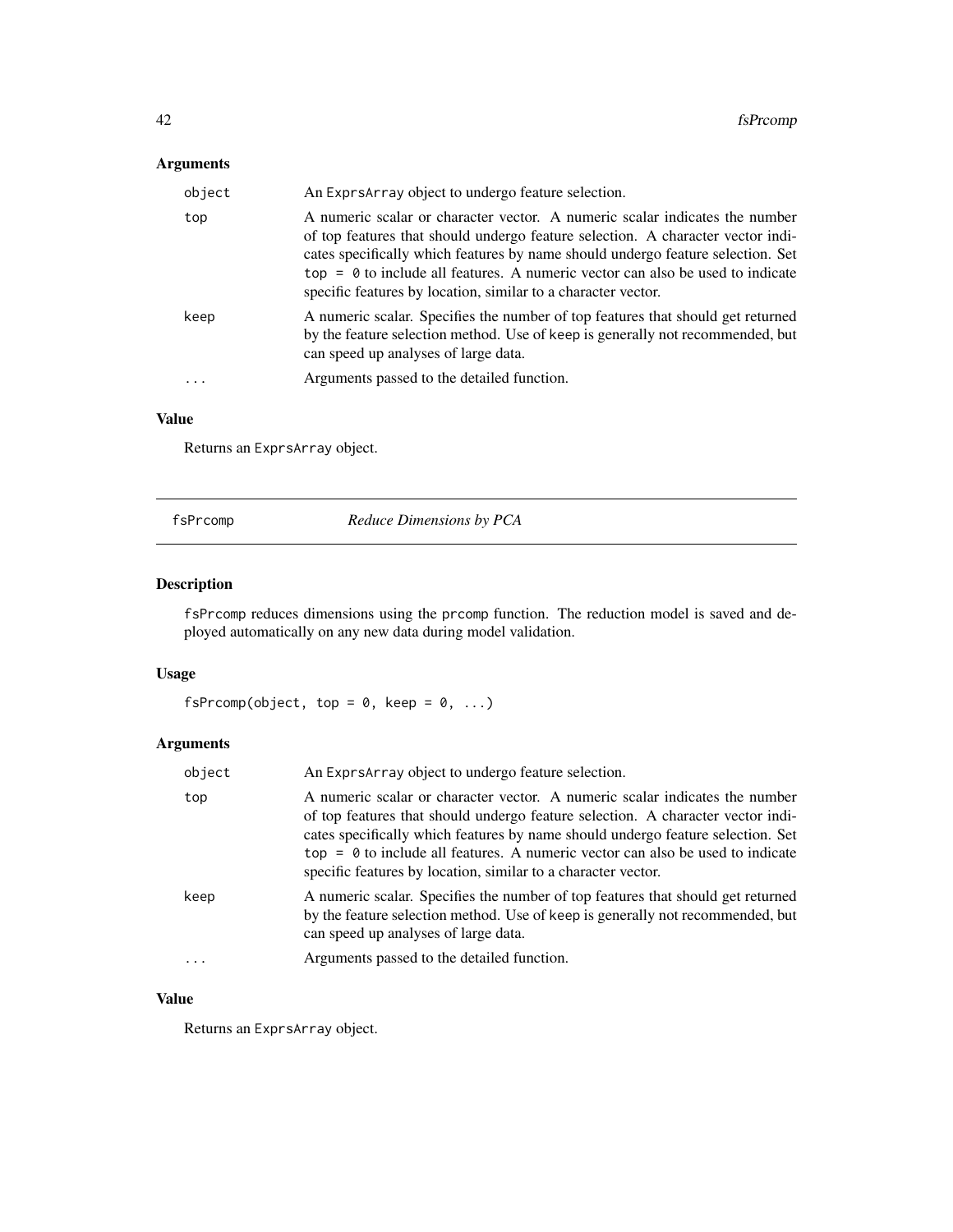fsRankProd selects features using the RankProducts function from the RankProd package.

# Usage

fsRankProd(object, top =  $0$ , keep =  $0$ , ...)

#### Arguments

| object | An Exprs Array object to undergo feature selection.                                                                                                                                                                                                                                                                                                                                                    |
|--------|--------------------------------------------------------------------------------------------------------------------------------------------------------------------------------------------------------------------------------------------------------------------------------------------------------------------------------------------------------------------------------------------------------|
| top    | A numeric scalar or character vector. A numeric scalar indicates the number<br>of top features that should undergo feature selection. A character vector indi-<br>cates specifically which features by name should undergo feature selection. Set<br>$top = 0$ to include all features. A numeric vector can also be used to indicate<br>specific features by location, similar to a character vector. |
| keep   | A numeric scalar. Specifies the number of top features that should get returned<br>by the feature selection method. Use of keep is generally not recommended, but<br>can speed up analyses of large data.                                                                                                                                                                                              |
|        | Arguments passed to the detailed function.                                                                                                                                                                                                                                                                                                                                                             |

# Value

Returns an ExprsArray object.

fsRDA *Reduce Dimensions by RDA*

# Description

fsRDA reduces dimensions using the rda function from the vegan package. The reduction model is saved and deployed automatically on any new data during model validation.

## Usage

 $fsRDA(object, top = 0, keep = 0, ...)$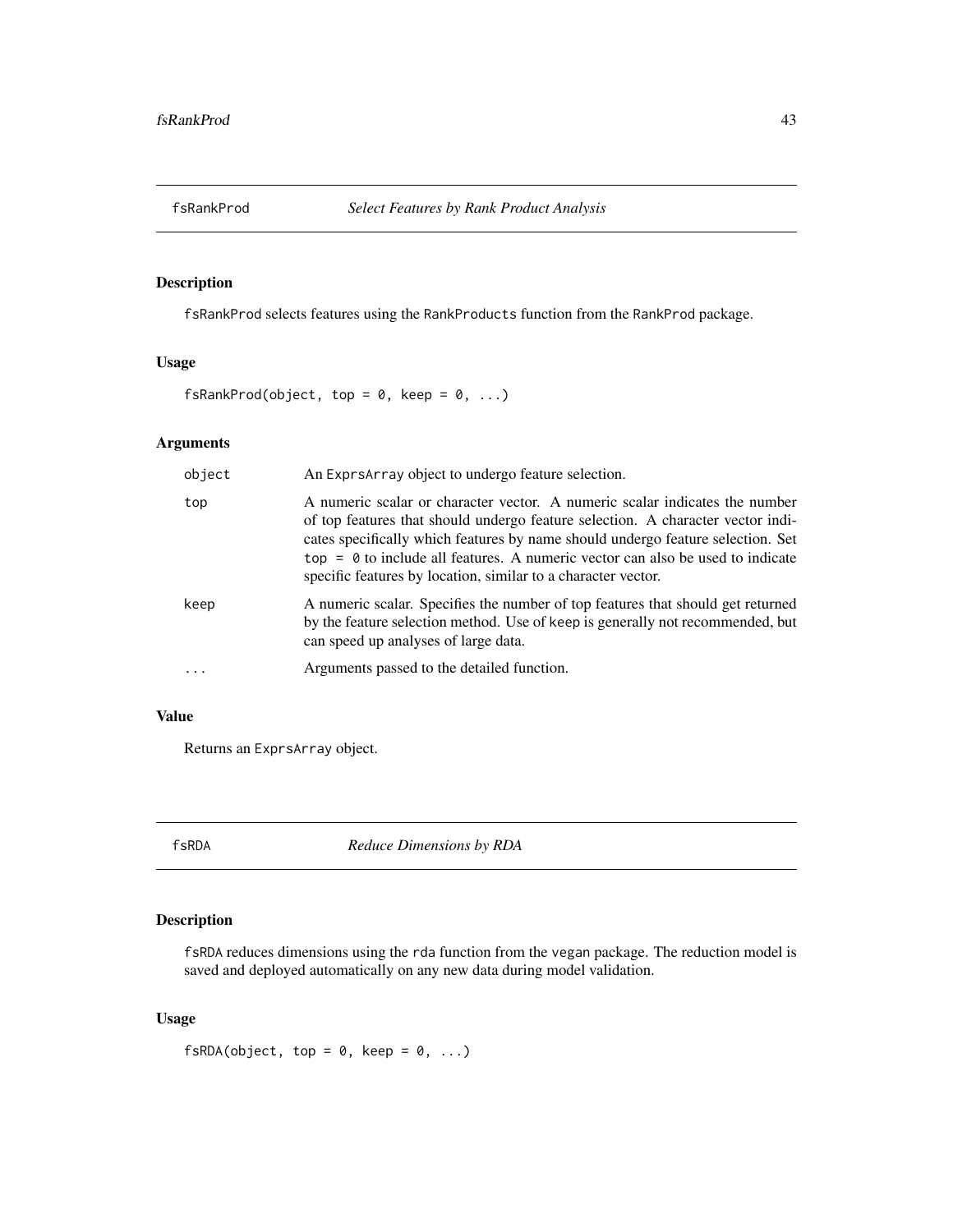# Arguments

| object | An Exprs Array object to undergo feature selection.                                                                                                                                                                                                                                                                                                                                                    |
|--------|--------------------------------------------------------------------------------------------------------------------------------------------------------------------------------------------------------------------------------------------------------------------------------------------------------------------------------------------------------------------------------------------------------|
| top    | A numeric scalar or character vector. A numeric scalar indicates the number<br>of top features that should undergo feature selection. A character vector indi-<br>cates specifically which features by name should undergo feature selection. Set<br>$top = 0$ to include all features. A numeric vector can also be used to indicate<br>specific features by location, similar to a character vector. |
| keep   | A numeric scalar. Specifies the number of top features that should get returned<br>by the feature selection method. Use of keep is generally not recommended, but<br>can speed up analyses of large data.                                                                                                                                                                                              |
| .      | Arguments passed to the detailed function.                                                                                                                                                                                                                                                                                                                                                             |

# Value

Returns an ExprsArray object.

fsSample *Select Features by Random Sampling*

# Description

fsSample selects features using the sample function.

# Usage

fsSample(object, top =  $0$ , keep =  $0$ , ...)

# Arguments

| object   | An ExprsArray object to undergo feature selection.                                                                                                                                                                                                                                                                                                                                                     |
|----------|--------------------------------------------------------------------------------------------------------------------------------------------------------------------------------------------------------------------------------------------------------------------------------------------------------------------------------------------------------------------------------------------------------|
| top      | A numeric scalar or character vector. A numeric scalar indicates the number<br>of top features that should undergo feature selection. A character vector indi-<br>cates specifically which features by name should undergo feature selection. Set<br>$top = 0$ to include all features. A numeric vector can also be used to indicate<br>specific features by location, similar to a character vector. |
| keep     | A numeric scalar. Specifies the number of top features that should get returned<br>by the feature selection method. Use of keep is generally not recommended, but<br>can speed up analyses of large data.                                                                                                                                                                                              |
| $\cdots$ | Arguments passed to the detailed function.                                                                                                                                                                                                                                                                                                                                                             |
|          |                                                                                                                                                                                                                                                                                                                                                                                                        |

# Value

Returns an ExprsArray object.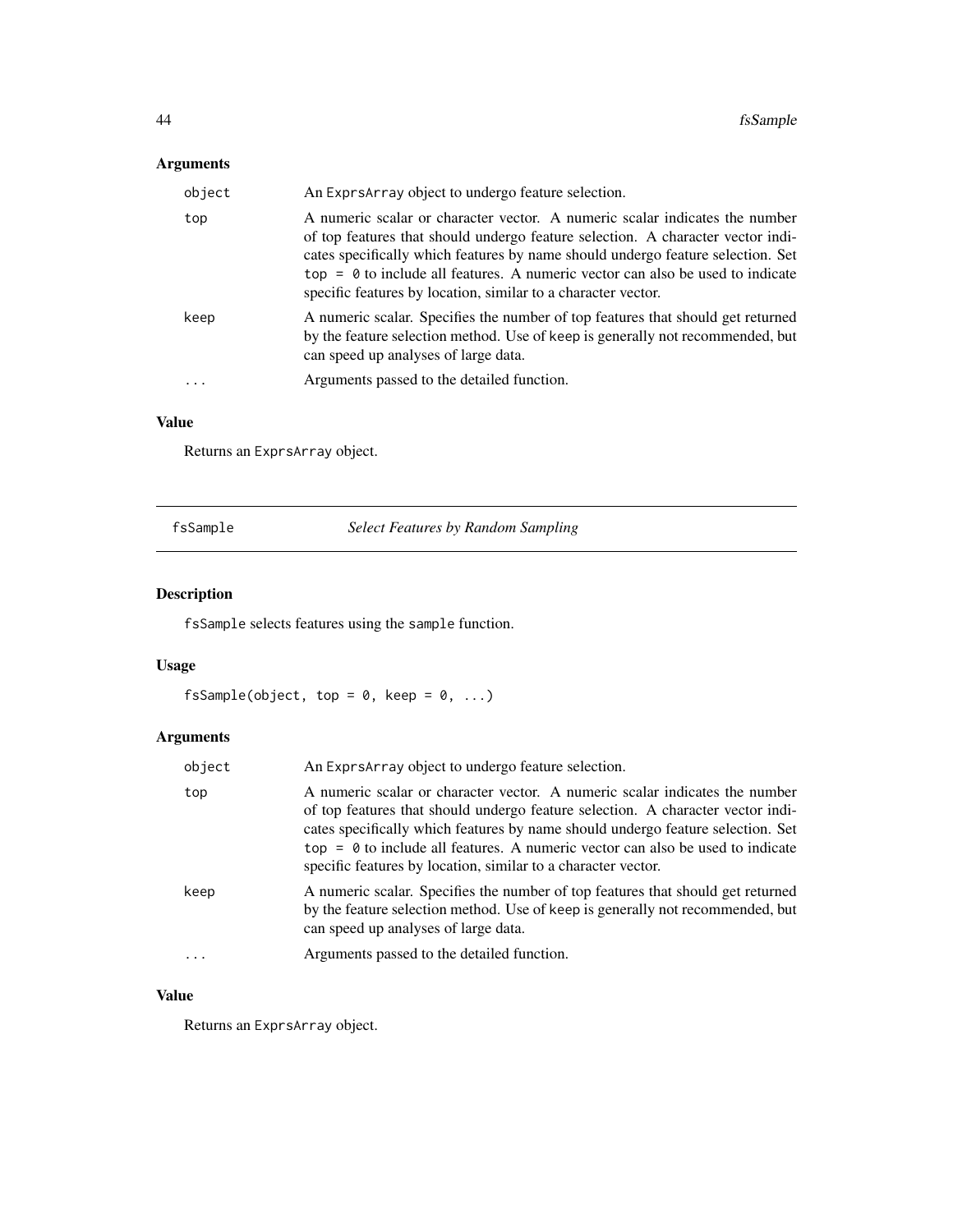fsStats selects features using a base R statistics function (toggled by the how argument).

# Usage

```
fsStats(object, top = 0, keep = 0, how = c("t.test", "ks.test","wilcox.test", "var.test"), ...)
```
# Arguments

| object | An ExprsArray object to undergo feature selection.                                                                                                                                                                                                                                                                                                                                                     |
|--------|--------------------------------------------------------------------------------------------------------------------------------------------------------------------------------------------------------------------------------------------------------------------------------------------------------------------------------------------------------------------------------------------------------|
| top    | A numeric scalar or character vector. A numeric scalar indicates the number<br>of top features that should undergo feature selection. A character vector indi-<br>cates specifically which features by name should undergo feature selection. Set<br>$top = 0$ to include all features. A numeric vector can also be used to indicate<br>specific features by location, similar to a character vector. |
| keep   | A numeric scalar. Specifies the number of top features that should get returned<br>by the feature selection method. Use of keep is generally not recommended, but<br>can speed up analyses of large data.                                                                                                                                                                                              |
| how    | A character string. Toggles between the "t.test", "ks.test", "wilcox.test", and<br>"var.test" methods.                                                                                                                                                                                                                                                                                                 |
|        | Arguments passed to the detailed function.                                                                                                                                                                                                                                                                                                                                                             |

# Value

Returns an ExprsArray object.

getArgs *Build an args List*

# Description

Build an args List

### Usage

```
getArgs(...)
```
# Arguments

... Arguments passed down from a calling function.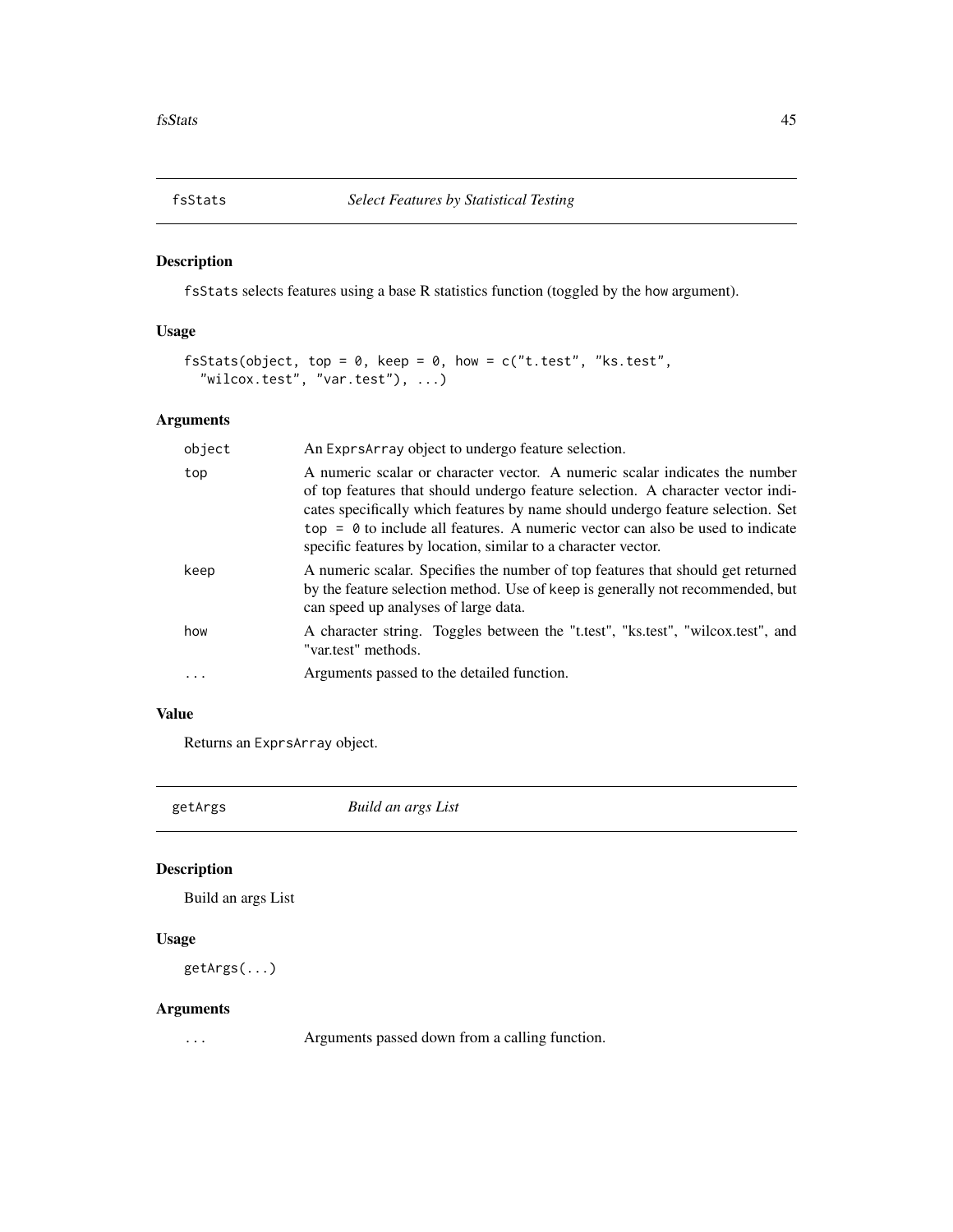See the respective S4 class for method details.

# Usage

getFeatures(object, ...)

# Arguments

| object   | An ExprsArray, ExprsModel, ExprsPipeline, or ExprsEnsemble object. |
|----------|--------------------------------------------------------------------|
| $\cdots$ | See ExprsPipeline-class or ExprsEnsemble-class.                    |

| Retrieve LASSO Weights<br>getWeights |
|--------------------------------------|
|--------------------------------------|

# Description

See the respective S4 class for method details.

# Usage

```
getWeights(object, ...)
```
# Arguments

| object | An ExprsModel, ExprsPipeline, or ExprsEnsemble object. |
|--------|--------------------------------------------------------|
| .      | Arguments passed to glmnet::coef.cv.glmnet.            |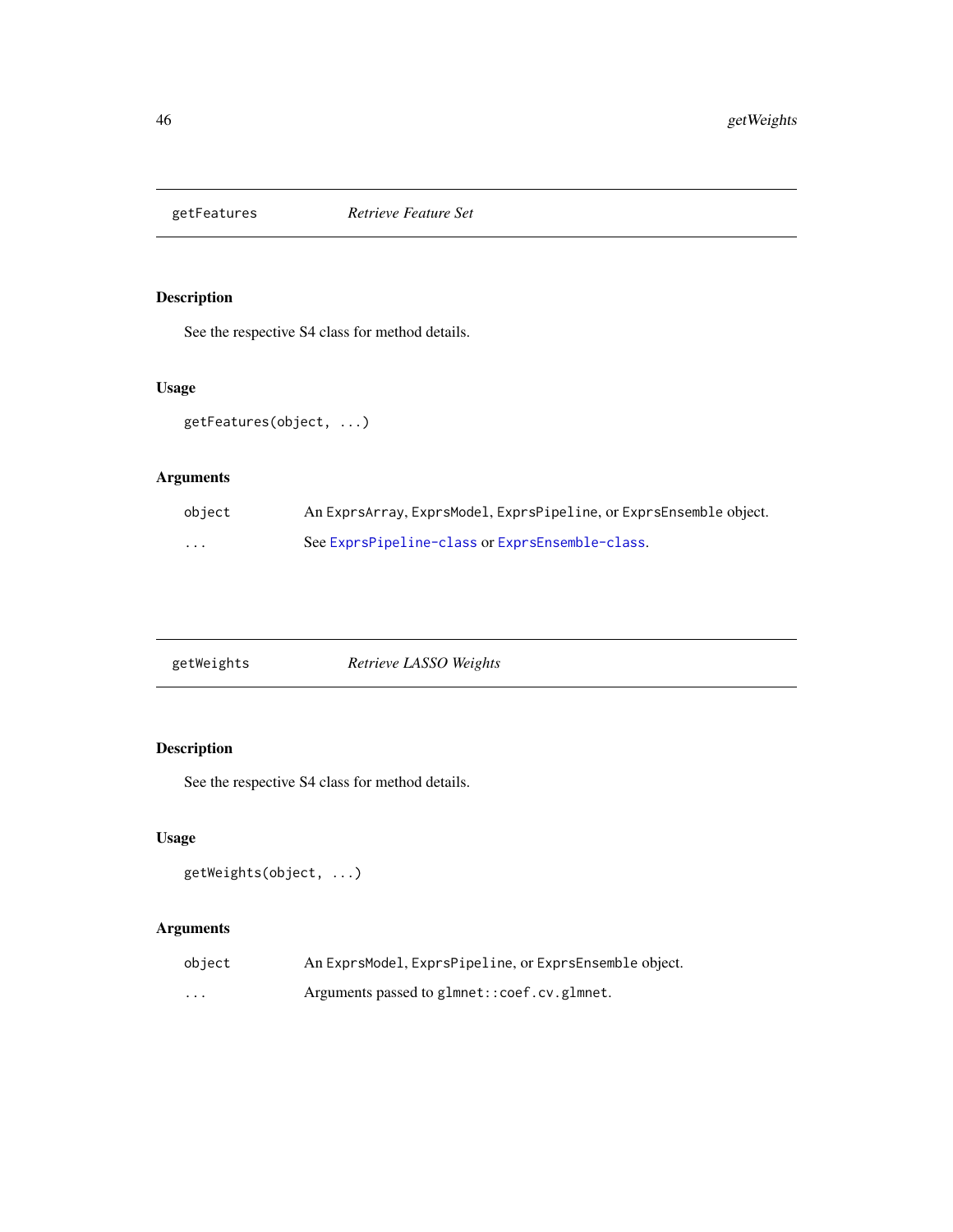A convenience function that builds an eSet object from a GSE data source.

#### Usage

GSE2eSet(gse, colBy, colID)

#### Arguments

| gse   | A GSE data object retrieved using GEO query.                                                                                                                     |
|-------|------------------------------------------------------------------------------------------------------------------------------------------------------------------|
| colBv | A character string. The GSE column name that contains the feature value. If<br>missing, function will prompt user for a column name after previewing options.    |
| colID | A character string. The GSE column name that contains the feature identity. If<br>missing, function will prompt user for a column name after previewing options. |

# Details

The NCBI GEO hosts files in GSE or GDS format, the latter of which exists as a curated version the former. These GDS data files easily convert to an ExpressionSet (abbreviated eSet) object using the GDS2eSet function available from the GEOquery package. However, not all GSE data files have a corresponding GDS data file available. To convert GSE data files into eSet objects, exprso provides this convenience function.

However, the user should note that GSE data files do not always get stored in an easy to parse format. Although this function has worked successfully with some GSE data files, we cannot make any guarantee that it will work for all GSE data files.

To acquire GSE data files, use the function getGEO from the GEOquery package (e.g., getGEO("GSExxxxx", GSEMatrix = F For more information, see the GEOquery package.

### Value

An ExpressionSet object.

### See Also

[ExprsArray-class](#page-24-0), [arrayExprs](#page-3-0)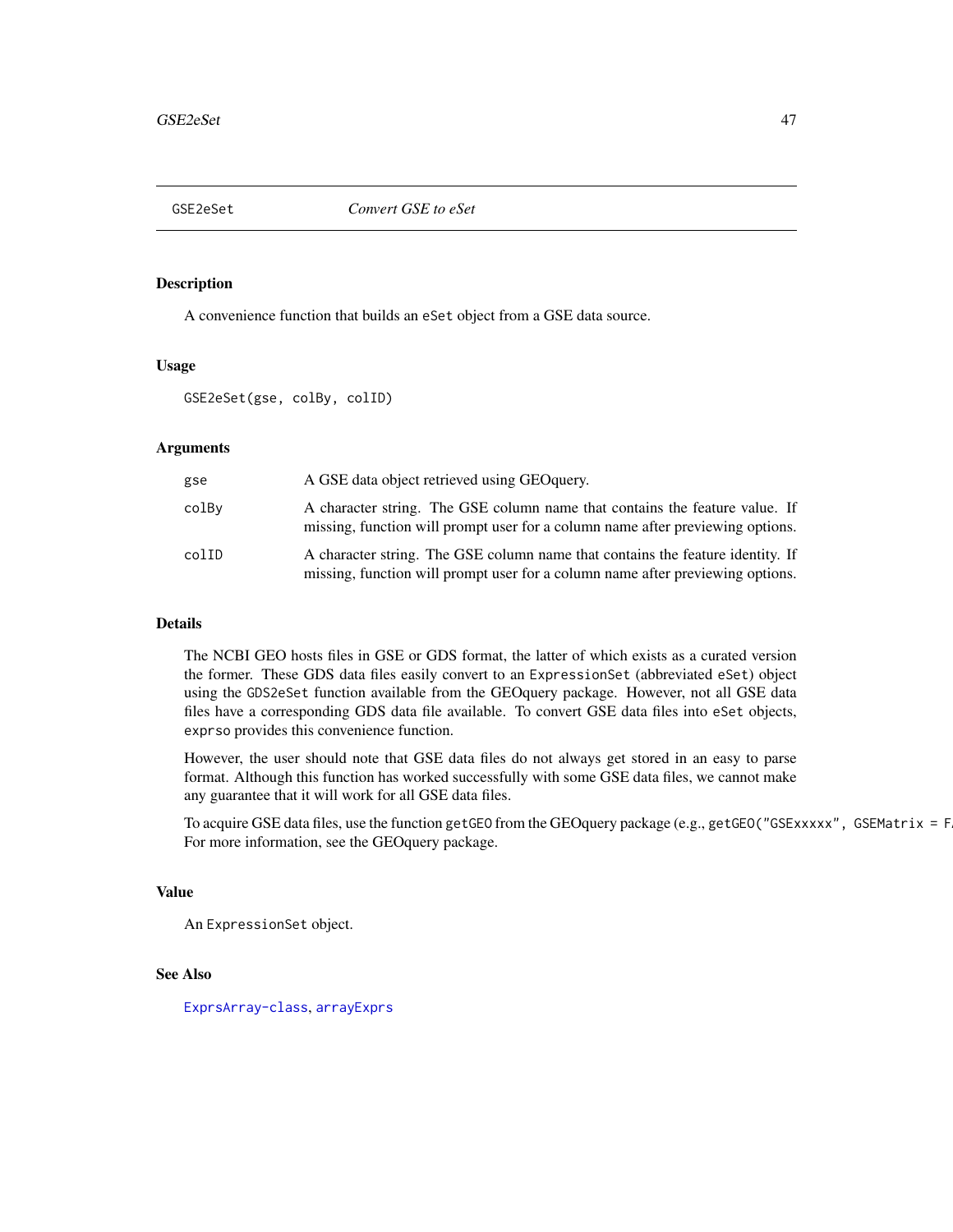makeGridFromArgs *Build Argument Grid*

### Description

This function builds an argument grid from any number of arguments. Used to prepare a grid-search for the plGrid and plGridMulti functions.

### Usage

makeGridFromArgs(array.train, top, how, ...)

# Arguments

| array.train | The array. train argument as fed to plGrid. |
|-------------|---------------------------------------------|
| top         | The top argument as fed to plGrid.          |
| how         | The how argument as fed to plgrid.          |
| .           | Additional arguments as fed to plGrid.      |
|             |                                             |

mod *Process Data*

# Description

The exprso package includes these data process modules:

- [modHistory](#page-50-0)
- [modSubset](#page-55-0)
- [modFilter](#page-50-1)
- [modTransform](#page-58-0)
- [modSample](#page-53-0)
- [modPermute](#page-52-0)
- [modInclude](#page-51-0)
- [modNormalize](#page-51-1)
- [modTMM](#page-57-0)
- [modAcomp](#page-48-0)
- [modCLR](#page-48-1)
- [modRatios](#page-53-1)
- [modScale](#page-54-0)
- [modSkew](#page-54-1)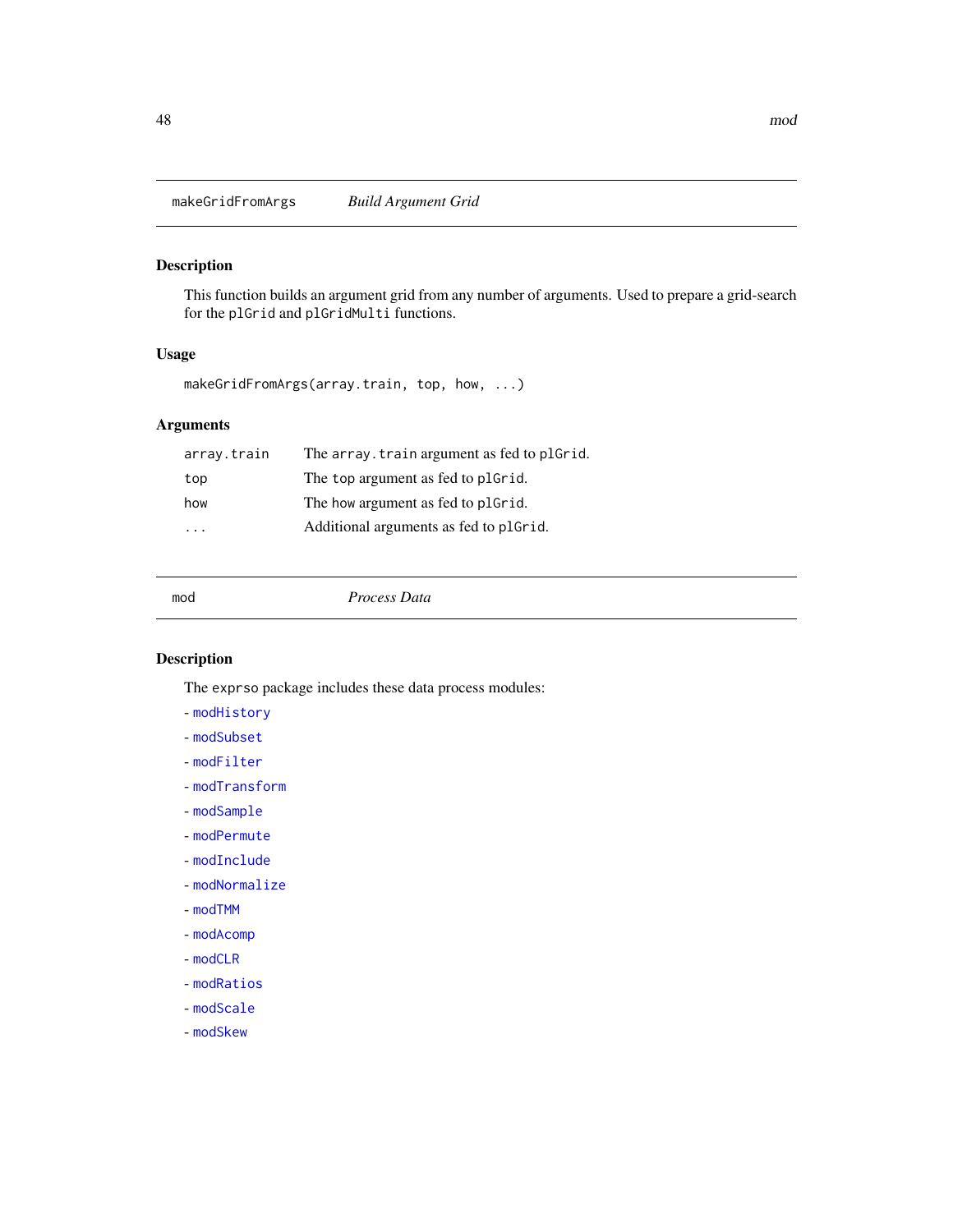<span id="page-48-0"></span>

modAcomp makes it so that all sample vectors have the same total sum.

#### Usage

```
modAcomp(object)
```
# Arguments

object An ExprsArray object to undergo pre-processing.

### Value

A pre-processed ExprsArray object.

<span id="page-48-1"></span>modCLR *Log-ratio Transform Data*

# Description

modCLR applies a centered log-ratio transformation to the data.

### Usage

```
modCLR(object)
```
# Arguments

object An ExprsArray object to undergo pre-processing.

### Value

A pre-processed ExprsArray object.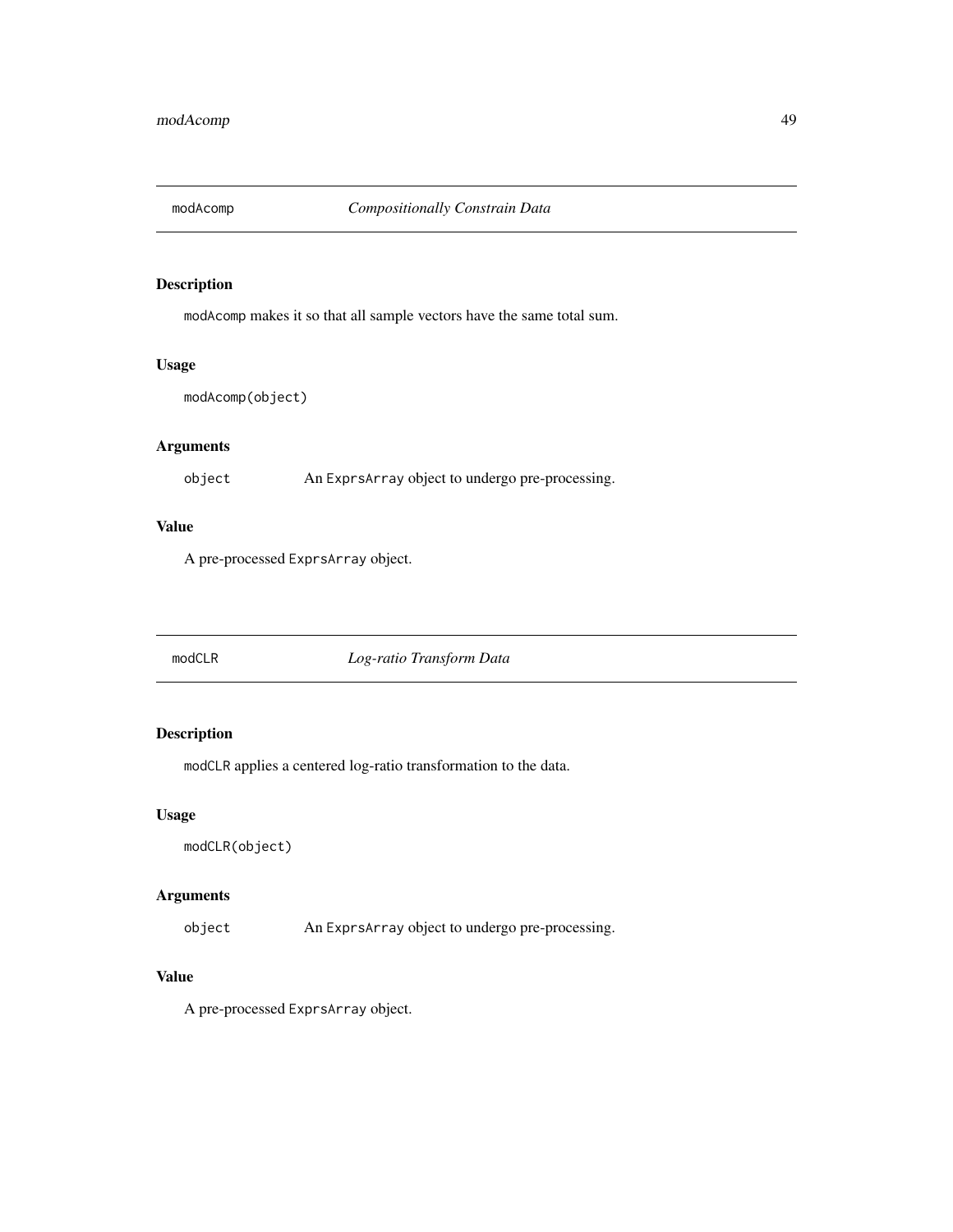This method clusters subjects based on feature data using any one of seven available clustering algorithms. See Arguments below.

#### Usage

```
modCluster(object, top = 0, how = "hclust", onlyCluster = FALSE, \ldots)
## S4 method for signature 'ExprsArray'
modCluster(object, top = 0, how = "hclust",
  onlyCluster = FALSE, ...)
```
### Arguments

| object      | An Expres array object. The object containing the subject data to cluster.                                                                                                                                                                                                                                                                                                                             |
|-------------|--------------------------------------------------------------------------------------------------------------------------------------------------------------------------------------------------------------------------------------------------------------------------------------------------------------------------------------------------------------------------------------------------------|
| top         | A numeric scalar or character vector. A numeric scalar indicates the number<br>of top features that should undergo feature selection. A character vector indi-<br>cates specifically which features by name should undergo feature selection. Set<br>$top = 0$ to include all features. A numeric vector can also be used to indicate<br>specific features by location, similar to a character vector. |
| how         | A character string. The name of the function used to cluster. Select from<br>"hclust", "kmeans", "agnes", "clara", "diana", "fanny", or "pam".                                                                                                                                                                                                                                                         |
| onlyCluster | A logical scalar. Toggles whether to return a processed cluster object or an<br>updated ExprsArray object.                                                                                                                                                                                                                                                                                             |
| $\ddots$    | Additional arguments to the cluster function and/or other functions used for clus-<br>tering (e.g., dist and cutree).                                                                                                                                                                                                                                                                                  |

#### Details

Note that this function will expect the argument k to define the returned number of clusters, except when how = "kmeans" in which case this function will expect the argument centers instead.

#### Value

Typically an ExprsArray object with subject cluster assignments added to the \$cluster column of the @anot slot.

# Methods (by class)

• ExprsArray: Method to compare ExprsArray objects.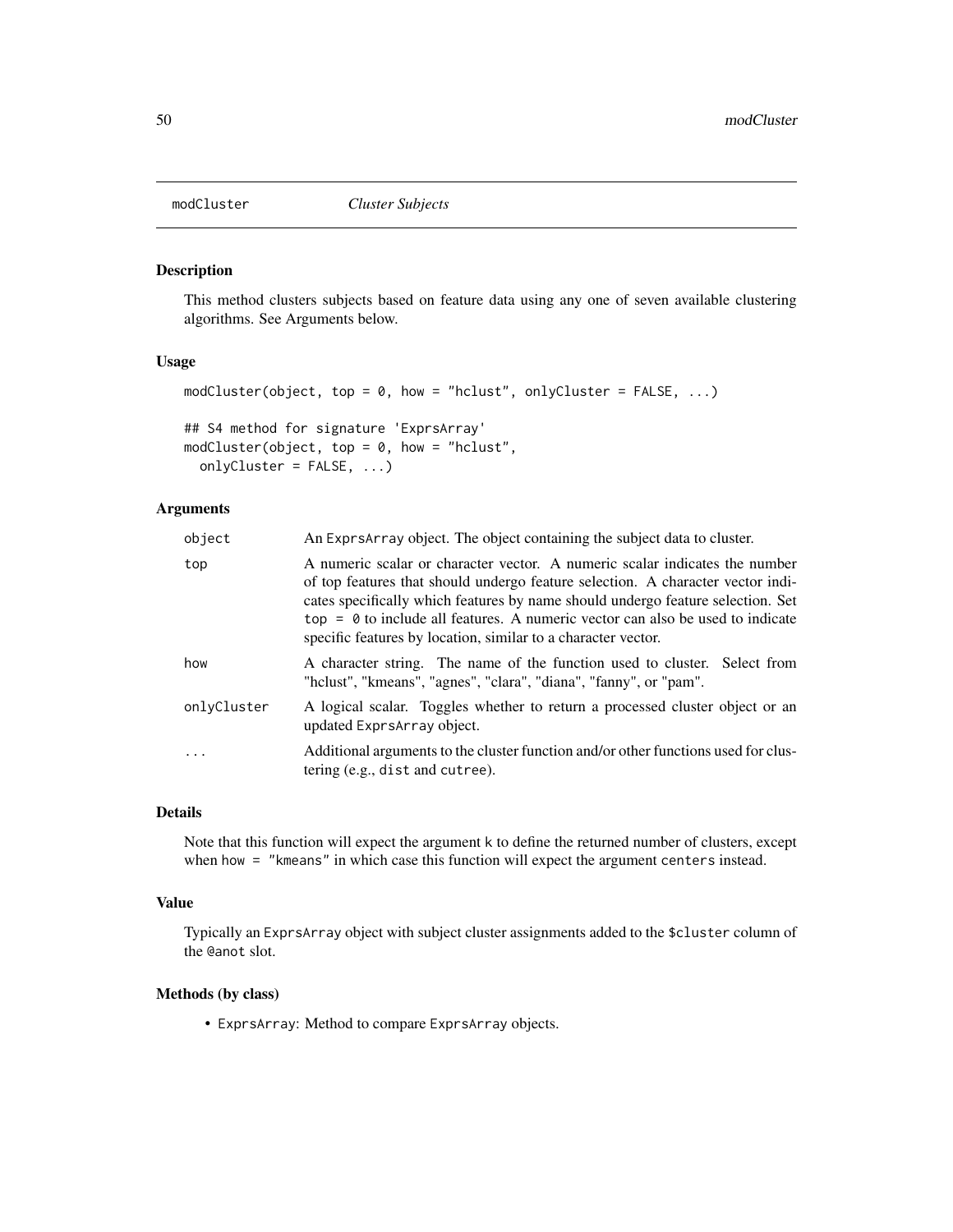<span id="page-50-1"></span>

modFilter imposes a hard filter for (gene expression) feature data.

#### Usage

modFilter(object, threshold, maximum, beta1, beta2)

### Arguments

| object    | An ExprsArray object to undergo pre-processing.                                                    |
|-----------|----------------------------------------------------------------------------------------------------|
| threshold | A numeric scalar. The value below which to assign this value.                                      |
| maximum   | A numeric scalar. The value above which to assign this value.                                      |
| beta1     | A numeric scalar. The max - min range above which to include the feature.<br>Inclusive with beta2. |
| beta2     | A numeric scalar. The max / min ratio above which to include the feature.<br>Inclusive with beta1. |

#### Details

This method reproduces the hard filter described by Deb and Reddy (2003) for pre-processing the hallmark Golub ALL/AML dataset. This filter first sets all values less than threshold to threshold and all values greater than maximum to maximum.

Next, this method includes only those features with (a) a range greater than beta1, and also (b) a ratio of maximum feature expression to minimum feature expression greater than beta2.

#### Value

A pre-processed ExprsArray object.

<span id="page-50-0"></span>modHistory *Replicate Data Process History*

### Description

modHistory replicates the fs history of a reference object. Used by predict to prepare validation set for model deployment.

#### Usage

```
modHistory(object, reference)
```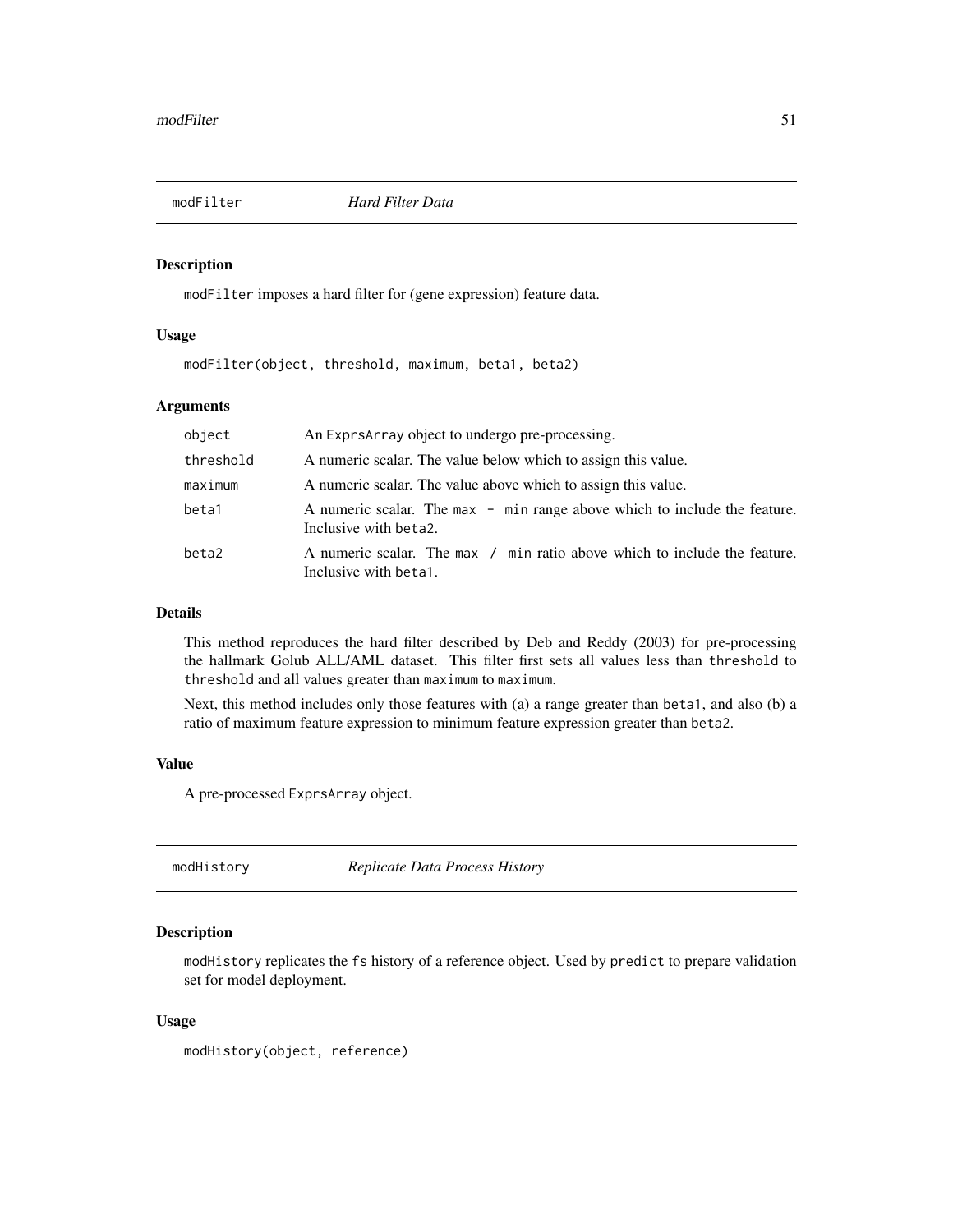### Arguments

| object    | An Expresarray object. The object that should undergo a replication of some<br>feature selection and dimension reduction history. |
|-----------|-----------------------------------------------------------------------------------------------------------------------------------|
| reference | An Expresarray or Exprs Model object. The object containing the history to use<br>as a template.                                  |

# Value

A pre-processed ExprsArray object.

<span id="page-51-0"></span>modInclude *Select Features from Data*

### Description

modSelect selects specific features from a data set. Unlike fsInclude, this function does not update @preFilter and returns only those features stated by include.

### Usage

modInclude(object, include = rownames(object@exprs))

# Arguments

| object  | An ExprsArray object to undergo pre-processing.       |
|---------|-------------------------------------------------------|
| include | A character vector. The names of features to include. |

### Value

A pre-processed ExprsArray object.

<span id="page-51-1"></span>

# Description

modNormalize normalizes feature data.

### Usage

```
modNormalize(object, MARGIN = c(1, 2))
```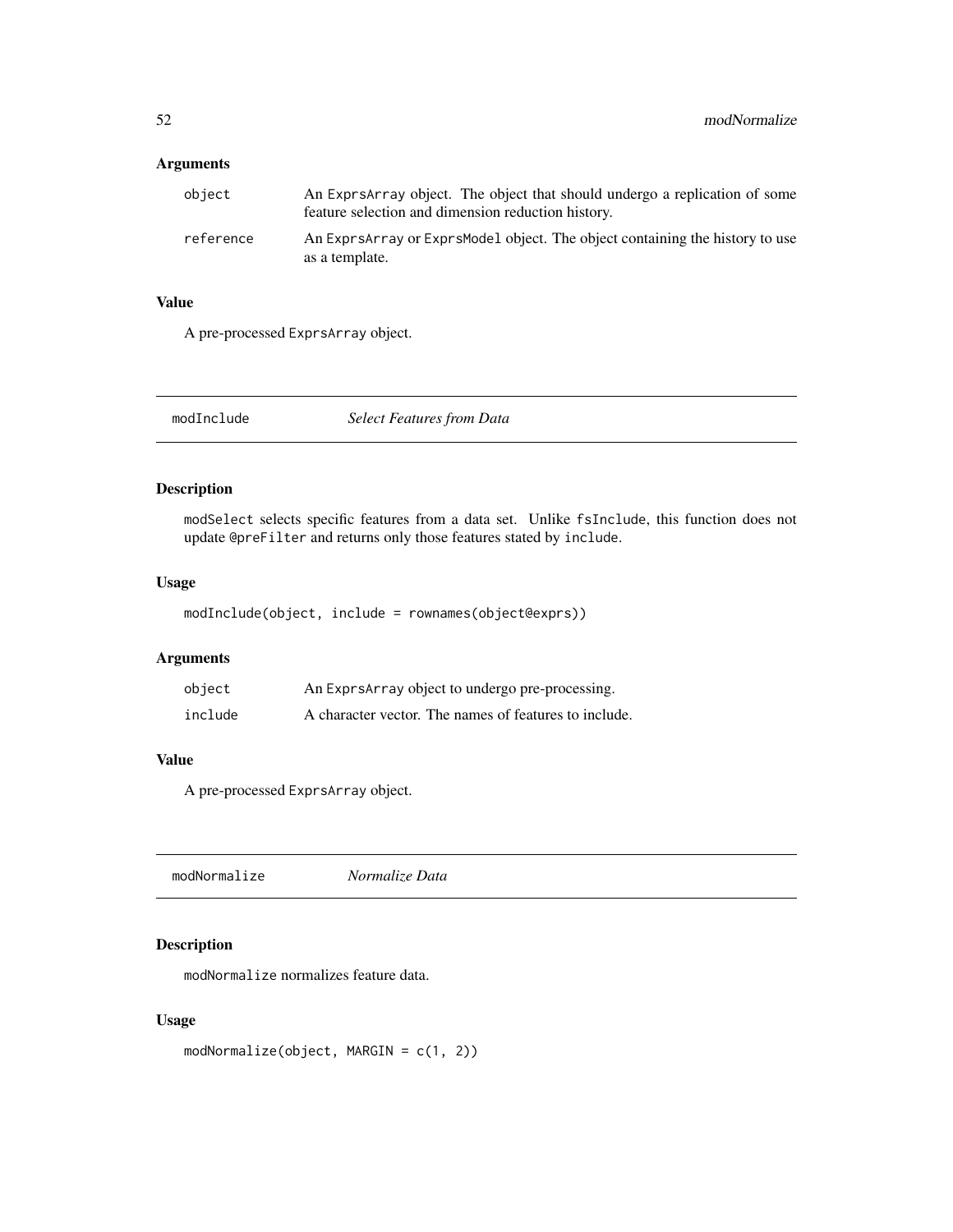#### modPermute 53

### Arguments

| object | An Expresarray object to undergo pre-processing.                                                                                                                                                                                                                       |
|--------|------------------------------------------------------------------------------------------------------------------------------------------------------------------------------------------------------------------------------------------------------------------------|
| MARGIN | A numeric vector. The margin by which to normalize. Provide MARGIN $=$ 1<br>to normalize the feature vector. Provide MARGIN $= 2$ to normalize the subject<br>vector. Provide MARGIN = $c(1, 2)$ to normalize by the subject vector and then<br>by the feature vector. |

# Details

This method normalizes subject and/or feature vectors according to the formula  $y = (x - \text{mean}(x)) / \text{sd}(x)$ .

### Value

A pre-processed ExprsArray object.

<span id="page-52-0"></span>modPermute *Permute Features in Data*

# Description

modPermute randomly samples each feature in the data without replacement. This method helps establish a null model for the purpose of testing the significance of observed prediction error estimates.

#### Usage

```
modPermute(object)
```
# Arguments

object An ExprsArray object to undergo pre-processing.

# Value

A pre-processed ExprsArray object.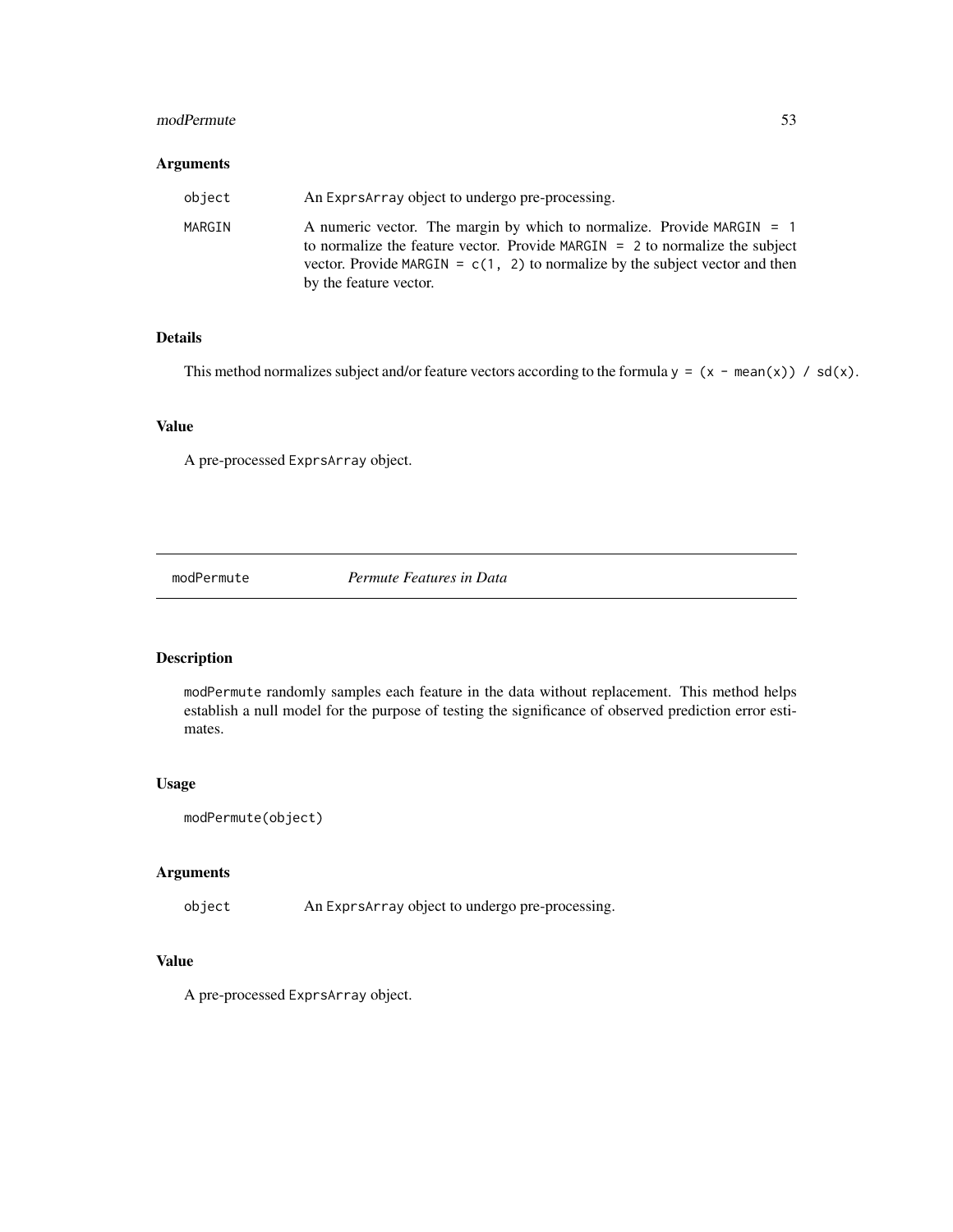<span id="page-53-1"></span>

modRatios recasts a data set with N feature columns as a new data set with N  $*$  (N - 1) / 2 feature (log-)ratio columns.

#### Usage

modRatios(object, alpha = NA)

# Arguments

| obiect | An Expresarray object. The object that should undergo a replication of some<br>feature selection and dimension reduction history.      |
|--------|----------------------------------------------------------------------------------------------------------------------------------------|
| alpha  | A numeric scalar. This argument guides a Box-Cox transformation to approxi-<br>mate log-ratios in the presence of zeros. Skip with NA. |

### Value

A pre-processed ExprsArray object.

<span id="page-53-0"></span>

| modSample | Sample Features from Data |  |
|-----------|---------------------------|--|
|-----------|---------------------------|--|

# Description

modSample samples features from a data set randomly without replacement. When size =  $\theta$ , this is equivalent to  $f$ sSample, top =  $\theta$ , but much quicker.

# Usage

modSample(object, size = 0)

### Arguments

| object | An Exprs Array object to undergo pre-processing.                            |
|--------|-----------------------------------------------------------------------------|
| size   | A numeric scalar. The number of randomly sampled features to include in the |
|        | pre-processed ExprsArray object.                                            |

# Value

A pre-processed ExprsArray object.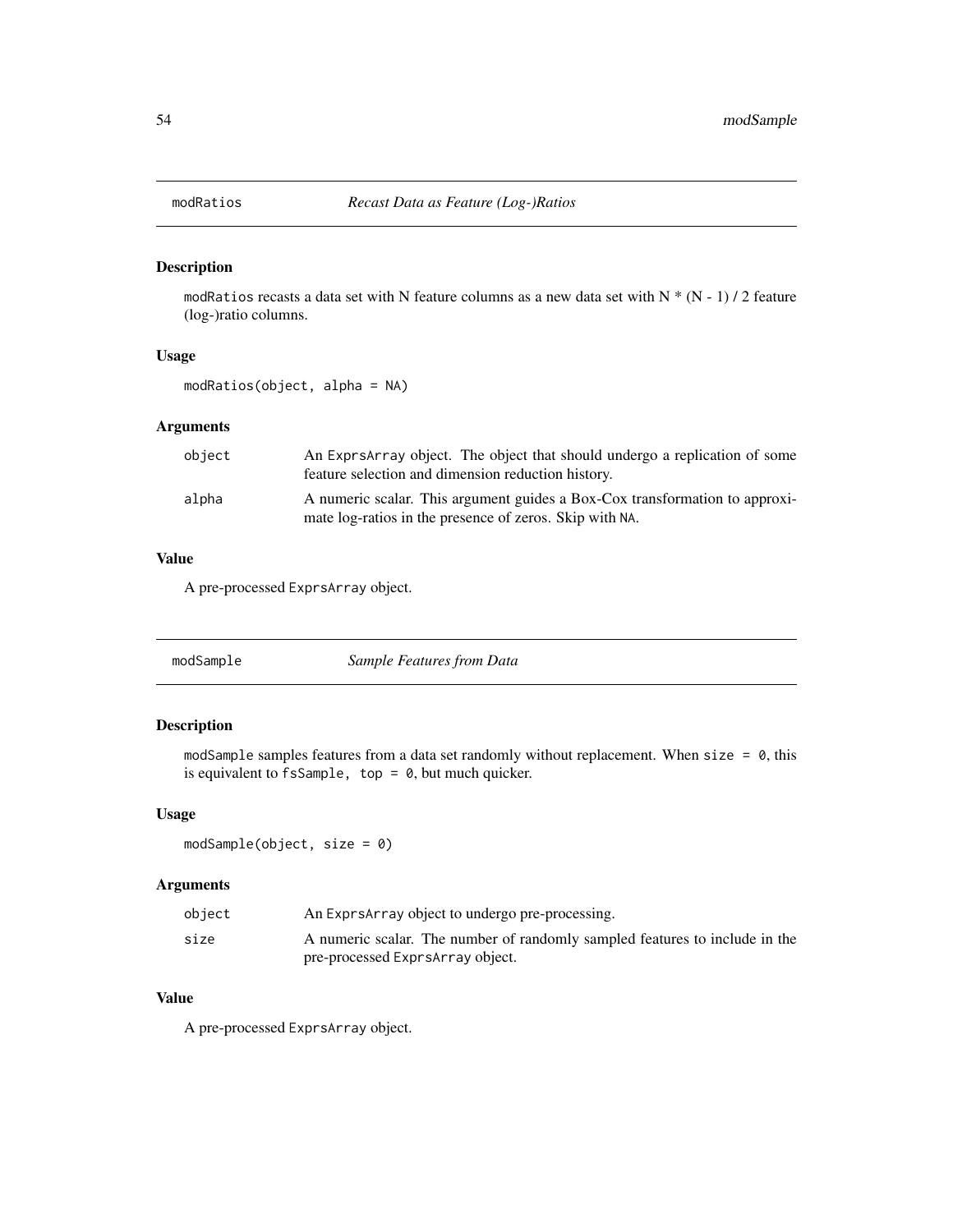<span id="page-54-0"></span>

modScale scales a data set by making all sample vectors have the same total sum, then multiplying each sample vector by a scale factor.

#### Usage

 $modScale(object, alpha = 0, uniform = TRUE)$ 

### Arguments

| object  | An Expresarray object. The object that should undergo a replication of some<br>feature selection and dimension reduction history.                                    |
|---------|----------------------------------------------------------------------------------------------------------------------------------------------------------------------|
| alpha   | An integer. The maximum range of scale factors used for scaling if uniform $=$ TRUE.<br>The standard deviation of the scale factors if uniform = FALSE. See Details. |
| uniform | A boolean. Toggles whether to draw scale factors from a uniform distribution or<br>a normal distribution.                                                            |

#### Details

If uniform = TRUE, scale factors are randomly sampled from the uniform distribution  $(0, \text{ alpha}) + 1$ . Otherwise, scale factors are randomly sampled from the normal distribution with a mean of 0 and standard deviation of alpha. When using the normal distribution, these scale factors are transformed by taking the absolute value then adding one. For this reason, data are always unscaled when alpha  $= 0$ .

### Value

A pre-processed ExprsArray object.

<span id="page-54-1"></span>modSkew *Skew Data by Factor Range*

#### Description

modSkew skews a data set by making all sample vectors have the same total sum, introducing a new feature, and then making all sample vectors again have the same total sum.

#### Usage

```
modSkew(object, alpha = 0, uniform = TRUE)
```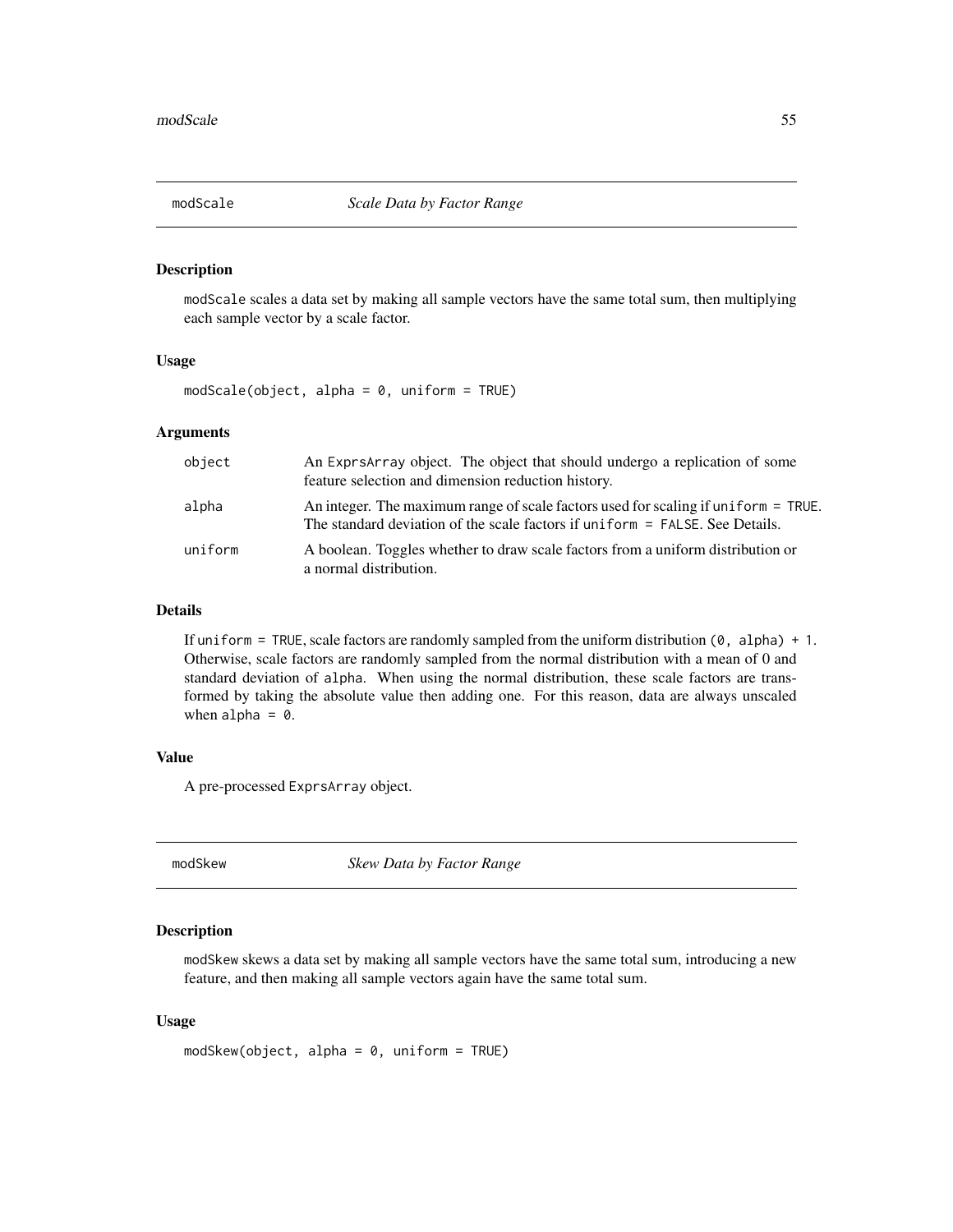#### Arguments

| object  | An Exprs Array object. The object that should undergo a replication of some<br>feature selection and dimension reduction history.                                |
|---------|------------------------------------------------------------------------------------------------------------------------------------------------------------------|
| alpha   | An integer. The maximum range of skew factors used for skewing if uniform = TRUE.<br>The standard deviation of the skew factors if uniform = FALSE. See Details. |
| uniform | A boolean. Toggles whether to draw skew factors from a uniform distribution<br>or a normal distribution.                                                         |

### Details

If uniform = TRUE, skew factors are randomly sampled from the uniform distribution  $(0, \text{ alpha}) + 1$ . Otherwise, skew factors are randomly sampled from the normal distribution with a mean of 0 and standard deviation of alpha. When using the normal distribution, these skew factors are transformed by taking the absolute value then adding one. For this reason, data are always unskewed when alpha  $= 0$ .

#### Value

A pre-processed ExprsArray object.

<span id="page-55-0"></span>modSubset *Tidy Subset Wrapper*

#### <span id="page-55-1"></span>Description

modSubset function provides a tidy wrapper for the ExprsArray subset method. pipeSubset provides a tidy wrapper for the ExprsPipeline subset method.

#### Usage

```
modSubset(object, colBy, include)
```
pipeSubset(object, colBy, include)

# Arguments

| object  | An Exprs Array or Exprs Pipeline object to subset.                               |
|---------|----------------------------------------------------------------------------------|
| colBy   | A numeric or character index. The column that contains group annotations.        |
| include | A character vector. Specifies which annotations in colley to include in the sub- |
|         | set.                                                                             |

### Value

An ExprsArray or ExprsPipeline object.

#### Functions

• pipeSubset: A variant of modSubset.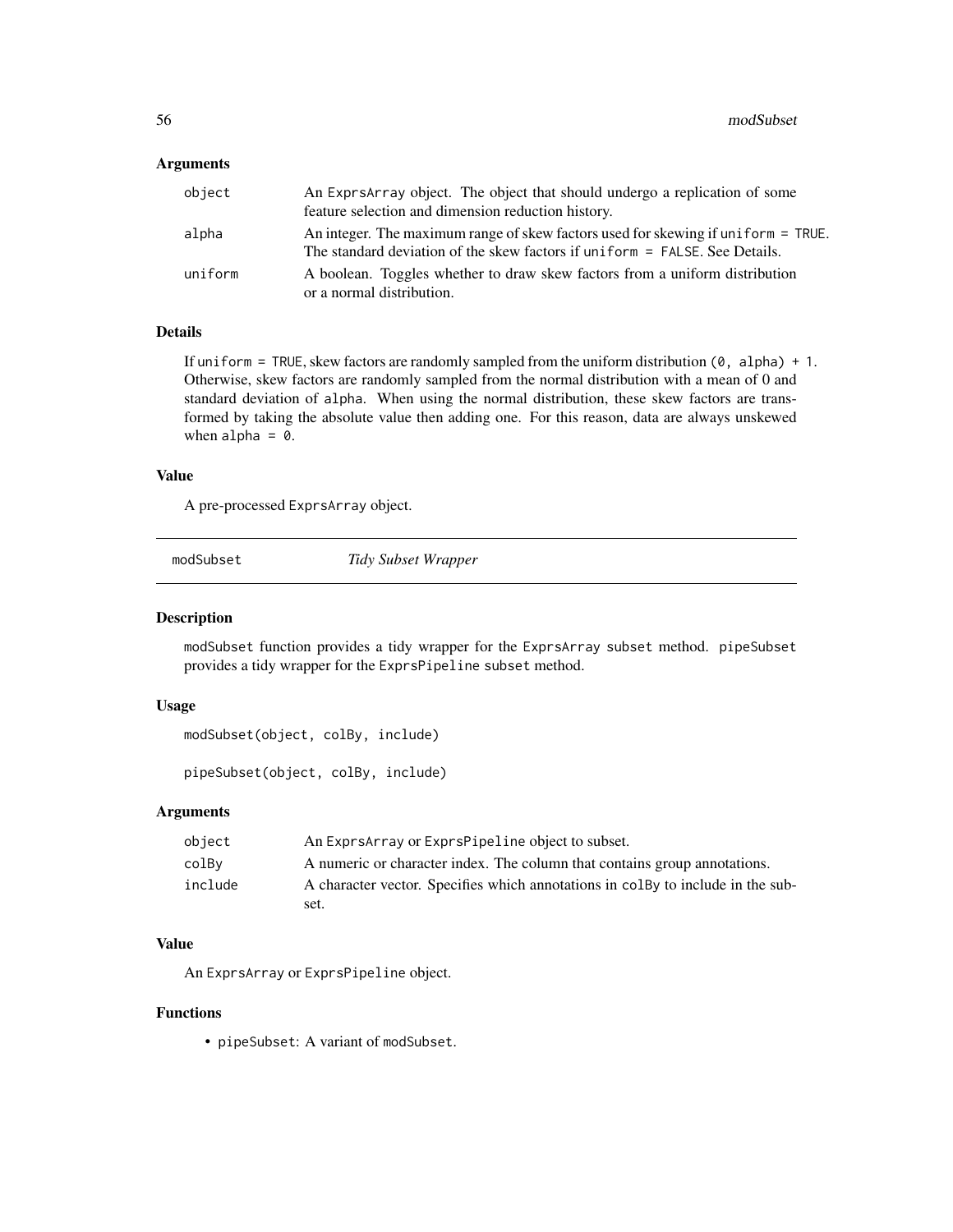This experimental function mutates a percentage of case subjects into noisy positives, false positives, or defined out-groups.

#### Usage

```
modSwap(object, how = "fp", percent = 10, theta = 1)
## S4 method for signature 'ExprsBinary'
modSwap(object, how = "fp", percent = 10,
  theta = 1)
```
#### Arguments

| object  | An ExprsBinary object to mutate.                                                                                                                                            |
|---------|-----------------------------------------------------------------------------------------------------------------------------------------------------------------------------|
| how     | A character string. The method used to mutate case subjects. Select from "rp.1",<br>"rp.2", "fp", "ng", or "tg". Alternatively, another ExprsBinary object. See<br>Details. |
| percent | A numeric scalar. The percentage of subjects to mutate.                                                                                                                     |
| theta   | A numeric scalar. Applies a weight to the distribution of means when mutating<br>subjects via the "ng" or "tg" method.                                                      |

### Details

This function includes several methods for distorting the features of ExprsBinary subjects. The "rp.1" method randomizes subject vectors to create "subject noise". The "rp.2" method creates a new subject vector by randomly sampling feature values from the respective feature vector. The "fp" method creates a new subject vector by randomly sampling feature values from the respective control feature vector.

The "ng" and "tg" methods create out-groups by defining new means for each feature. These methods yield fixed distributions around new feature means such that the mean of all new feature means remains constant. The argument theta dictates how much the new feature mean might differ from the original feature mean (where larger theta values lead to more similar new feature means). For the "ng" method, the mean of new feature means equals that of the original features for case subjects only. On the other hand, for the "tg" method, the mean of new feature means equals that of the original features for all subjects.

Alternatively, by providing another ExprsBinary object as the how argument, this function will swap a percentage of case subjects from the main dataset with control subjects from the second dataset.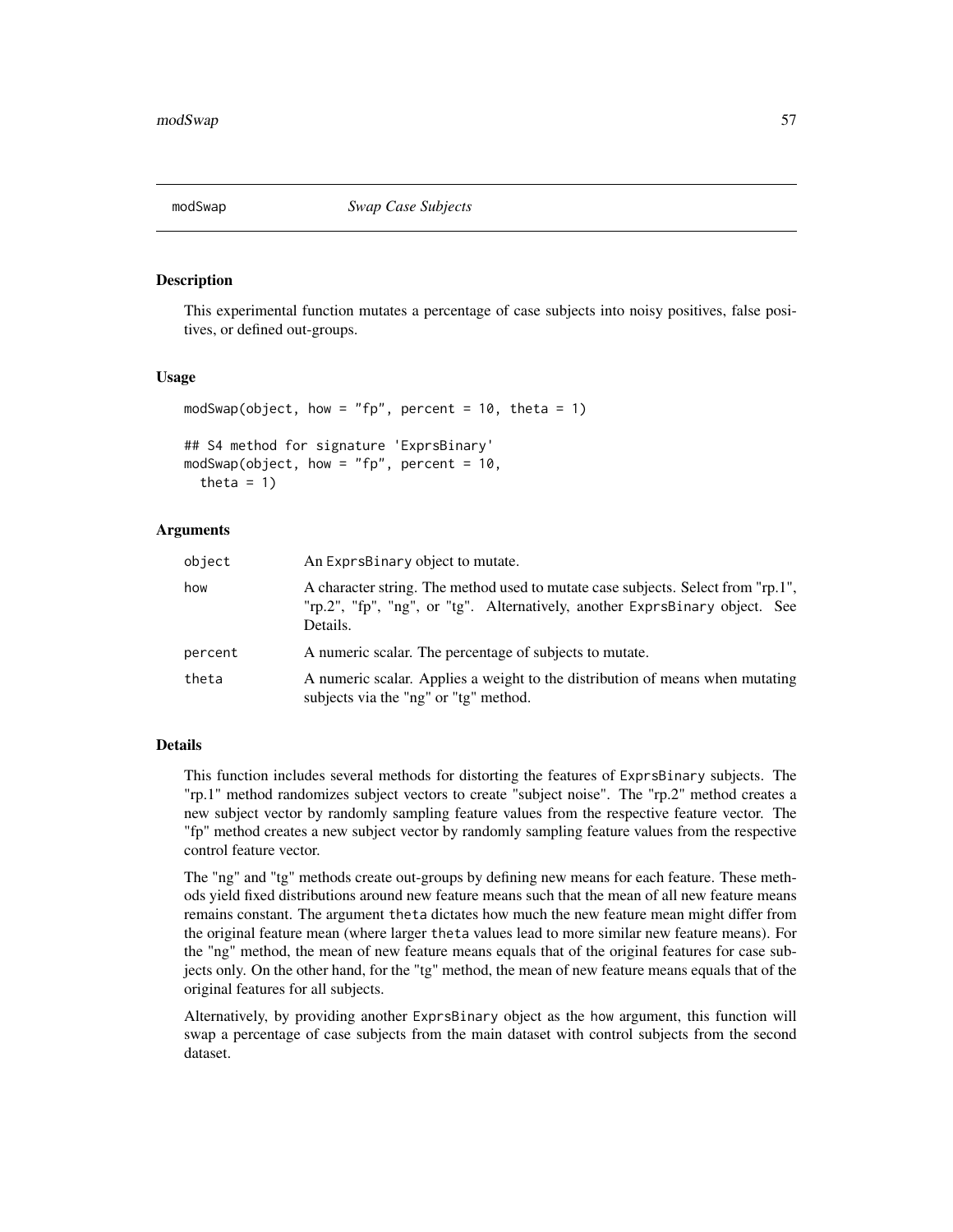# Value

An ExprsBinary object containing mutated subjects with an index appended to the \$mutated column of the @annot slot.

# Methods (by class)

• ExprsBinary: A method to mutate ExprsBinary objects.

<span id="page-57-0"></span>modTMM *Normalize Data*

# Description

modTMM normalizes feature data.

#### Usage

modTMM(object, method = "TMM")

### Arguments

| object | An Exprs Array object to undergo pre-processing.                                         |
|--------|------------------------------------------------------------------------------------------|
| method | A character string. The method used by calcNormFactors. Defaults to the<br>"TMM" method. |

#### Details

This method normalizes data using the calcNormFactors function from the edgeR package. It returns the original counts multiplied by the effective library size factors.

# Value

A pre-processed ExprsArray object.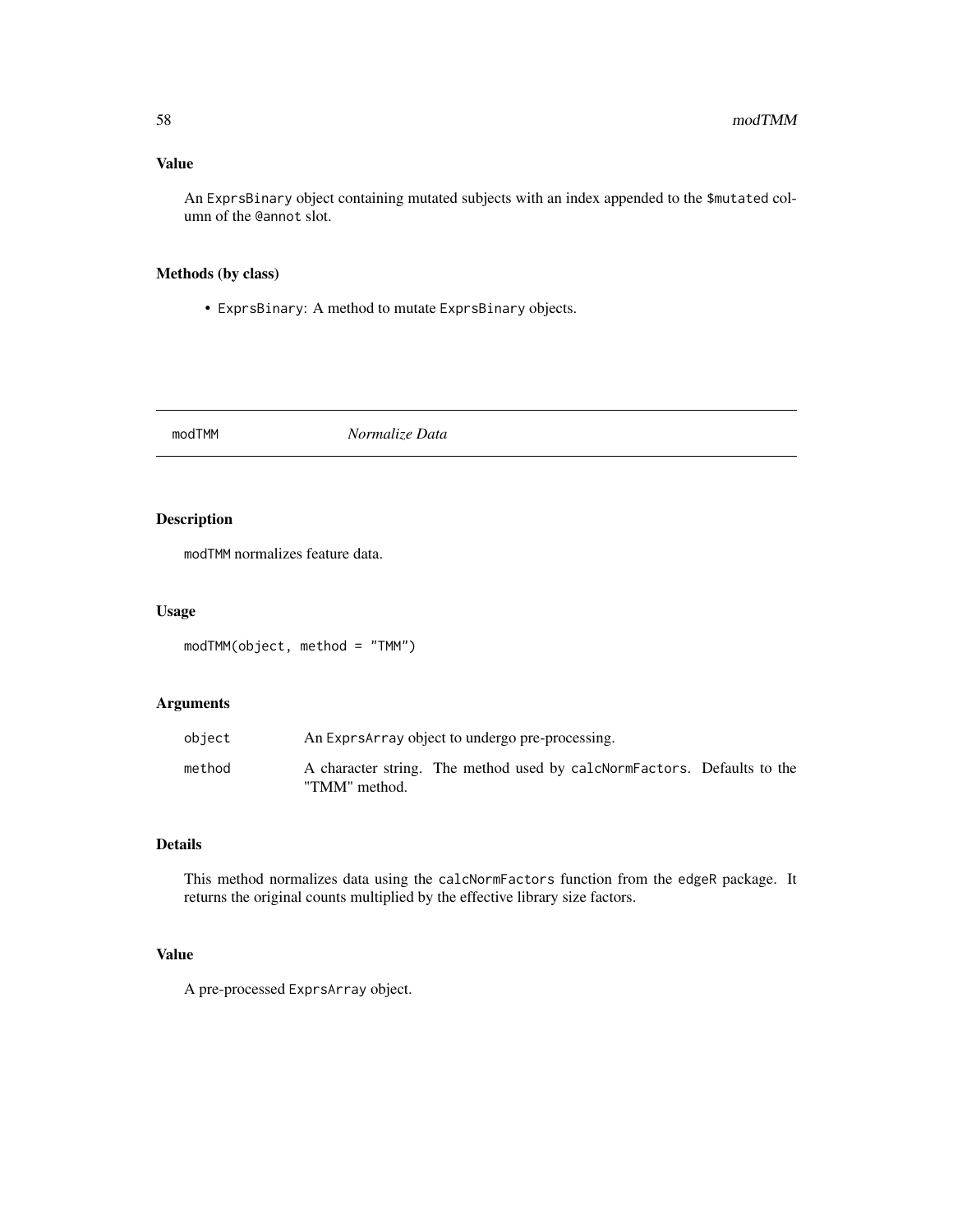<span id="page-58-0"></span>

modTransform log transforms feature data.

# Usage

modTransform(object, base = exp(1))

# Arguments

| object | An ExprsArray object to undergo pre-processing. |  |
|--------|-------------------------------------------------|--|
| base   | A numeric scalar. The base of the logarithm.    |  |

# Value

A pre-processed ExprsArray object.

nfeats *Get Number of Features*

# Description

This function returns the number of features in an ExprsArray object.

# Usage

nfeats(object)

# Arguments

object An ExprsArray object.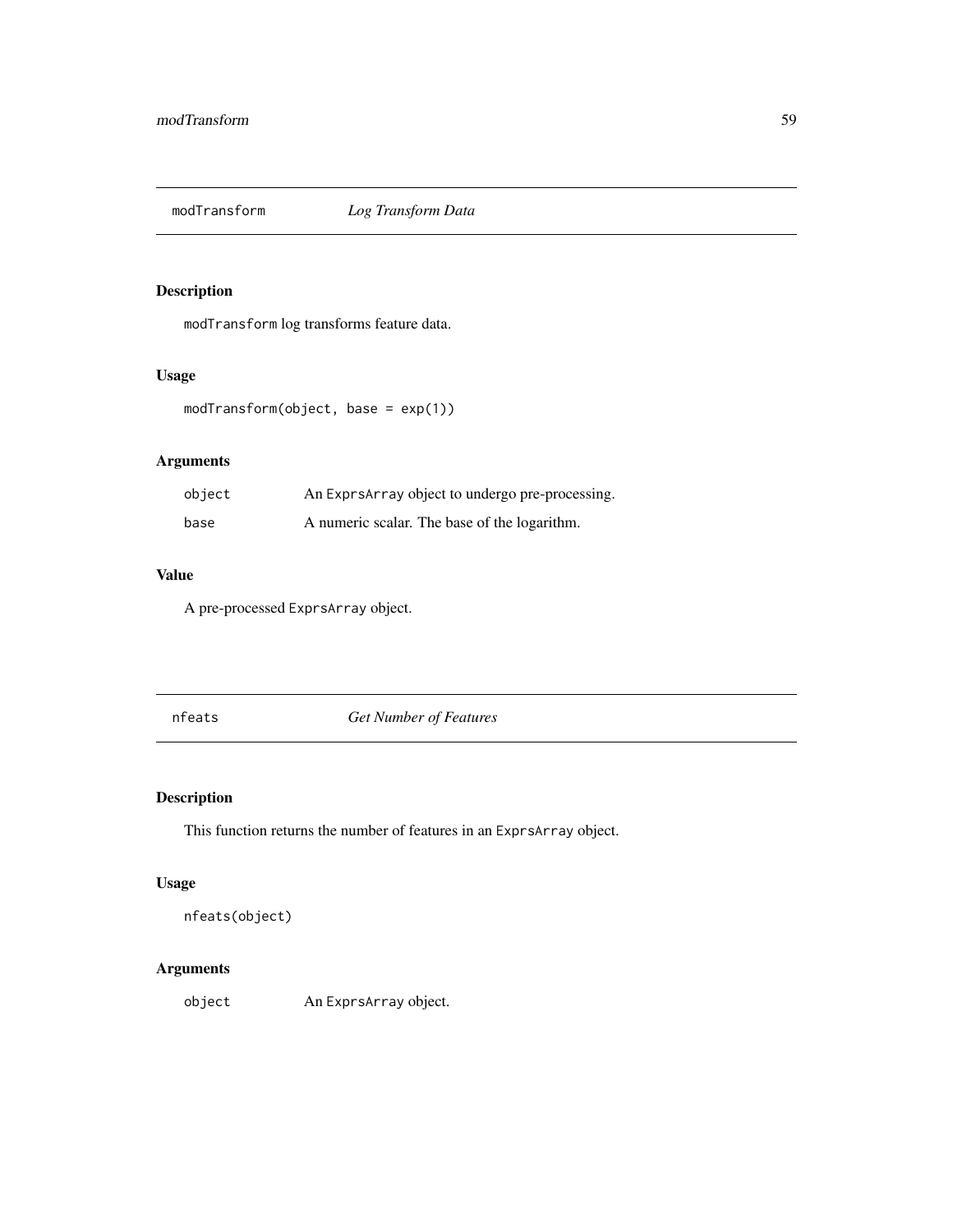This function returns the number of samples in an ExprsArray object.

### Usage

nsamps(object)

# Arguments

object An ExprsArray object.

packageCheck *Package Check*

# Description

Checks whether the user has the required package installed. For back-end use only.

# Usage

```
packageCheck(package)
```
# Arguments

package A character string. An R package.

pipe *Process Pipelines*

#### Description

The exprso package includes these pipeline process modules:

- [pipeSubset](#page-55-1)

- [pipeFilter](#page-60-0)

- [pipeUnboot](#page-61-0)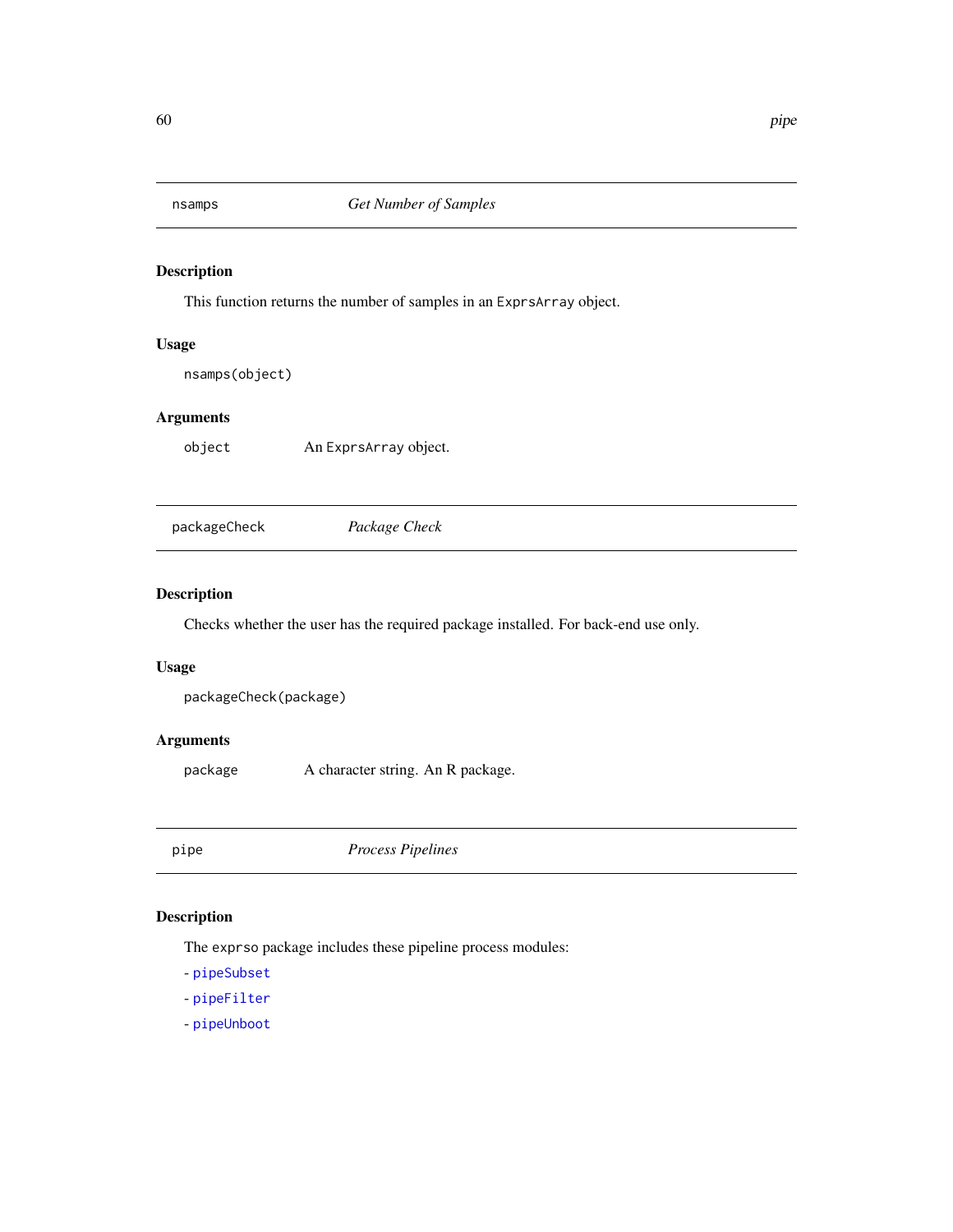<span id="page-60-0"></span>

pipeFilter subsets an ExprsPipeline object.

# Usage

pipeFilter(object, colBy = "valid.acc", how = 0, gate = 0, top = 0)

# Arguments

| object    | An ExprsPipeline-class object.                                                                                                                                                                                                                                                                                                |
|-----------|-------------------------------------------------------------------------------------------------------------------------------------------------------------------------------------------------------------------------------------------------------------------------------------------------------------------------------|
| colBy     | A character vector or string. Specifies column(s) to use when filtering by model<br>performance. Listing multiple columns will result in a filter based on the product<br>all listed columns.                                                                                                                                 |
| how, gate | A numeric scalar. Arguments between 0 and 1 will impose a threshold or ceiling<br>filter, respectively, based on the raw value of colby. Arguments between 1 and<br>100 will impose a filter based on the percentile of colby. The user may also<br>provide "midrange", "median", or "mean" as an argument for these filters. |
| top       | A numeric scalar. Determines the top N models based on colley to include after<br>the threshold and ceiling filters. In the case that the Command solut contains the<br>column "boot", this selects the top N models for each unique bootstrap.                                                                               |

# Details

The filter process occurs in three steps. However, the user may skip any one of these steps by setting the respective argument to 0. First, a threshold filter gets imposed. Any model with a performance less than the threshold filter, how, gets excluded. Second, a ceiling filter gets imposed. Any model with a performance greater than the ceiling filter, gate, gets excluded. Third, an arbitrary subset occurs. The top N models in the ExprsPipeline object get selected based on the argument top. However, in the case that the @summary slot contains the column "boot", pipeFilter selects the top N models per bootstrap.

pipeFilter will apply this filter based on the performance metrics listed in the colBy argument. Listing multiple columns will result in a filter based on the product of all listed columns. To weigh one metric over another, list that column more times.

#### Value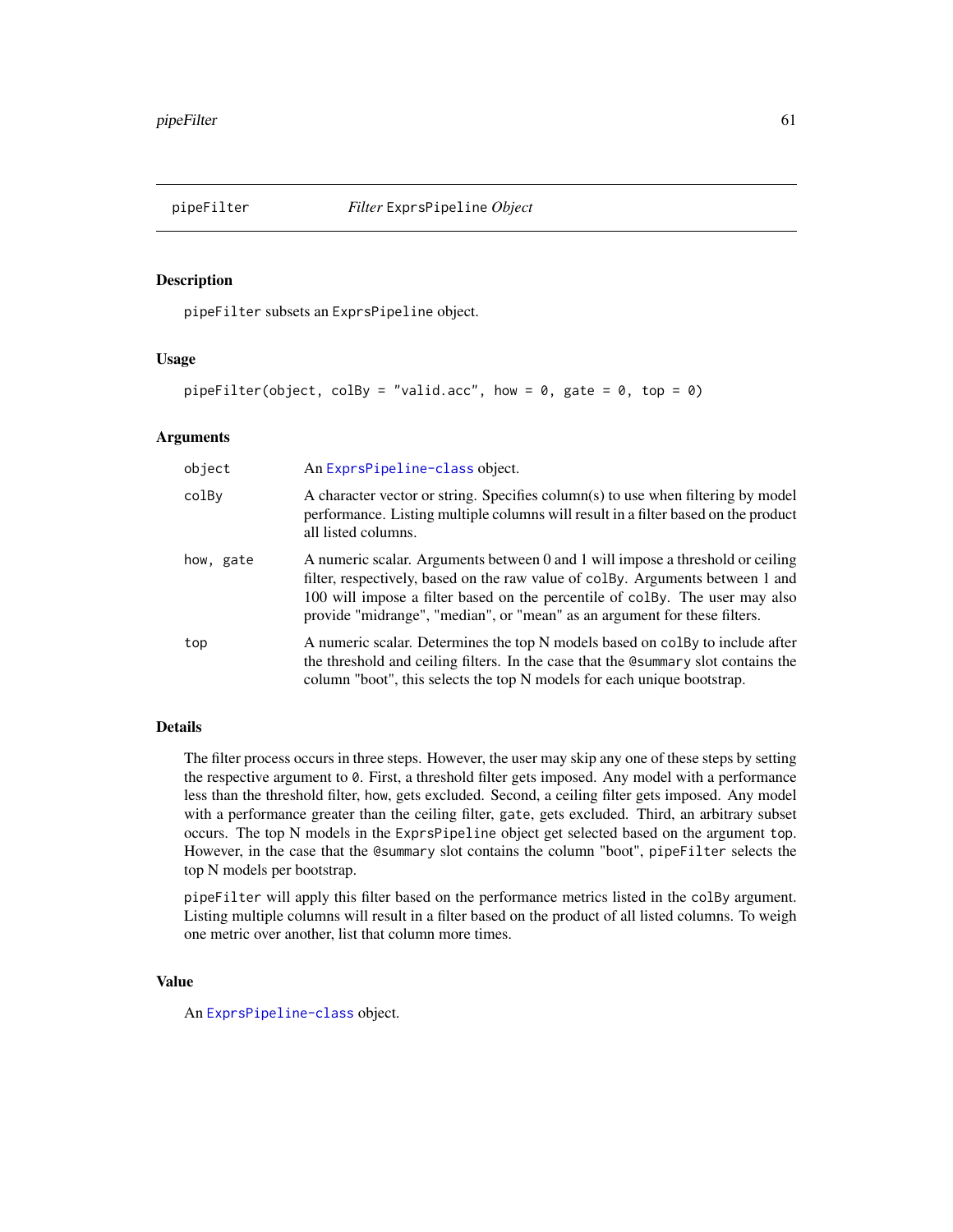<span id="page-61-0"></span>

pipeUnboot renames the "boot" column summary to "unboot".

#### Usage

pipeUnboot(object)

# Arguments

object An [ExprsPipeline-class](#page-30-0) object.

# Details

This method provides a convenient adjunct to [pipeFilter](#page-60-0) owing to how exprso handles ExprsPipeline objects with a "boot" column.

#### Value

An [ExprsPipeline-class](#page-30-0) object.

pl *Deploy Pipeline*

# Description

The exprso package includes these automated pipeline modules:

- [plCV](#page-62-0)

- [plGrid](#page-63-0)

- [plGridMulti](#page-64-0)
- [plMonteCarlo](#page-65-0)
- [plNested](#page-66-0)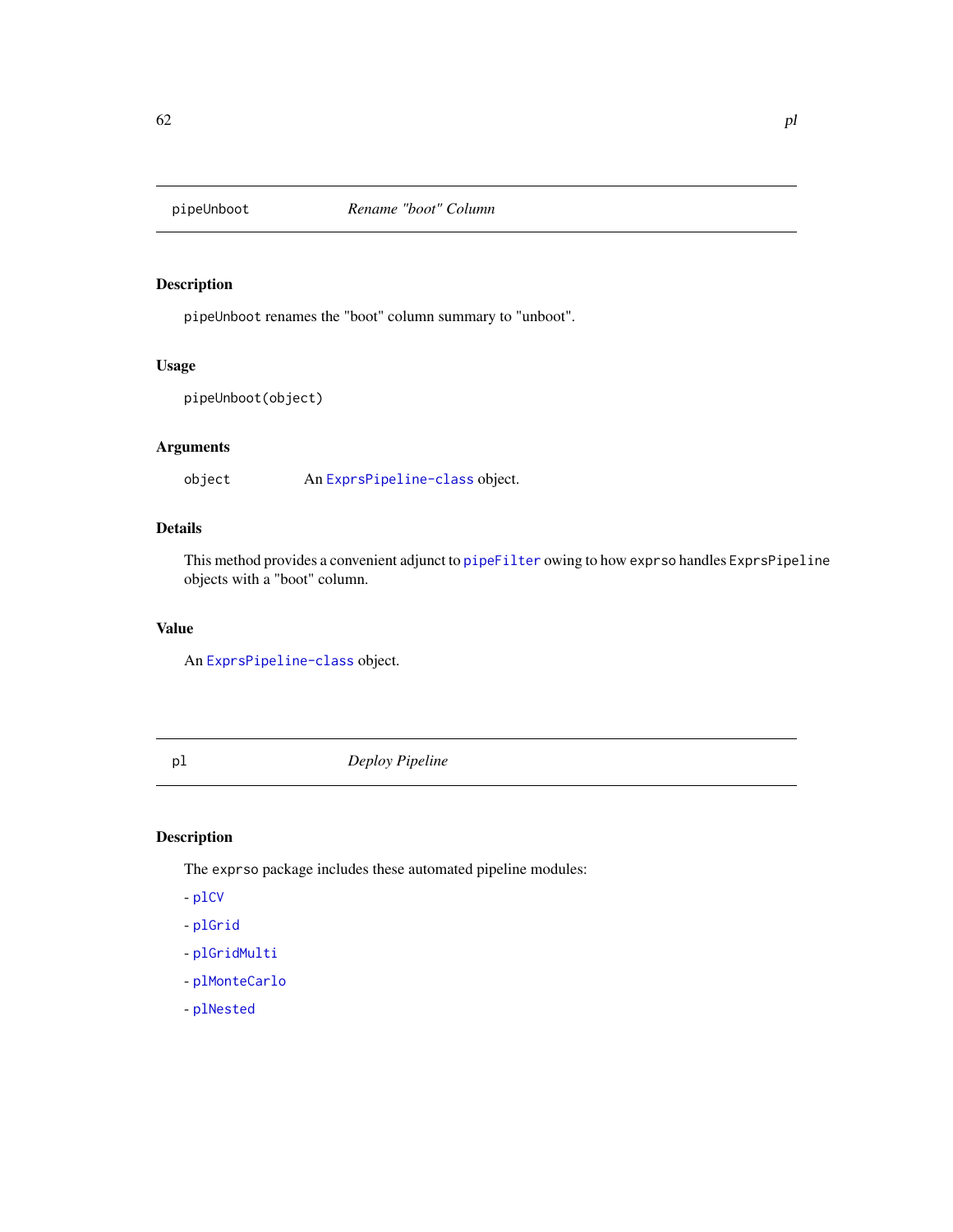<span id="page-62-0"></span>Calculates v-fold or leave-one-out cross-validation without selecting a new set of features with each fold. See Details.

### Usage

plCV(array, top, how, fold, ...)

### Arguments

| array | Specifies the Exprs Array object to undergo cross-validation.                                                                                                                                                                                                                                                                                                                                          |
|-------|--------------------------------------------------------------------------------------------------------------------------------------------------------------------------------------------------------------------------------------------------------------------------------------------------------------------------------------------------------------------------------------------------------|
| top   | A numeric scalar or character vector. A numeric scalar indicates the number<br>of top features that should undergo feature selection. A character vector indi-<br>cates specifically which features by name should undergo feature selection. Set<br>$top = 0$ to include all features. A numeric vector can also be used to indicate<br>specific features by location, similar to a character vector. |
| how   | A character string. Specifies the build method to iterate.                                                                                                                                                                                                                                                                                                                                             |
| fold  | A numeric scalar. Specifies the number of folds for cross-validation. Set fold = $\varnothing$<br>to perform leave-one-out cross-validation.                                                                                                                                                                                                                                                           |
|       | Arguments passed to the how method.                                                                                                                                                                                                                                                                                                                                                                    |

#### Details

plCV performs v-fold or leave-one-out cross-validation. The argument fold specifies the number of v-folds to use during cross-validation. Set fold  $= 0$  to perform leave-one-out cross-validation. Cross-validation accuracy is defined as the average accuracy from [calcStats](#page-16-0).

This type of cross-validation is most appropriate if the data has not undergone any prior feature selection. However, it can also serve as an unbiased guide to parameter selection when embedded in [plGrid](#page-63-0). If using cross-validation in lieu of an independent test set in the setting of one or more feature selection methods, consider using a more "sophisticated" form of cross-validation as implemented in [plMonteCarlo](#page-65-0) or [plNested](#page-66-0).

When calculating model performance with [calcStats](#page-16-0), this function forces aucSkip = TRUE and plotSkip = TRUE.

#### Value

A numeric scalar. The cross-validation accuracy.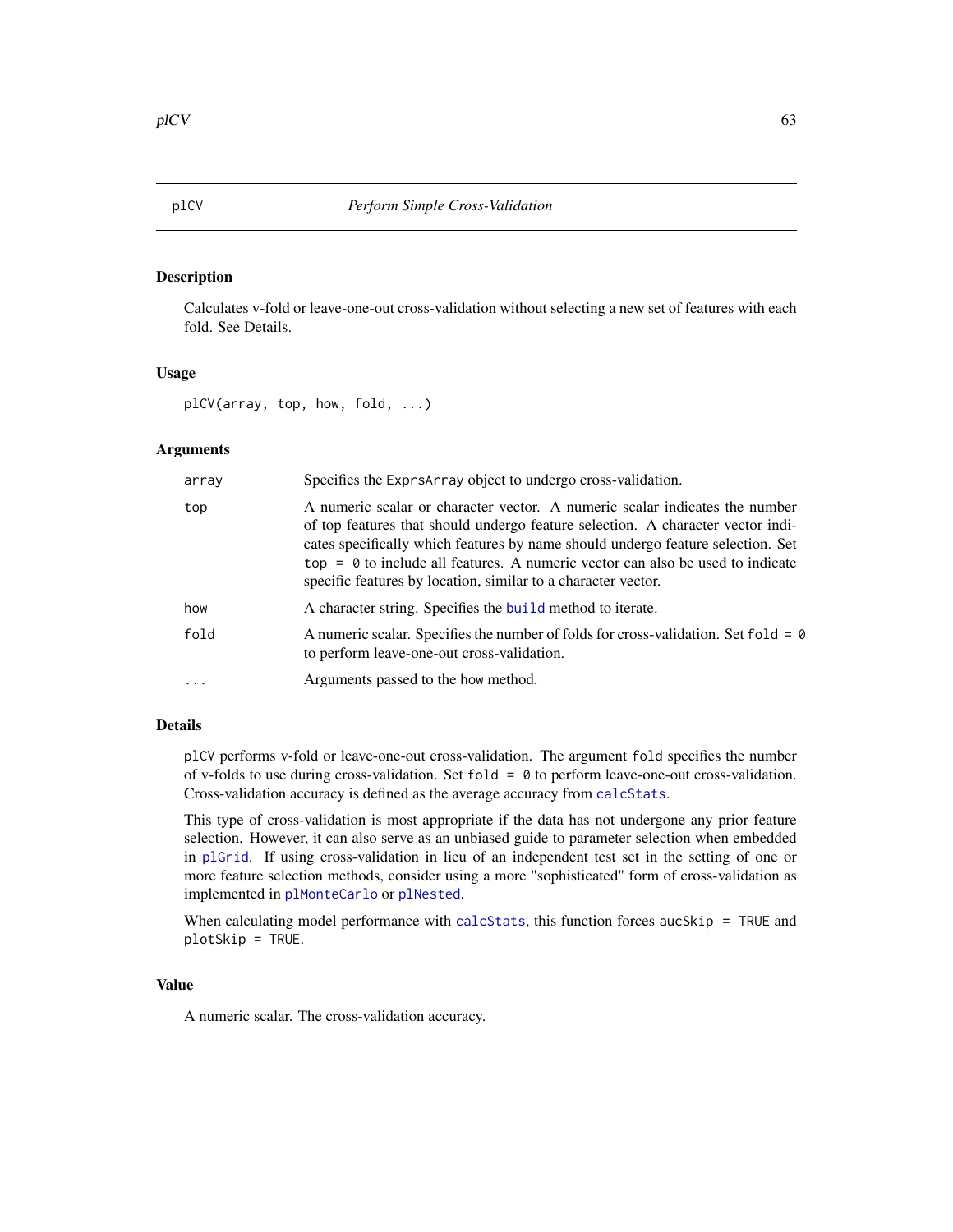<span id="page-63-0"></span>Trains and deploys models across a vast parameter search space.

#### Usage

```
plGrid(array.train, array.valid = NULL, top, how, fold = 10,
  aucSkip = FALSE, verbose = FALSE, ...)
```
### **Arguments**

| array.train | Specifies the Exprs Array object to use as training set.                                                                                                                                                                                                                                                                                                                                                                                                                                                                                          |
|-------------|---------------------------------------------------------------------------------------------------------------------------------------------------------------------------------------------------------------------------------------------------------------------------------------------------------------------------------------------------------------------------------------------------------------------------------------------------------------------------------------------------------------------------------------------------|
| array.valid | Specifies the Exprs Array object to use as validation set.                                                                                                                                                                                                                                                                                                                                                                                                                                                                                        |
| top         | A numeric scalar or character vector. A numeric scalar indicates the number<br>of top features that should undergo feature selection. A character vector indi-<br>cates specifically which features by name should undergo feature selection. Set<br>$top = 0$ to include all features. Note that providing a numeric vector for the<br>top argument will have plGrid search across multiple top features. However,<br>by providing a list of numeric vectors as the top argument, the user can force<br>the default handling of numeric vectors. |
| how         | A character string. Specifies the build method to iterate.                                                                                                                                                                                                                                                                                                                                                                                                                                                                                        |
| fold        | A numeric scalar. Specifies the number of folds for cross-validation. Set fold = $\theta$<br>to perform leave-one-out cross-validation. Argument passed to plCV. Set $fold = NULL$<br>to skip cross-validation altogether.                                                                                                                                                                                                                                                                                                                        |
| aucSkip     | A logical scalar. Argument passed to calcStats.                                                                                                                                                                                                                                                                                                                                                                                                                                                                                                   |
| verbose     | A logical scalar. Argument passed to exprso-predict.                                                                                                                                                                                                                                                                                                                                                                                                                                                                                              |
| .           | Arguments passed to the how method. Unlike the build method, plGrid allows<br>multiple parameters for each argument, supplied as a vector. See Details.                                                                                                                                                                                                                                                                                                                                                                                           |

# Details

plGrid will [build](#page-5-0) and [exprso-predict](#page-29-0) for each combination of parameters provided as additional arguments  $( \ldots )$ . When using plGrid, supplying a numeric vector as the top argument will train and deploy a model of each mentioned size for each combination of parameters provided in .... To skip validation set prediction, use array.valid = NULL. Either way, this function returns an [ExprsPipeline-class](#page-30-0) object which contains a summary of the build parameters and the models themselves. The argument fold controls cross-validation via [plCV](#page-62-0).

# Value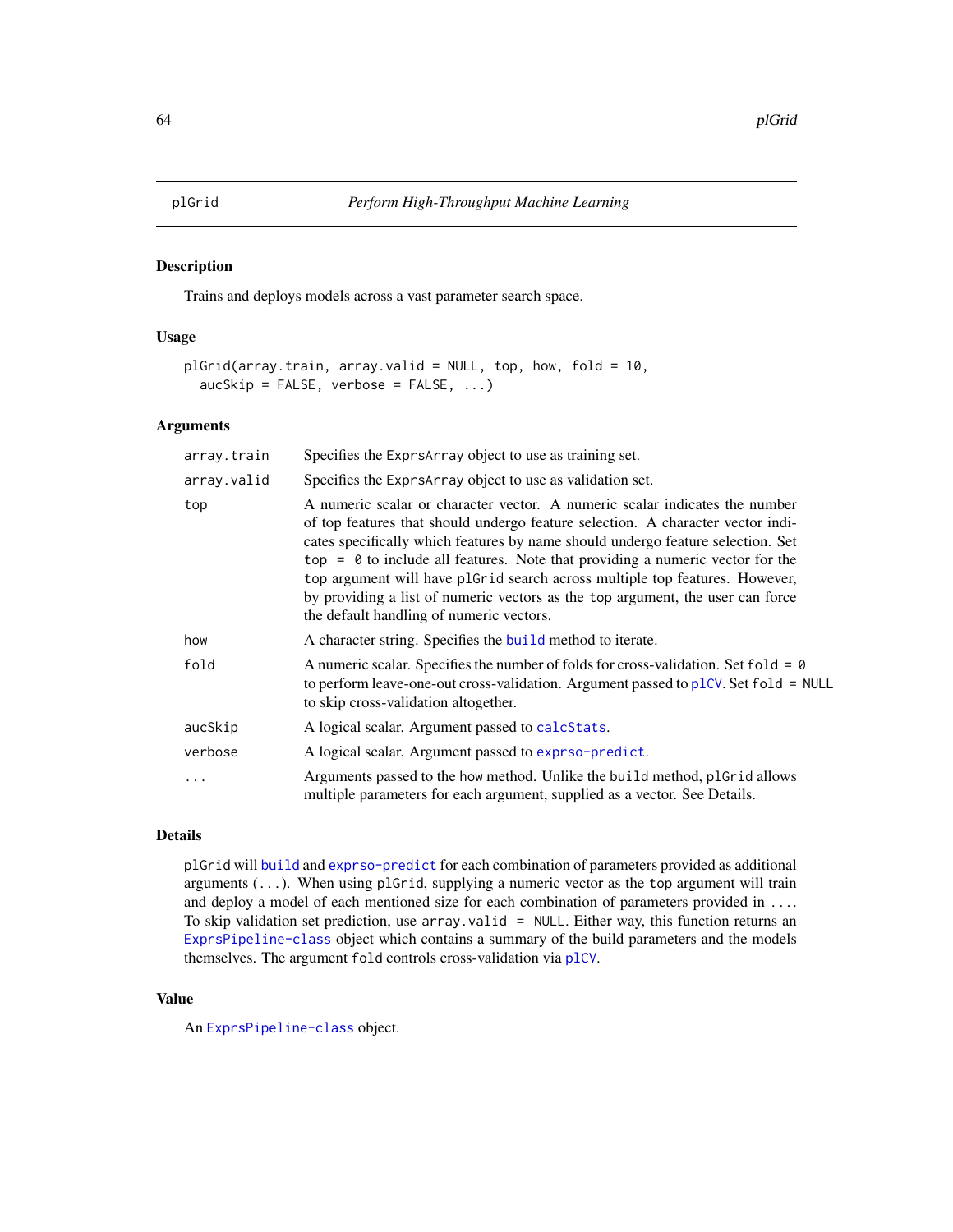<span id="page-64-0"></span>

Trains and deploys multi-class classifiers across a vast parameter search space.

### Usage

```
plGridMulti(array.train, array.valid = NULL, ctrlFS, top, how,
  aucSkip = FALSE, verbose = TRUE, ...)
```
#### Arguments

| array.train | Specifies the ExprsMulti object to use as training set.                                                                                                                                                                                                                                                                                                                                                                                                                                                                                           |
|-------------|---------------------------------------------------------------------------------------------------------------------------------------------------------------------------------------------------------------------------------------------------------------------------------------------------------------------------------------------------------------------------------------------------------------------------------------------------------------------------------------------------------------------------------------------------|
| array.valid | Specifies the ExprsMulti object to use as validation set.                                                                                                                                                                                                                                                                                                                                                                                                                                                                                         |
| ctrlFS      | A list of arguments handled by ctrlFeatureSelect.                                                                                                                                                                                                                                                                                                                                                                                                                                                                                                 |
| top         | A numeric scalar or character vector. A numeric scalar indicates the number<br>of top features that should undergo feature selection. A character vector indi-<br>cates specifically which features by name should undergo feature selection. Set<br>$top = 0$ to include all features. Note that providing a numeric vector for the<br>top argument will have plGrid search across multiple top features. However,<br>by providing a list of numeric vectors as the top argument, the user can force<br>the default handling of numeric vectors. |
| how         | A character string. Specifies the build method to iterate.                                                                                                                                                                                                                                                                                                                                                                                                                                                                                        |
| aucSkip     | A logical scalar. Argument passed to calcStats.                                                                                                                                                                                                                                                                                                                                                                                                                                                                                                   |
| verbose     | A logical scalar. Argument passed to exprso-predict.                                                                                                                                                                                                                                                                                                                                                                                                                                                                                              |
| $\ddots$ .  | Arguments passed to the how method. Unlike the build method, plGrid allows<br>multiple parameters for each argument, supplied as a vector. See Details.                                                                                                                                                                                                                                                                                                                                                                                           |

### Details

Unlike plGrid, the plGridMulti function accepts a ctrlFS argument, allowing for 1-vs-all classification with implicit feature selection. 1-vs-all classification, this function divides the data into 1-vs-all bins, performs a 1-vs-all feature selection for each bin, and then performs a 1-vs-all classification for that same bin. As such, each ExprsMachine within the ExprsModule will have its own unique feature selection history.

Take note, that plGridMulti does not have built-in plCV support. To use plGridMulti with crossvalidation, use plNested.

#### Value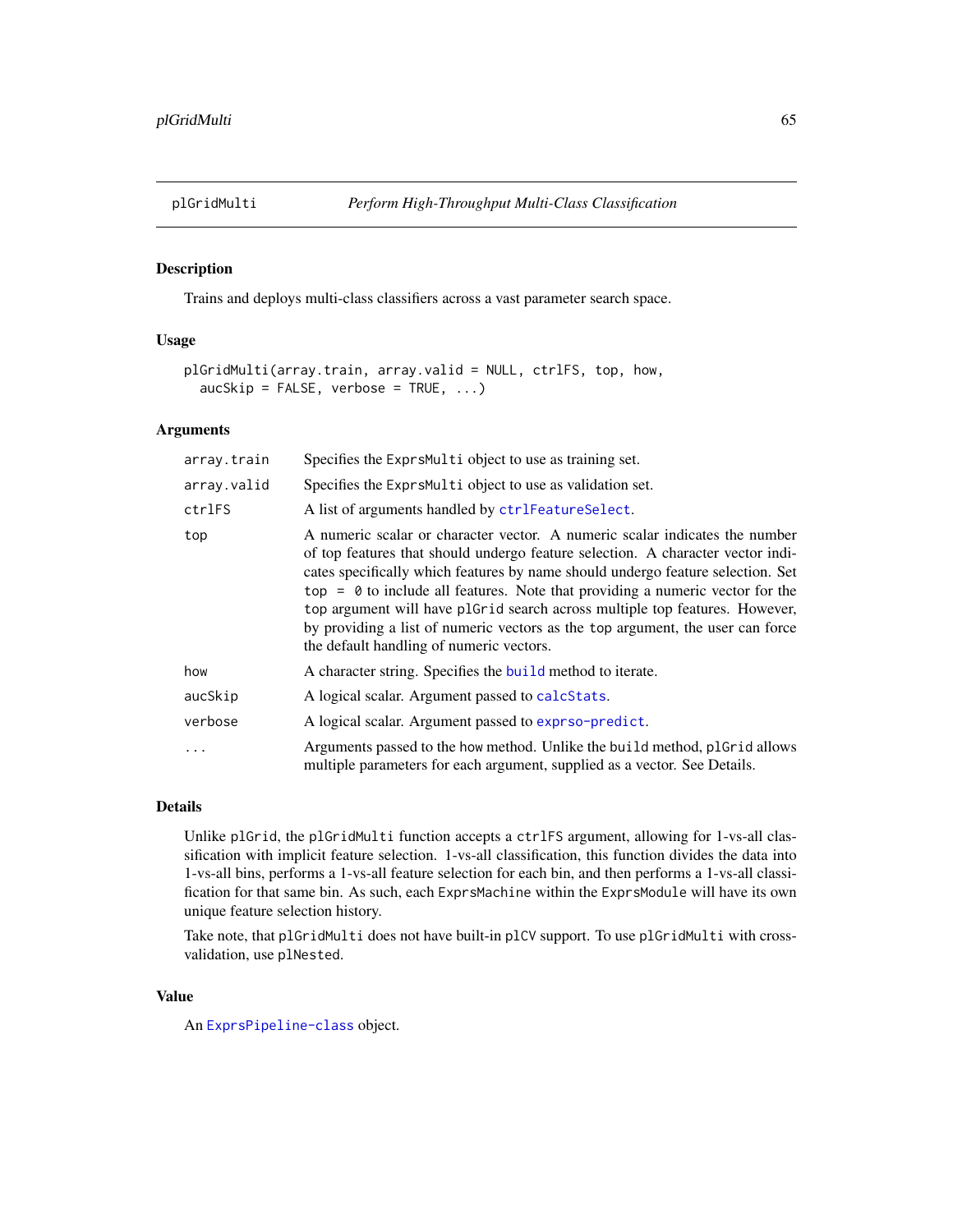<span id="page-65-0"></span>

Perform Monte Carlo style cross-validation.

#### Usage

```
plMonteCarlo(array, B = 10, ctrlSS, ctrlFS = NULL, ctrlGS,
  ctrlMS = NULL, save = FALSE)
```
# Arguments

| array  | Specifies the Exprs Array object to undergo cross-validation.                             |
|--------|-------------------------------------------------------------------------------------------|
| B      | A numeric scalar. The number of times to split the data.                                  |
| ctrlSS | Arguments handled by ctrlSplitSet.                                                        |
| ctrlFS | A list of arguments handled by ctrlFeatureSelect.                                         |
| ctrlGS | Arguments handled by ctrlGridSearch.                                                      |
| ctrlMS | Arguments handled by ctrlModSet. Optional.                                                |
| save   | A logical scalar. Toggles whether to save randomly split training and validation<br>sets. |

#### Details

Analogous to how [plGrid](#page-63-0) manages multiple build and predict tasks, one can think of plMonteCarlo as managing multiple pl tasks.

Specifically, plMonteCarlo will call the provided split function (via ctrlSS) some B times, perform all feature selection tasks (listed via ctrlFS) on each split of the data, and execute the pl function (via ctrlGS) using the bootstrapped set.

To perform multiple feature selection tasks, supply a list of multiple [ctrlFeatureSelect](#page-20-0) argument wrappers to ctrlFS. To reduce the results of plMonteCarlo to a single performance metric, you can feed the returned ExprsPipeline object through the helper function [calcMonteCarlo](#page-15-0).

When embedding another plMonteCarlo or plNested call within this function (i.e., via ctrlGS), outer-fold model performance will force aucSkip = TRUE and plotSkip = TRUE.

#### Value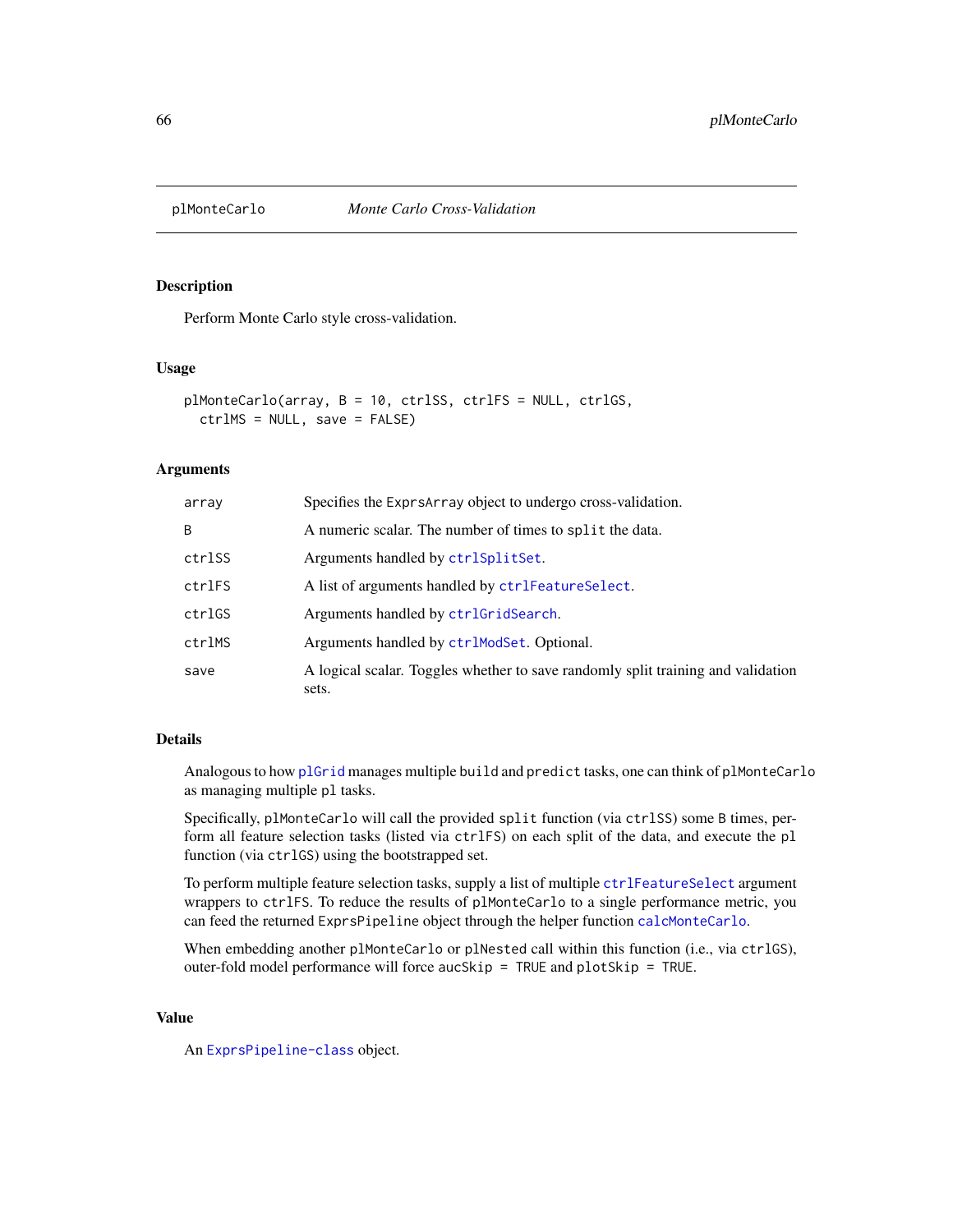#### plNested 67

#### Examples

```
## Not run:
require(golubEsets)
data(Golub_Merge)
array <- arrayEset(Golub_Merge, colBy = "ALL.AML", include = list("ALL", "AML"))
array <- modFilter(array, 20, 16000, 500, 5) # pre-filter Golub ala Deb 2003
array <- modTransform(array) # lg transform
array <- modNormalize(array, c(1, 2)) # normalize gene and subject vectors
ss <- ctrlSplitSet(func = "splitStratify", percent.include = 67, colBy = NULL)
fs \le list(ctrlFeatureSelect(func = "fsStats", top = 0, how = "t.test"),
           ctrlFeatureSelect(func = "fsPrcomp", top = 50))
gs \le - ctrlGridSearch(func = "plGrid", how = "buildSVM", top = c(2, 3, 4), fold = 10,
                    kernel = c("linear", "radial"), cost = 10^{-(-3:3)}, gamma = 10^{-(-3:3)})
boot \leq plMonteCarlo(array, B = 3, ctrlSS = ss, ctrlFS = fs, ctrlGS = gs)
## End(Not run)
```
<span id="page-66-0"></span>plNested *Nested Cross-Validation*

# **Description**

Perform nested cross-validation.

#### Usage

```
plNested(array, fold = 10, ctrlFS = NULL, ctrlGS, save = FALSE)
```
#### Arguments

| array  | Specifies the Exprs Array object to undergo cross-validation.                                                                           |
|--------|-----------------------------------------------------------------------------------------------------------------------------------------|
| fold   | A numeric scalar. Specifies the number of folds for cross-validation. Set fold = $\theta$<br>to perform leave-one-out cross-validation. |
| ctrlFS | A list of arguments handled by ctrlFeatureSelect.                                                                                       |
| ctrlGS | Arguments handled by ctrlGridSearch.                                                                                                    |
| save   | A logical scalar. Toggles whether to save each fold.                                                                                    |

#### Details

Analogous to how [plGrid](#page-63-0) manages multiple build and predict tasks, one can think of plNested as managing multiple pl tasks.

Specifically, plNested segregates the data into v-folds, treating each fold as a validation set and the subjects not in that fold as a training set. Then, some fold times, it performs all feature selection tasks (listed via ctrlFS) on each split of the data, and executes the pl function (via ctrlGS) using the training set.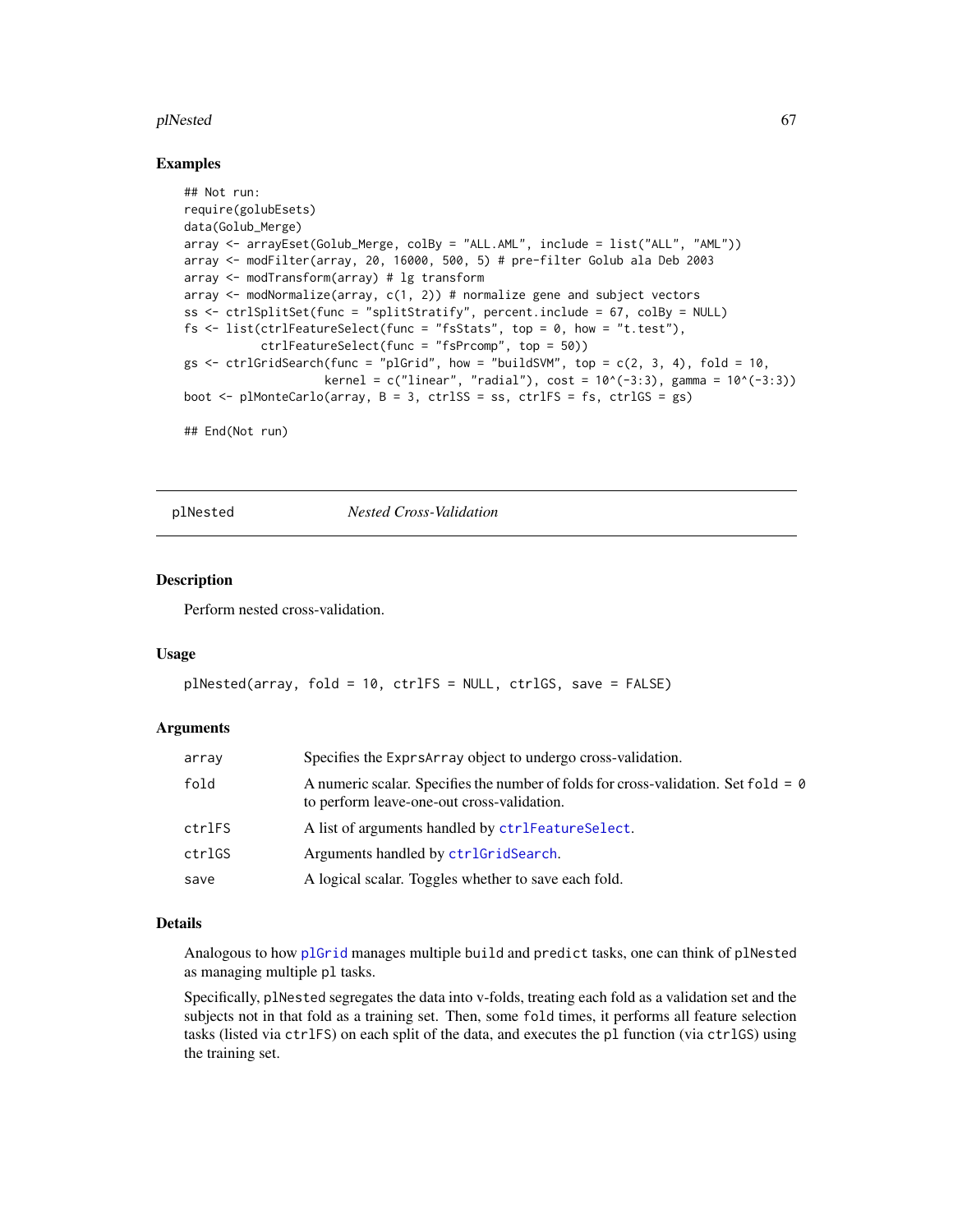To perform multiple feature selection tasks, supply a list of multiple [ctrlFeatureSelect](#page-20-0) argument wrappers to ctrlFS. To reduce the results of plNested to a single performance metric, you can feed the returned ExprsPipeline object through the helper function [calcNested](#page-16-1).

When calculating model performance with [calcStats](#page-16-0), this function forces aucSkip = TRUE and plotSkip = TRUE. When embedding another plMonteCarlo or plNested call within this function (i.e., via ctrlGS), outer-fold model performance will force aucSkip = TRUE and plotSkip = TRUE.

#### Value

An [ExprsPipeline-class](#page-30-0) object.

#### Examples

```
## Not run:
require(golubEsets)
data(Golub_Merge)
array <- arrayEset(Golub_Merge, colBy = "ALL.AML", include = list("ALL", "AML"))
array <- modFilter(array, 20, 16000, 500, 5) # pre-filter Golub ala Deb 2003
array <- modTransform(array) # lg transform
array \leq modNormalize(array, c(1, 2)) # normalize gene and subject vectors
fs <- ctrlFeatureSelect(func = "fsEbayes", top = 0)
gs < - \text{ctrlGridSearch}(func = "plGrid", how = "buildANN", top = c(10, 20, 30),
                     size = 1:3, decay = c(0, .5, 1), fold = 0)nest <- plNested(arrays[[1]], fold = 10, ctrlFS = fs, ctrlGS = gs, save = FALSE)
## End(Not run)
```
progress *Make Progress Bar*

#### Description

Make Progress Bar

#### Usage

progress(i, k, numTicks)

#### **Arguments**

|          | The current iteration.  |
|----------|-------------------------|
| k        | Total iterations.       |
| numTicks | The result of progress. |

# Value

The next numTicks argument.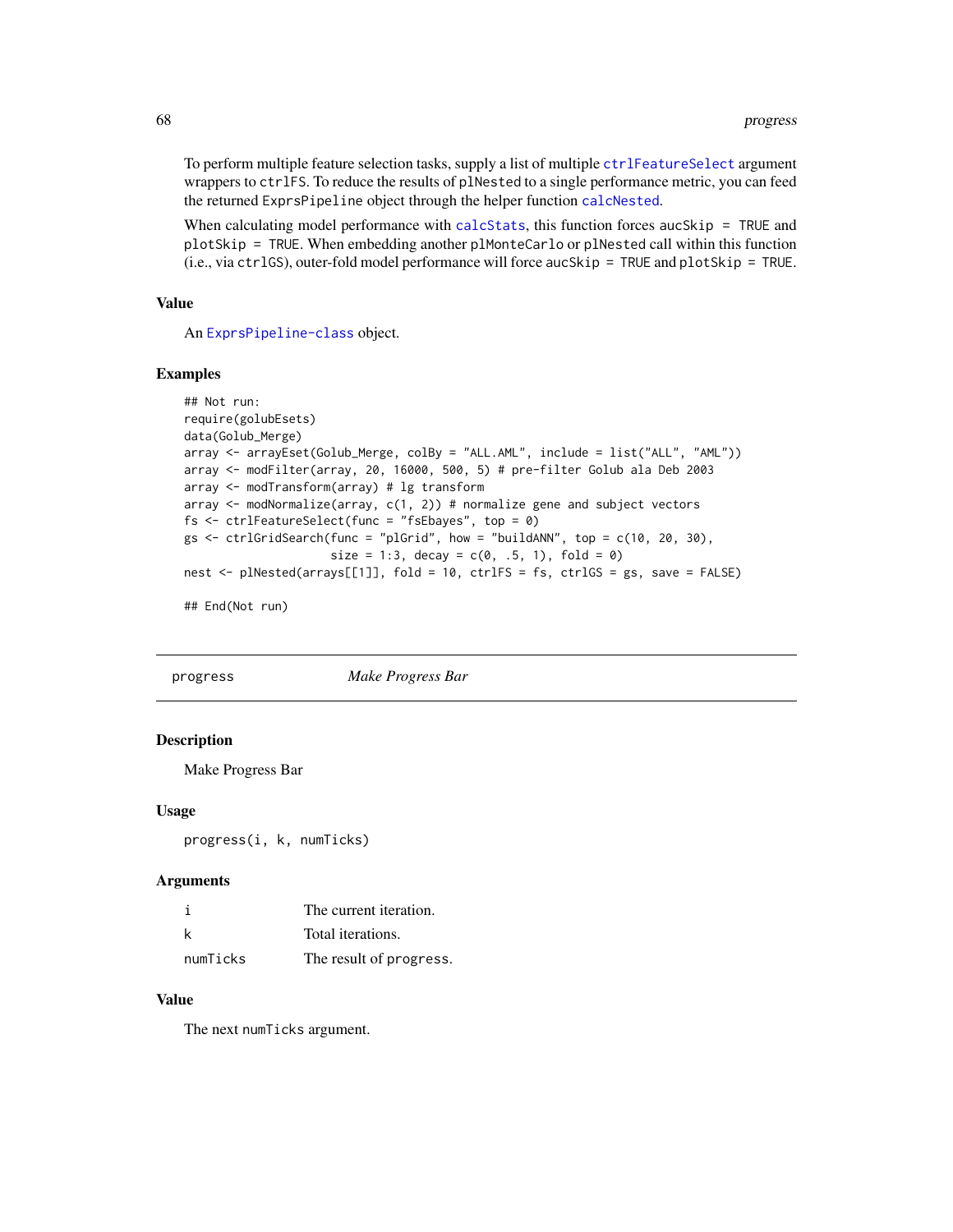RegrsArray-class *An S4 class to store feature and annotation data*

#### Description

An ExprsArray sub-class for data with continuous outcomes.

RegrsModel-class *An S4 class to store the model*

# Description

An ExprsModel sub-class for continuous outcome models.

<span id="page-68-0"></span>RegrsPredict-class *An S4 class to store model predictions*

# Description

An S4 class to store model predictions

#### Usage

## S4 method for signature 'RegrsPredict' show(object)

# Arguments

object An object of class RegrsPredict.

# Methods (by generic)

• show: Method to show RegrsPredict object.

### Slots

pred Any. Stores predicted outcome. actual Any. Stores actual outcome. Used by [calcStats](#page-16-0).

#### See Also

```
ExprsArray-class
ExprsModel-class
ExprsPipeline-class
ExprsEnsemble-class
ExprsPredict-class
RegrsPredict-class
```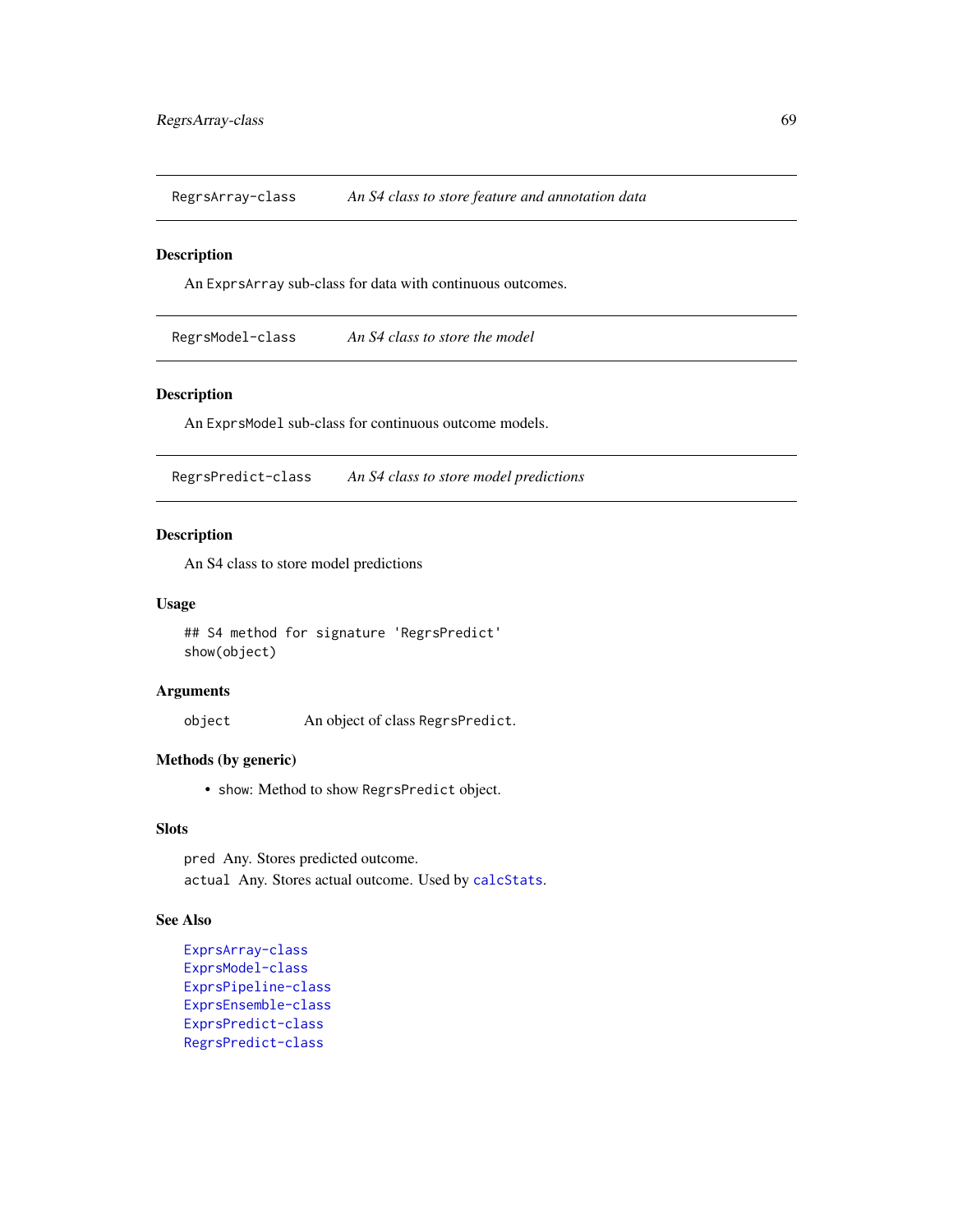This experimental function converts multiple feature rank lists, derived from "1 vs. all" binary feature selection, into a single feature rank list. This function is not in use in this package.

#### Usage

reRank(fss)

#### Arguments

fss The result of a doMulti function call.

#### Details

After passing a feature selection method through doMulti, a set of ranked features gets returned for each one of the total number of levels in the \$defineCase factor. In order to proceed with model deployment (at least in the setting of a conventional pipeline where feature selection occurs prior to classifier construction), multiple feature rankings would need to get serialized into a single feature rank list. reRank accomplishes this by calculating the rank sum for each feature across all "1 vs. all" feature selection tasks. Features found in one rank list but not in another receive a numeric rank equal to one more than the maximum rank in that feature rank list. The presence of a NA placeholder (see: [doMulti](#page-23-0)) will not impact reRank.

We note here, however, that a better approach would deploy "1 vs. all" feature selection and classifier construction simultaneously, rather than "1 vs. all" feature selection followed by "1 vs. all" classifier construction. This is now implemented as [plGridMulti](#page-64-0).

#### Value

A vector of re-ranked features. See Details.

split *Split Data*

#### **Description**

The exprso package includes these split modules:

- [splitSample](#page-71-0)
- [splitStratify](#page-72-0)
- [splitBalanced](#page-70-0)
- [splitBoost](#page-70-1)
- [splitBy](#page-71-1)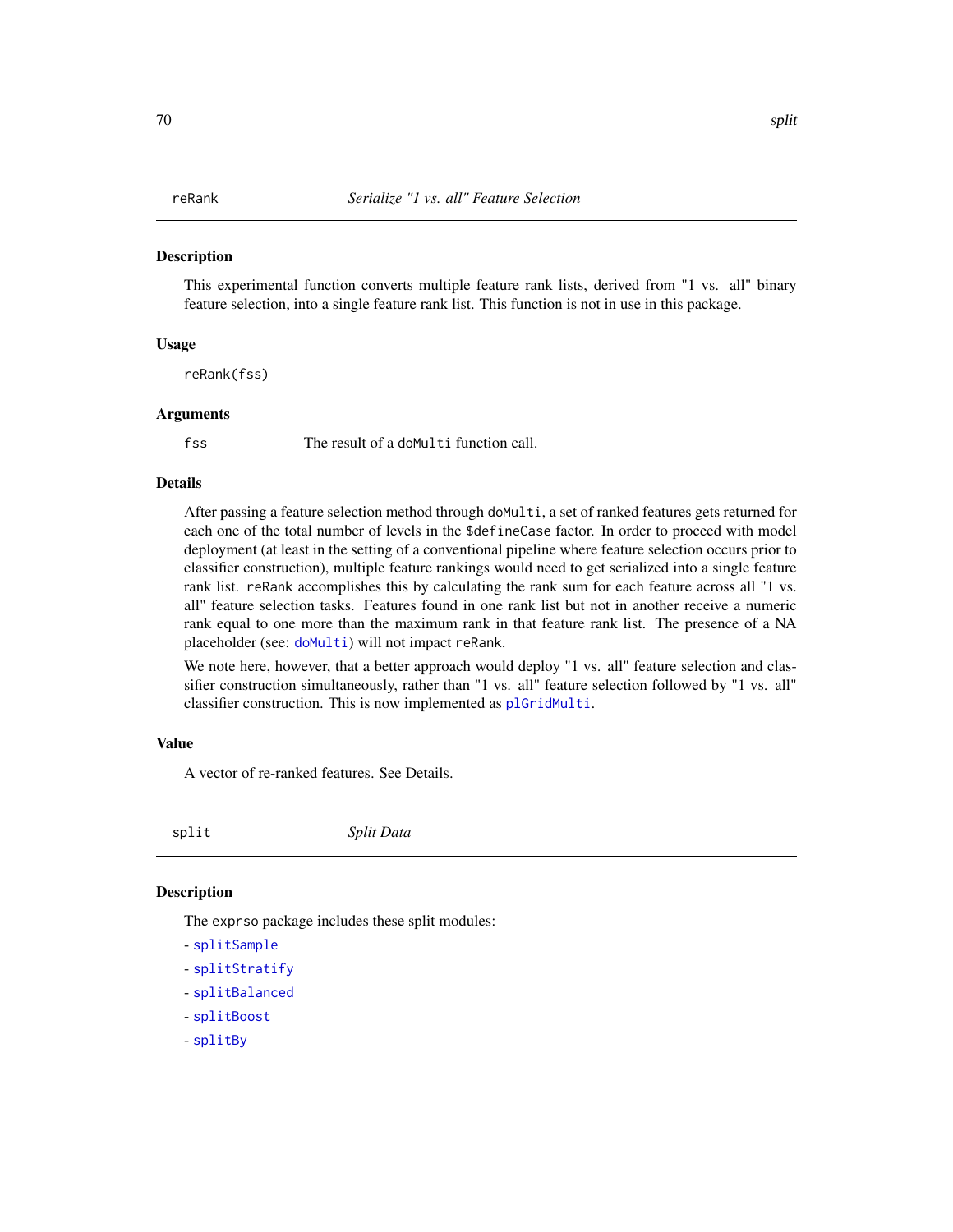<span id="page-70-0"></span>

splitBalance is a wrapper that calls splitStratify twice. In the first call, splitStratify is used to create a balanced training set from the total data. In the second call, splitStratify is used to create a balanced validation set from the leftover data. This function ensures that there are always an equal number of samples from each class in the split.

#### Usage

```
splitBalanced(object, percent.include = 67, ...)
```
#### Arguments

| object          | An Exprs Array object to split.                                                          |
|-----------------|------------------------------------------------------------------------------------------|
| percent.include |                                                                                          |
|                 | Specifies the percent of the total number of subjects to include in the training<br>set. |
| $\ddotsc$       | Arguments passed to both splitStratify calls.                                            |

#### Value

Returns a list of two ExprsArray objects.

<span id="page-70-1"></span>

splitBoost *Sample by Boosting*

## Description

splitBoost builds a training and validation set by randomly up-sampling (with replacement) the smaller of two classes. This results in an equal representation of each class in the training set. For example, given 30 cases and 3 controls, a 2/3 split would place 20 cases and 20 controls in the training set. Of these 20 controls, only 2 are unique. The test set is not boosted. In this example, the test set would contain 10 cases and 1 control.

## Usage

```
splitBoost(object, percent.include = 67)
```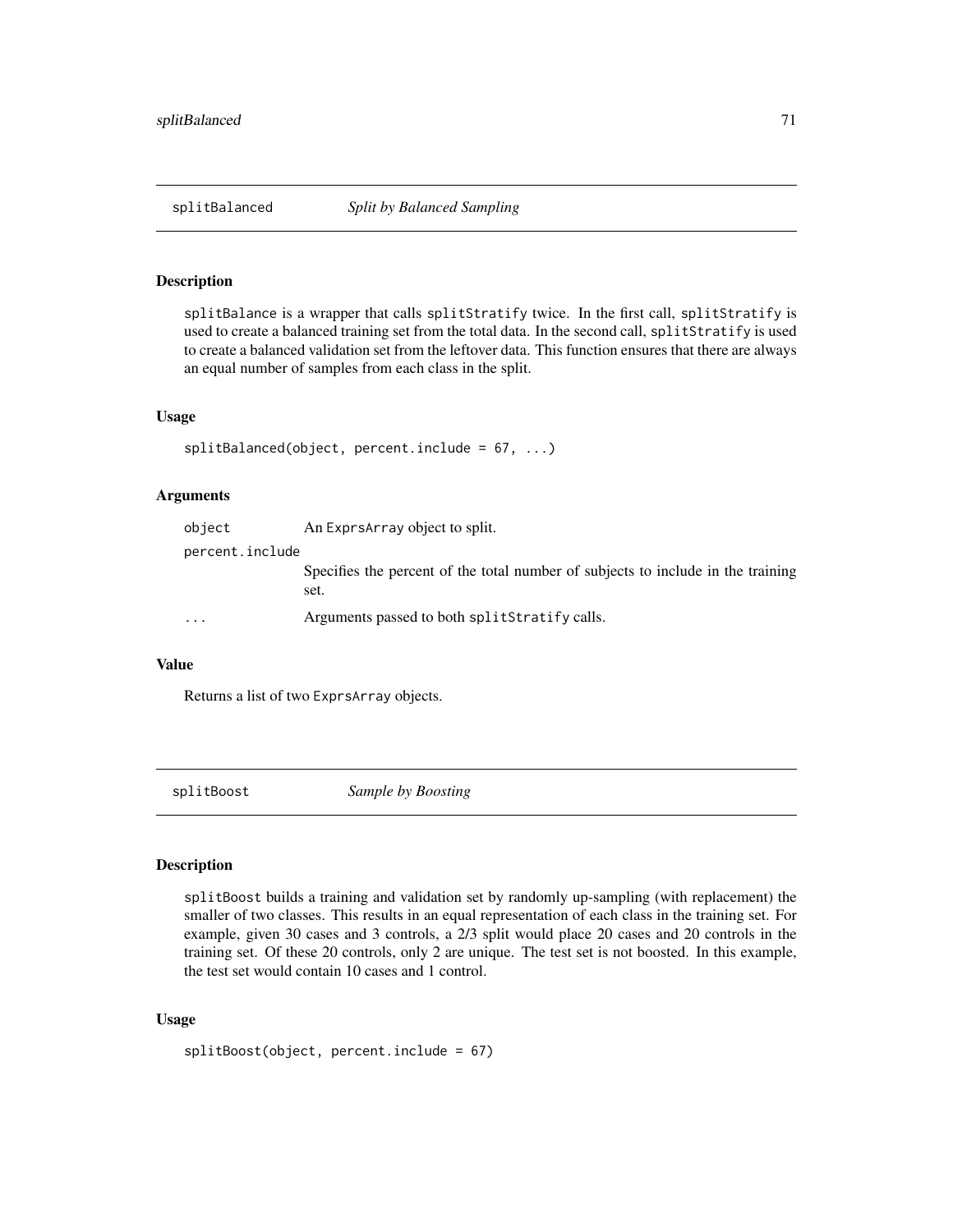#### **Arguments**

| object          | An Exprs Array object to split.                                                                                                                                                                    |
|-----------------|----------------------------------------------------------------------------------------------------------------------------------------------------------------------------------------------------|
| percent.include |                                                                                                                                                                                                    |
|                 | Specifies the percent of the total number of subjects to include in the training set<br>(i.e., based on the larger group). Subjects from the smaller group are up-sampled<br>to match this number. |

#### <span id="page-71-1"></span>splitBy *Split by User-defined Group*

#### Description

splitBy builds a training set and validation set by placing all samples that have the include annotation in the specified colBy column in the training set. The remaining samples get placed in the validation set. This split is not random.

# Usage

```
splitBy(object, colBy, include)
```
#### Arguments

| object  | An ExprsArray object to split.                                                                |
|---------|-----------------------------------------------------------------------------------------------|
| colBv   | A character string. Specifies the column used to split the data.                              |
| include | A character vector. Specifies which annotations in colby to include in the train-<br>ing set. |

# Value

Returns a list of two ExprsArray objects.

<span id="page-71-0"></span>splitSample *Split by Random Sampling*

### Description

splitSample builds a training and validation set by randomly sampling the subjects found within the ExprsArray object. Note that this method is not truly random. Instead, splitSample iterates through the random sampling process until it settles on a solution such that both the training and validation set contain at least one subject for each class label. If this method finds no solution after 10 iterations, the function will post an error. Set percent.include =  $100$  to skip random sampling and return a NULL validation set. Additional arguments (e.g., replace = TRUE) passed along to [sample](#page-0-0).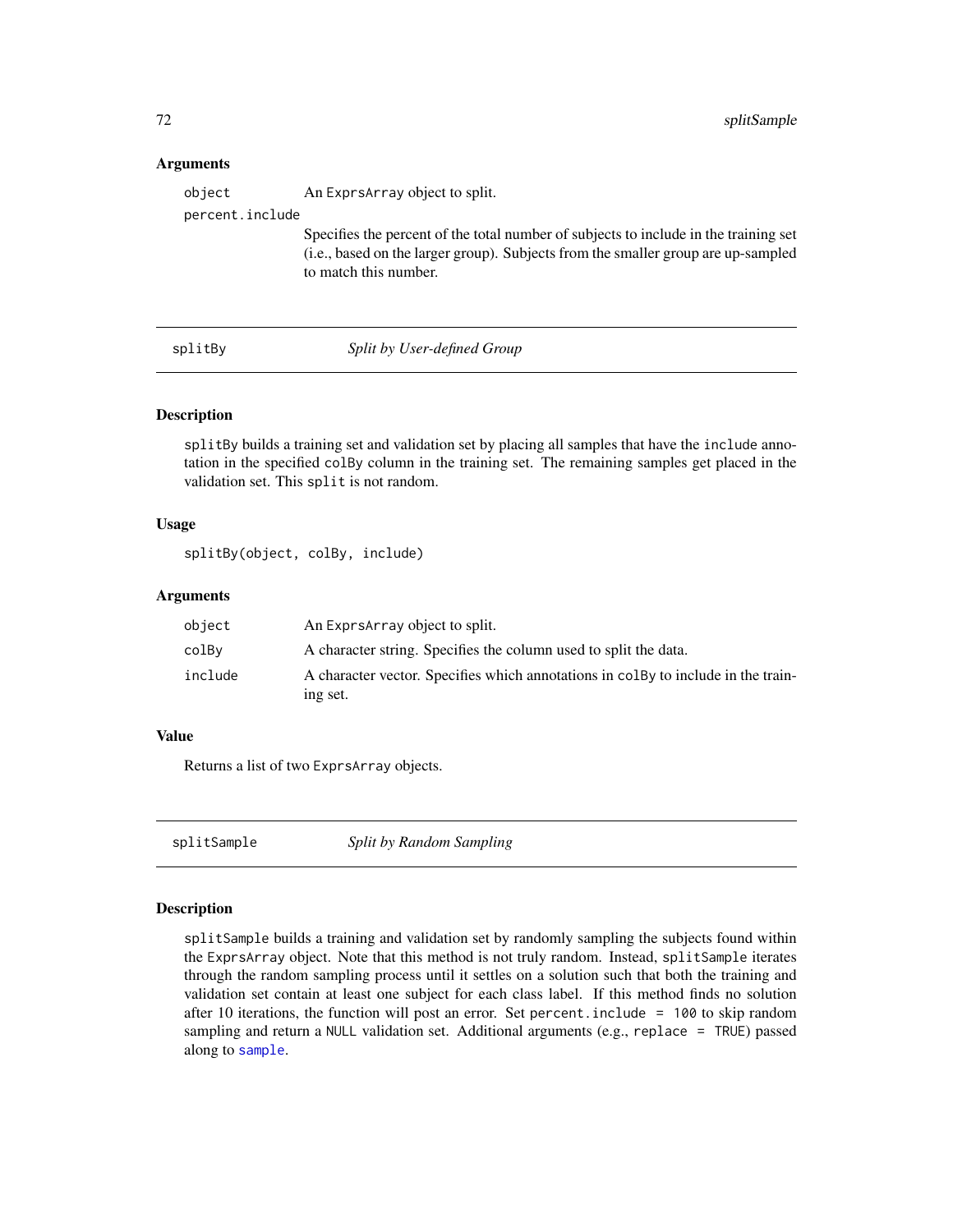## <span id="page-72-0"></span>splitStratify 73

#### Usage

splitSample(object, percent.include = 67, ...)

#### Arguments

| object          | An Exprs Array object to split.                                                                                               |
|-----------------|-------------------------------------------------------------------------------------------------------------------------------|
| percent.include |                                                                                                                               |
|                 | Specifies the percent of the total number of subjects to include in the training<br>set.                                      |
| $\ddotsc$       | For splitSample: additional arguments passed along to sample. For splitStratify:<br>additional arguments passed along to cut. |

#### Value

Returns a list of two ExprsArray objects.

splitStratify *Split by Stratified Sampling*

#### Description

splitStratify builds a training and validation set through a stratified random sampling process. This function utilizes the strata function from the sampling package as well as the cut function from the base package. The latter function provides a means by which to bin continuous data prior to stratified random sampling. We refer the user to the parameter descriptions to learn the specifics of how to apply binning, although the user might find it easier to instead bin annotations beforehand. When applied to an ExprsMulti object, this function stratifies subjects across all classes found in that dataset.

# Usage

```
splitStratify(object, percent.include = 67, colBy = NULL,
 bin = rep(FALSE, length(colBy)), breaks = rep(list(NA),
  length(colBy)), ...)
```
#### Arguments

| object          | An Exprs Array object to split.                                                                                                                                                                                                    |
|-----------------|------------------------------------------------------------------------------------------------------------------------------------------------------------------------------------------------------------------------------------|
| percent.include |                                                                                                                                                                                                                                    |
|                 | Specifies the percent of the total number of subjects to include in the training<br>set.                                                                                                                                           |
| colBy           | Specifies a vector of column names by which to stratify in addition to class<br>labels annotation. If $\text{colBy} = \text{NULL}$ , random sampling will occur across the<br>class label annotation only. For splitStratify only. |
| bin             | A logical vector indicating whether to bin the respective colBy column using<br>cut (e.g., bin = $c$ (FALSE, TRUE)). For splitStratify only.                                                                                       |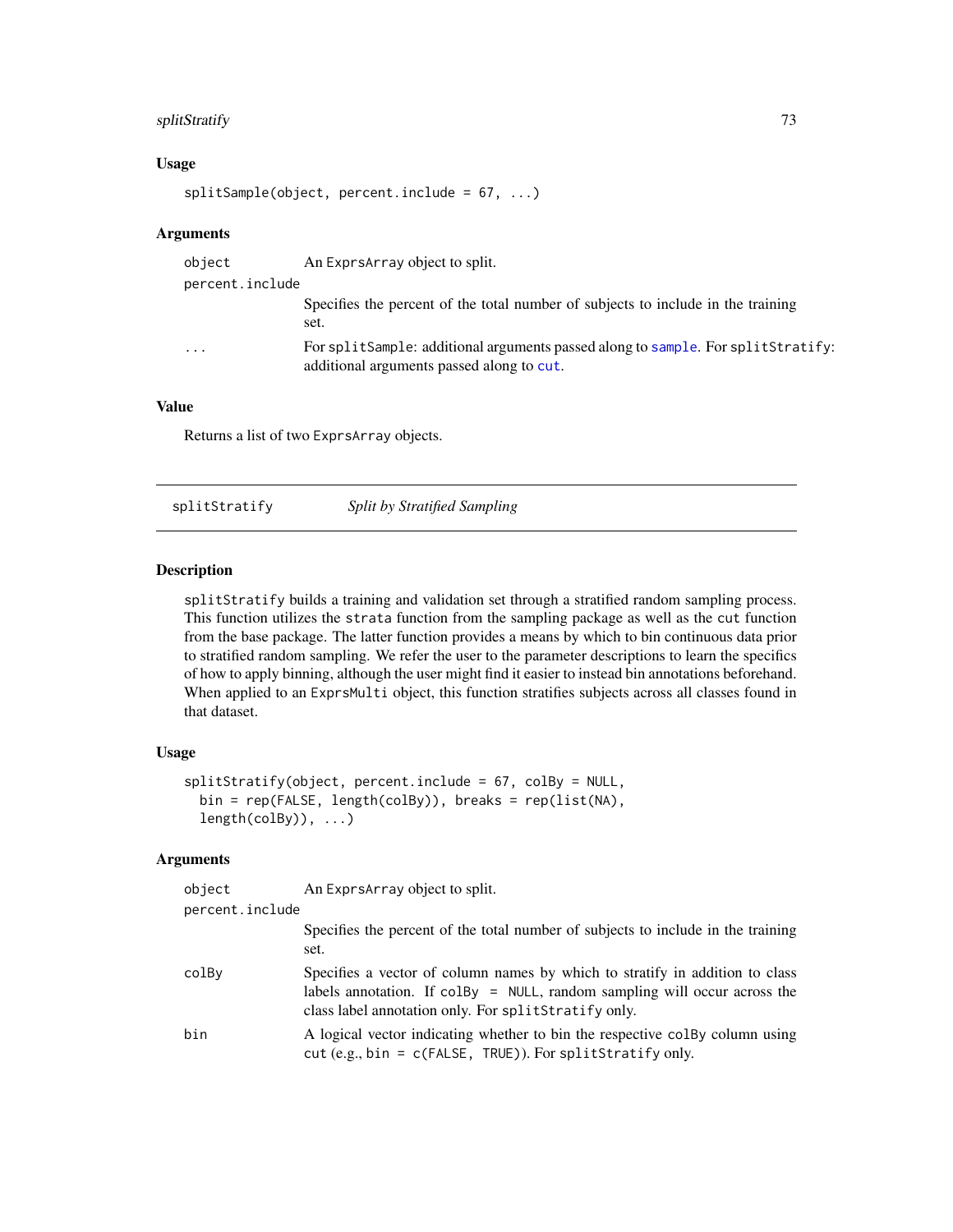<span id="page-73-0"></span>

| breaks                  | A list. Each element of the list should correspond to a breaks argument passed                                                |  |
|-------------------------|-------------------------------------------------------------------------------------------------------------------------------|--|
|                         | to cut for the respective colby column. Set an element to NA when not binning                                                 |  |
|                         | that colBy. For splitStratify only.                                                                                           |  |
| $\cdot$ $\cdot$ $\cdot$ | For splitSample: additional arguments passed along to sample. For splitStratify:<br>additional arguments passed along to cut. |  |

# Value

Returns a list of two ExprsArray objects.

| trainingSet | <b>Extract Training Set</b> |  |
|-------------|-----------------------------|--|
|             |                             |  |

#### Description

This function extracts the training set from the result of a split method call such as splitSample or splitStratify.

## Usage

```
trainingSet(splitSets)
```
#### Arguments

splitSets A two-item list. The result of a split method call.

#### Value

An ExprsArray object.

validationSet *Extract Validation Set*

## Description

This function extracts the validation set from the result of a split method call such as splitSample or splitStratify.

#### Usage

validationSet(splitSets)

testSet(splitSets)

#### Arguments

splitSets A two-item list. The result of a split method call.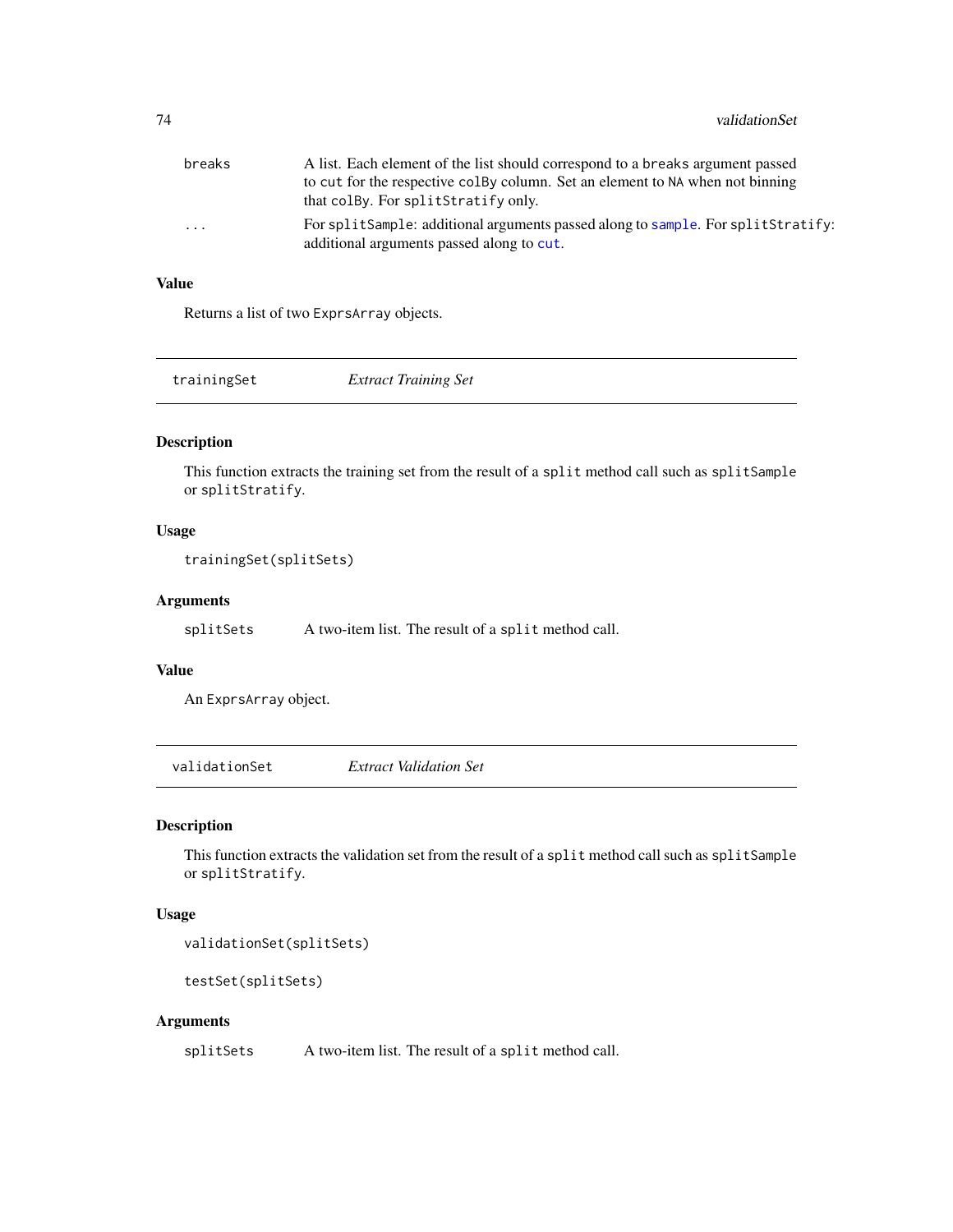# validationSet 75

# Value

An ExprsArray object.

# Functions

• testSet: A variant of validationSet.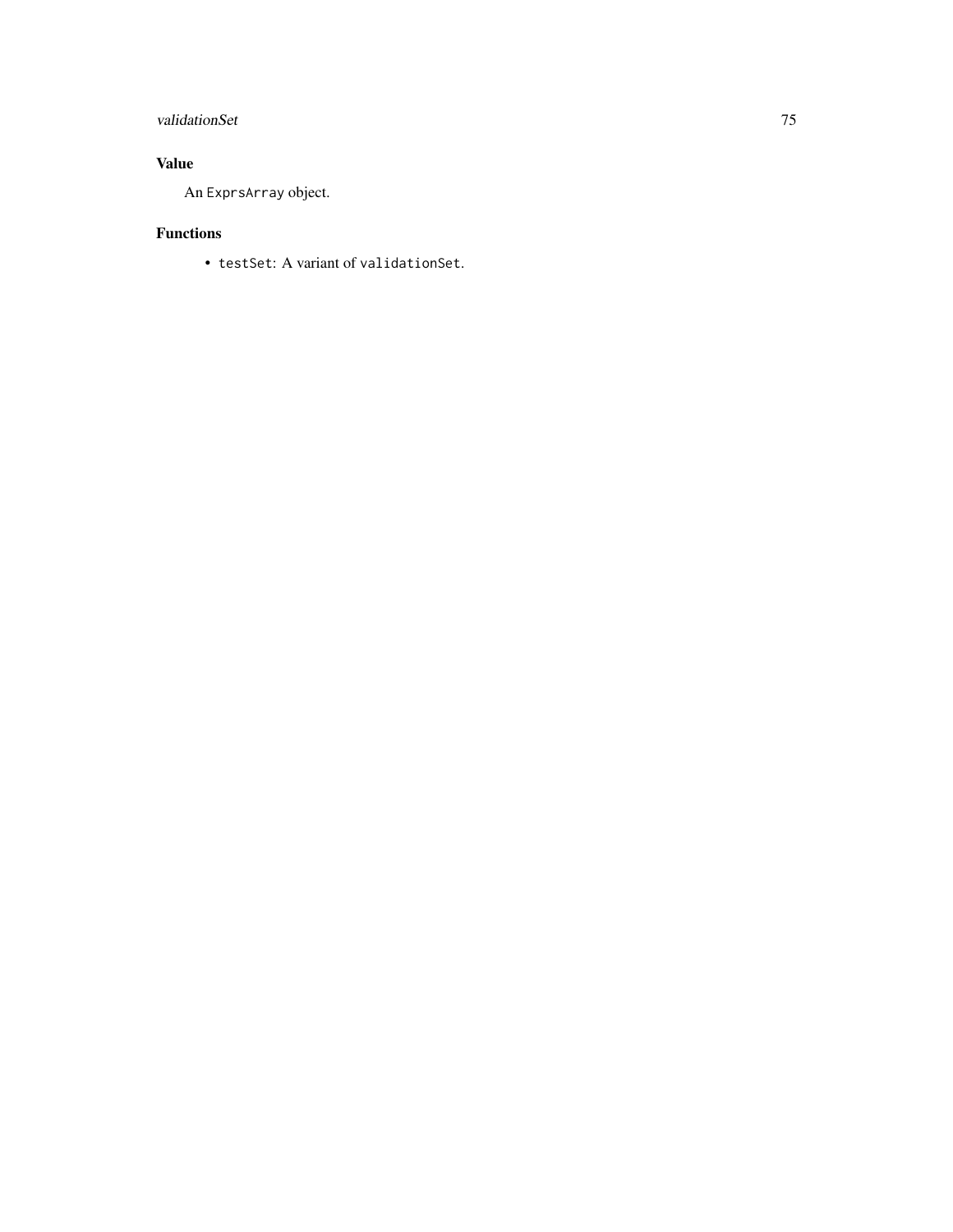# **Index**

∗Topic datasets array, [4](#page-3-0) arrayMulti, [6](#page-5-0) [,ExprsArray,ANY,ANY,ANY-method *(*ExprsArray-class*)*, [25](#page-24-0) [,ExprsArray-method *(*ExprsArray-class*)*, [25](#page-24-0) [,ExprsPipeline,ANY,ANY,ANY-method *(*ExprsPipeline-class*)*, [31](#page-30-0) [,ExprsPipeline-method *(*ExprsPipeline-class*)*, [31](#page-30-0) \$,ExprsArray-method *(*ExprsArray-class*)*, [25](#page-24-0) \$,ExprsPipeline-method *(*ExprsPipeline-class*)*, [31](#page-30-0)

array, [4](#page-3-0) arrayExprs, [4,](#page-3-0) *[47](#page-46-0)* arrayMulti, [6](#page-5-0)

build, [6,](#page-5-0) *[29](#page-28-0)*, *[63](#page-62-0)[–65](#page-64-0)* build., [7](#page-6-0) buildANN, *[6](#page-5-0)*, [8](#page-7-0) buildDNN, *[6](#page-5-0)*, [8](#page-7-0) buildDT, *[6](#page-5-0)*, [9](#page-8-0) buildEnsemble, [9,](#page-8-0) *[21](#page-20-0)*, *[29](#page-28-0)*, *[31](#page-30-0)* buildEnsemble,ExprsModel-method *(*buildEnsemble*)*, [9](#page-8-0) buildEnsemble,ExprsPipeline-method *(*buildEnsemble*)*, [9](#page-8-0) buildFRB, *[6](#page-5-0)*, [11](#page-10-0) buildGLM, *[6](#page-5-0)*, [11](#page-10-0) buildLASSO, *[6](#page-5-0)*, [12](#page-11-0) buildLDA, *[6](#page-5-0)*, [12](#page-11-0) buildLM, *[6](#page-5-0)*, [13](#page-12-0) buildLR, *[6](#page-5-0)*, [14](#page-13-0) buildNB, *[6](#page-5-0)*, [14](#page-13-0) buildRF, *[6](#page-5-0)*, [15](#page-14-0) buildSVM, *[6](#page-5-0)*, [15](#page-14-0)

calcMonteCarlo, [16,](#page-15-0) *[66](#page-65-0)* calcNested, [17,](#page-16-0) *[68](#page-67-0)* calcStats, [17,](#page-16-0) *[33](#page-32-0)*, *[63](#page-62-0)[–65](#page-64-0)*, *[68,](#page-67-0) [69](#page-68-0)* calcStats,ExprsPredict-method *(*calcStats*)*, [17](#page-16-0) calcStats,RegrsPredict-method *(*calcStats*)*, [17](#page-16-0) check.ctrlGS, [18](#page-17-0) classCheck, [19](#page-18-0) compare, [19](#page-18-0) compare,ExprsArray-method *(*compare*)*, [19](#page-18-0) conjoin, *[10](#page-9-0)*, [20,](#page-19-0) *[29](#page-28-0)* conjoin,ExprsArray-method *(*conjoin*)*, [20](#page-19-0) conjoin,ExprsEnsemble-method *(*conjoin*)*, [20](#page-19-0) conjoin,ExprsModel-method *(*conjoin*)*, [20](#page-19-0) conjoin,ExprsPipeline-method *(*conjoin*)*,  $20$ ctrlFeatureSelect, [21,](#page-20-0) *[65](#page-64-0)[–68](#page-67-0)* ctrlGridSearch, [22,](#page-21-0) *[66,](#page-65-0) [67](#page-66-0)* ctrlModSet, [23,](#page-22-0) *[66](#page-65-0)* ctrlSplitSet, [23,](#page-22-0) *[66](#page-65-0)* cut, *[73,](#page-72-0) [74](#page-73-0)* defaultArg, [24](#page-23-0)

doMulti, *[7](#page-6-0)*, [24,](#page-23-0) *[31](#page-30-0)*, *[70](#page-69-0)*

ExprsArray-class, [25](#page-24-0) ExprsBinary-class, [26](#page-25-0) ExprsEnsemble-class, [27](#page-26-0) ExprsMachine-class, [28](#page-27-0) ExprsModel-class, [28](#page-27-0) ExprsModule-class, [29](#page-28-0) ExprsMulti-class, [29](#page-28-0) exprso, *[4](#page-3-0)*, [29](#page-28-0) exprso-predict, [30](#page-29-0) ExprsPipeline-class, [31](#page-30-0) ExprsPredict-class, [33](#page-32-0)

forceArg, [34](#page-33-0)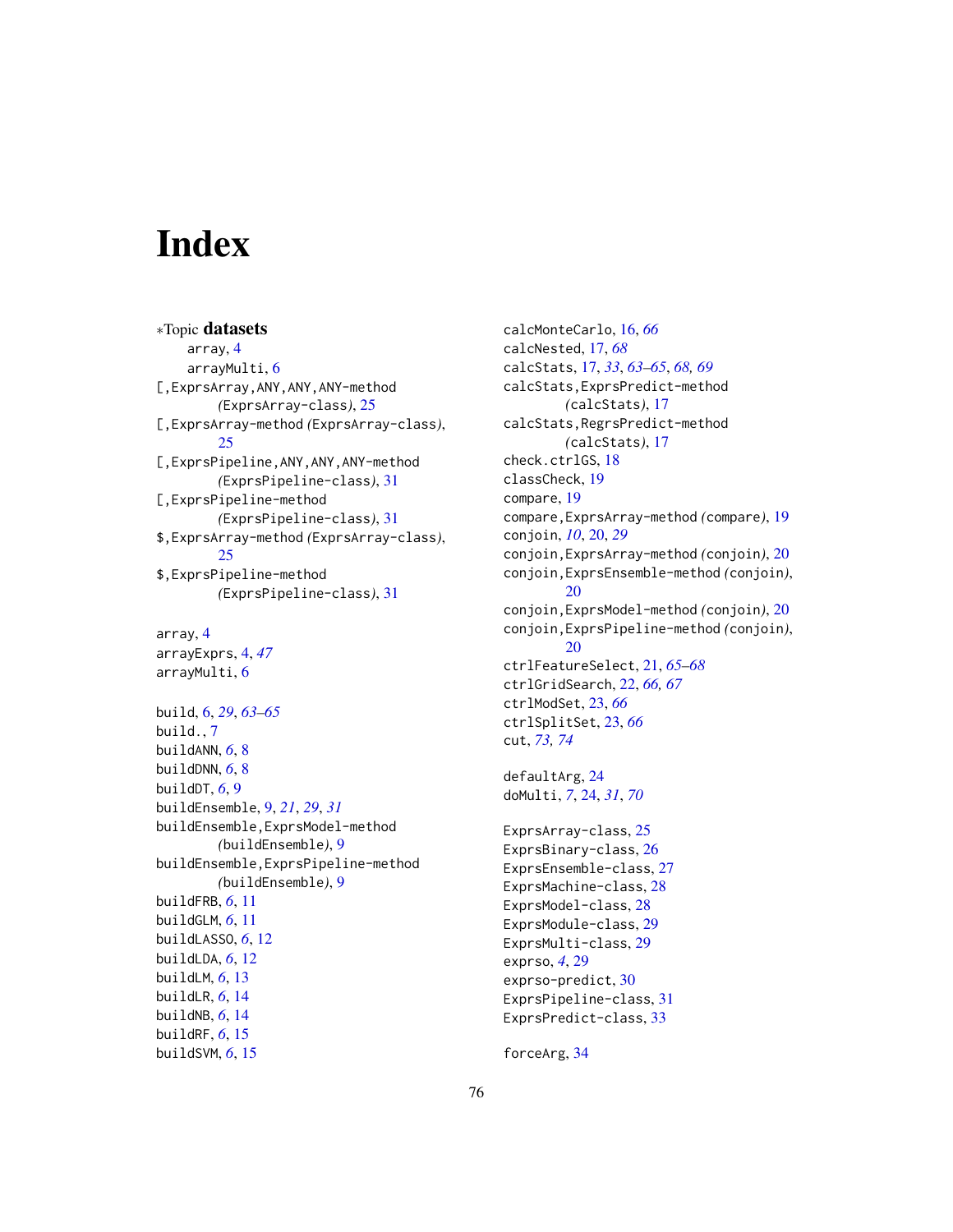#### INDEX 277

fs, *[7](#page-6-0)*, *[29](#page-28-0)*, [34](#page-33-0) fs., [35](#page-34-0) fsANOVA, *[34](#page-33-0)*, [36](#page-35-0) fsBalance, *[34](#page-33-0)*, [36](#page-35-0) fsCor, *[34](#page-33-0)*, [37](#page-36-0) fsEbayes, *[34](#page-33-0)*, [38](#page-37-0) fsEdger, *[34](#page-33-0)*, [38](#page-37-0) fsInclude, *[34](#page-33-0)*, [39](#page-38-0) fsMrmre, *[34](#page-33-0)*, [40](#page-39-0) fsNULL, *[34](#page-33-0)*, [41](#page-40-0) fsPCA, *[34](#page-33-0)*, [41](#page-40-0) fsPrcomp, *[34](#page-33-0)*, [42](#page-41-0) fsRankProd, *[34](#page-33-0)*, [43](#page-42-0) fsRDA, *[34](#page-33-0)*, [43](#page-42-0) fsSample, *[34](#page-33-0)*, [44](#page-43-0) fsStats, *[34](#page-33-0)*, [45](#page-44-0)

```
getArgs, 24, 34, 45
getFeatures, 46
getFeatures,ExprsArray-method
        (ExprsArray-class), 25
getFeatures,ExprsEnsemble-method
        (ExprsEnsemble-class), 27
getFeatures,ExprsModel-method
        (ExprsModel-class), 28
getFeatures,ExprsPipeline-method
        (ExprsPipeline-class), 31
getWeights, 46
getWeights,ExprsEnsemble-method
        (ExprsEnsemble-class), 27
getWeights,ExprsModel-method
        (ExprsModel-class), 28
getWeights,ExprsPipeline-method
        (ExprsPipeline-class), 31
GSE2eSet, 5, 47
```
makeGridFromArgs, [48](#page-47-0) mod, *[29](#page-28-0)*, [48](#page-47-0) modAcomp, *[48](#page-47-0)*, [49](#page-48-0) modCLR, *[48](#page-47-0)*, [49](#page-48-0) modCluster, *[20](#page-19-0)*, [50](#page-49-0) modCluster,ExprsArray-method *(*modCluster*)*, [50](#page-49-0) modFilter, *[48](#page-47-0)*, [51](#page-50-0) modHistory, *[48](#page-47-0)*, [51](#page-50-0) modInclude, *[48](#page-47-0)*, [52](#page-51-0) modNormalize, *[48](#page-47-0)*, [52](#page-51-0) modPermute, *[48](#page-47-0)*, [53](#page-52-0) modRatios, *[48](#page-47-0)*, [54](#page-53-0)

modSample, *[48](#page-47-0)*, [54](#page-53-0) modScale, *[48](#page-47-0)*, [55](#page-54-0) modSkew, *[48](#page-47-0)*, [55](#page-54-0) modSubset, *[48](#page-47-0)*, [56](#page-55-0) modSwap, [57](#page-56-0) modSwap,ExprsBinary-method *(*modSwap*)*, [57](#page-56-0) modTMM, *[48](#page-47-0)*, [58](#page-57-0) modTransform, *[48](#page-47-0)*, [59](#page-58-0) nfeats, [59](#page-58-0) nsamps, [60](#page-59-0) packageCheck, [60](#page-59-0) pipe, *[18](#page-17-0)*, *[29](#page-28-0)*, [60](#page-59-0) pipeFilter, *[10](#page-9-0)*, *[21](#page-20-0)*, *[60](#page-59-0)*, [61,](#page-60-0) *[62](#page-61-0)* pipeSubset, *[60](#page-59-0)* pipeSubset *(*modSubset*)*, [56](#page-55-0) pipeUnboot, *[60](#page-59-0)*, [62](#page-61-0) pl, *[7](#page-6-0)*, *[18](#page-17-0)*, *[29](#page-28-0)*, [62](#page-61-0) plCV, *[62](#page-61-0)*, [63,](#page-62-0) *[64](#page-63-0)* plGrid, *[62,](#page-61-0) [63](#page-62-0)*, [64,](#page-63-0) *[66,](#page-65-0) [67](#page-66-0)* plGridMulti, *[62](#page-61-0)*, [65,](#page-64-0) *[70](#page-69-0)* plMonteCarlo, *[21](#page-20-0)*, *[62,](#page-61-0) [63](#page-62-0)*, [66](#page-65-0) plNested, *[18](#page-17-0)*, *[62,](#page-61-0) [63](#page-62-0)*, [67](#page-66-0) plot, *[26](#page-25-0)* plot,ExprsArray,missing-method *(*ExprsArray-class*)*, [25](#page-24-0) predict,ExprsEnsemble-method *(*exprso-predict*)*, [30](#page-29-0) predict,ExprsMachine-method *(*exprso-predict*)*, [30](#page-29-0) predict,ExprsModule-method *(*exprso-predict*)*, [30](#page-29-0) predict,RegrsModel-method *(*exprso-predict*)*, [30](#page-29-0) progress, [68](#page-67-0) read.delim, *[5](#page-4-0)*

RegrsArray-class, [69](#page-68-0) RegrsModel-class, [69](#page-68-0) RegrsPredict-class, [69](#page-68-0) reRank, [70](#page-69-0)

sample, *[72](#page-71-0)[–74](#page-73-0)* show,ExprsArray-method *(*ExprsArray-class*)*, [25](#page-24-0) show,ExprsEnsemble-method *(*ExprsEnsemble-class*)*, [27](#page-26-0) show,ExprsModel-method *(*ExprsModel-class*)*, [28](#page-27-0)